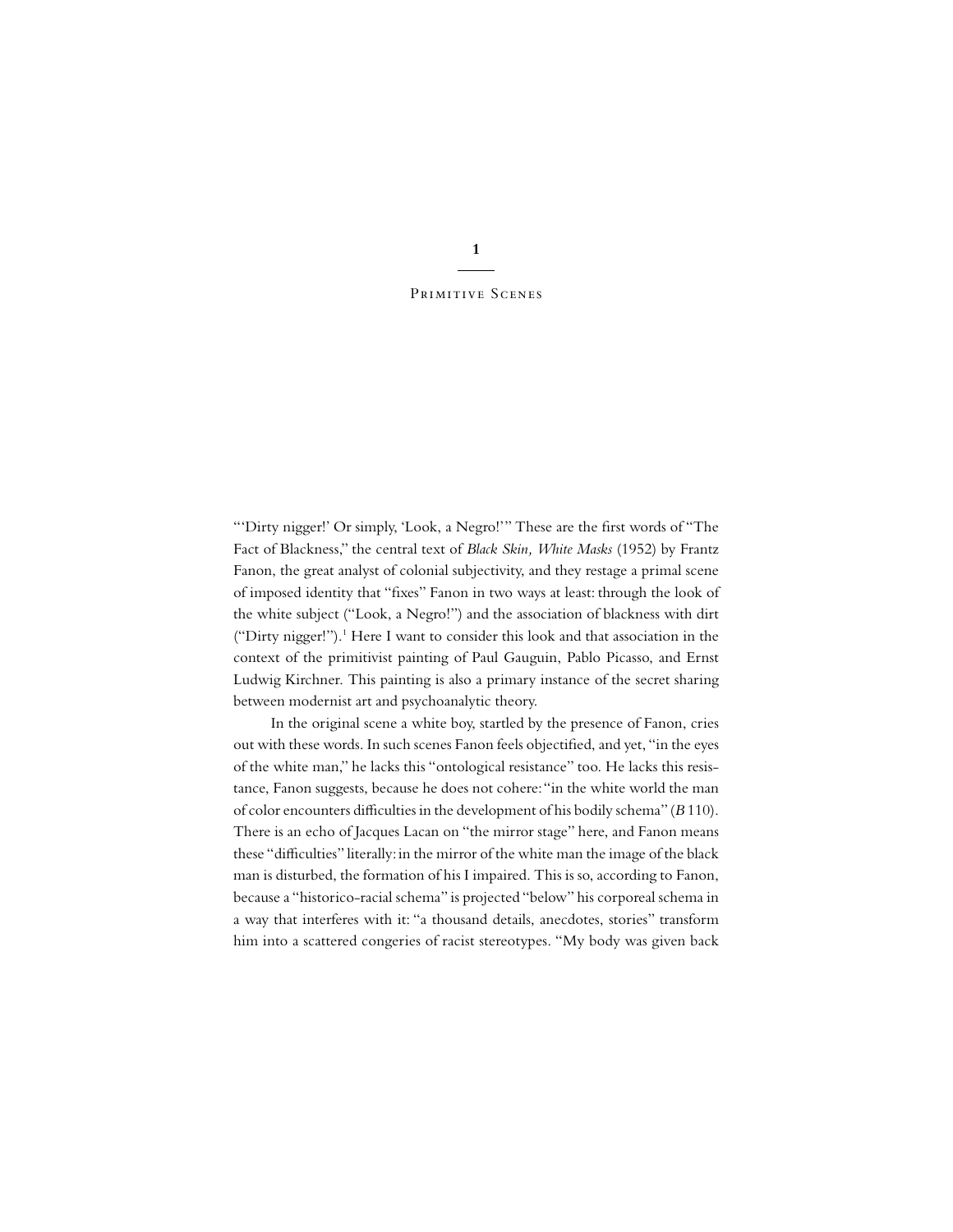to me sprawled out, distorted, recolored, clad in mourning in that white winter day" (*B* 110–113). This violated (non)subject is left to pick up the pieces, and Fanon takes it as his psychopolitical task to make them over into a different "schema" altogether.<sup>2</sup>

Such is the trauma of this primal scene of "blackness." But what of the boy who provokes it with his cry, "Mama, see the Negro! I'm frightened!" (*B* 112). What of his trauma of identity, his sudden subjectification as not-black, his "schema"? Obviously there is no symmetry here: the power in this encounter is radically uneven. Yet we might miss a critical insight into the colonial subjectivity that the boy represents if we ignore him altogether. If blackness is a "fact" even when it is revalued and embraced (as in political movements of the 1960s and 1970s), or bracketed and deconstructed (as in critical discourse of the 1980s and 1990s), it is also a "fantasy," one with great effectivity as such. In "The Fact of Blackness" Fanon does not really explore this other side of the fantasy; I want to do so here in relation to the primitivist encounters of Gauguin, Picasso, and Kirchner at the turn of the twentieth century.

## Where Do We Come From?

Confronted by the irrational force of colonial racism, Fanon turned to Freudian psychoanalysis, and I will follow his lead. Yet in matters of race as of gender this turn is always ambiguous, for psychoanalysis cannot be removed from its imperial context any more than from its heterosexist assumptions. A primitivism is inscribed in psychoanalysis too, one that correlates fantasies of racial otherness and female sexuality.3 And yet, since fantasy is one of its primary concerns, psychoanalysis is also crucial to the critique of primitivism—as long as its own primitivist fantasies are questioned at the same time.

The imbrication of primitivism in anthropology, the other great human science of otherness, has been much discussed in the last two decades. Ever since "'Primitivism' in 20th Century Art," the 1984 exhibition concerning "affinities" between modern art and tribal art staged by the Museum of Modern Art, this critique has considered primitivist art of the twentieth century as well.4 Yet the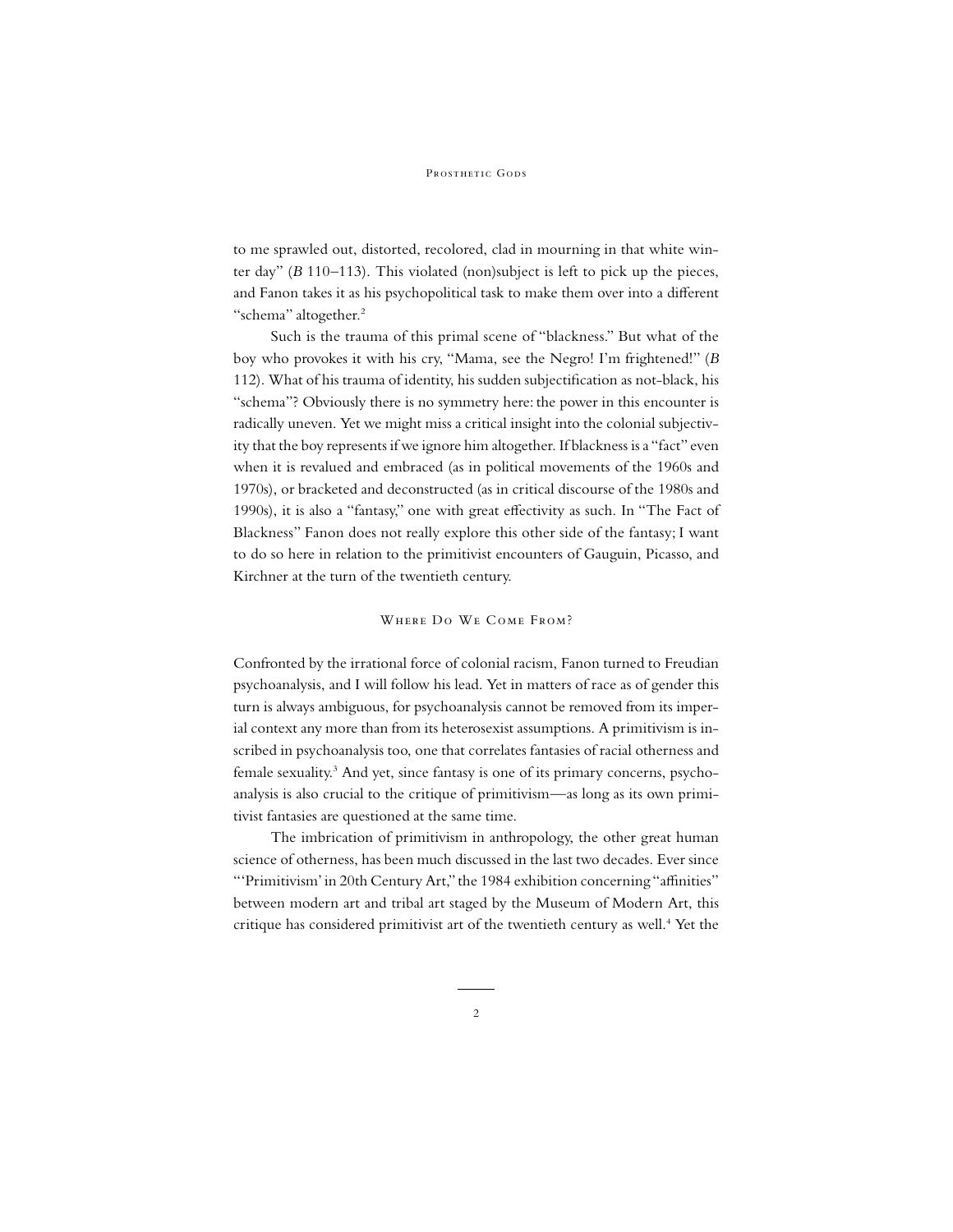imbrication of primitivism in psychoanalysis is still not much remarked upon. This primitivism involves, first, an association of racial others with instinctual impulses and/or symptomatic conflicts, as in the subtitle of *Totem and Taboo* (1913): "Some Points of Agreement between the Mental Lives of Savages and Neurotics." Often it also includes a further association of tribal peoples with pregenital orders, especially oral and anal stages, an association in which adult genitality is correlated with proper civilization as achievements somehow beyond the reach of "savages," as in an early line from *Totem and Taboo:* "their mental life [is] a well-preserved picture of an early stage of our own development."<sup>5</sup> What work do these primitivist associations do in Freud? How bound up is his psychoanalysis with the racialist discourses of the nineteenth century? How are these connections confirmed and/or contested in modernist art? For other schools of psychoanalysis, some of these questions are moot: followers of Melanie Klein dispense with developmental "stages" in favor of structural "positions," and students of Lacan disdain the analogies between the infantile, the neurotic, and the primitive as part of the early ("biological") Freud. Nevertheless, a primitivism remains inscribed in much psychoanalytic theory, and thus, given its discursive importance still today, in much critical theory as well.

It is a familiar question: how to use and to critique a theory at the same time? Here I will retain the conception of stages in Freudian psychoanalysis, but not its association with tribal peoples. Or, more precisely, I will reverse the import of this association—to see "primitive anality" not as the property of any tribal people, for example, but as the projection of particular kind of modern subject onto such societies. The question then becomes not: what is primitive anality? but: why is such a notion fabricated in the first place—out of what desires and fears?

Freud also associated the base instincts with social others, particularly the proletariat. This, too, is a typical association of his time, which encompasses other figures as well, such as women (especially prostitutes) and Jews. From the normative position of the white bourgeois male, all these figures are deemed primitive in psychosexual development, moral aptitude, and civilizational capacity.6 Despite his ambivalence (particularly as a Jew), Freud participated in this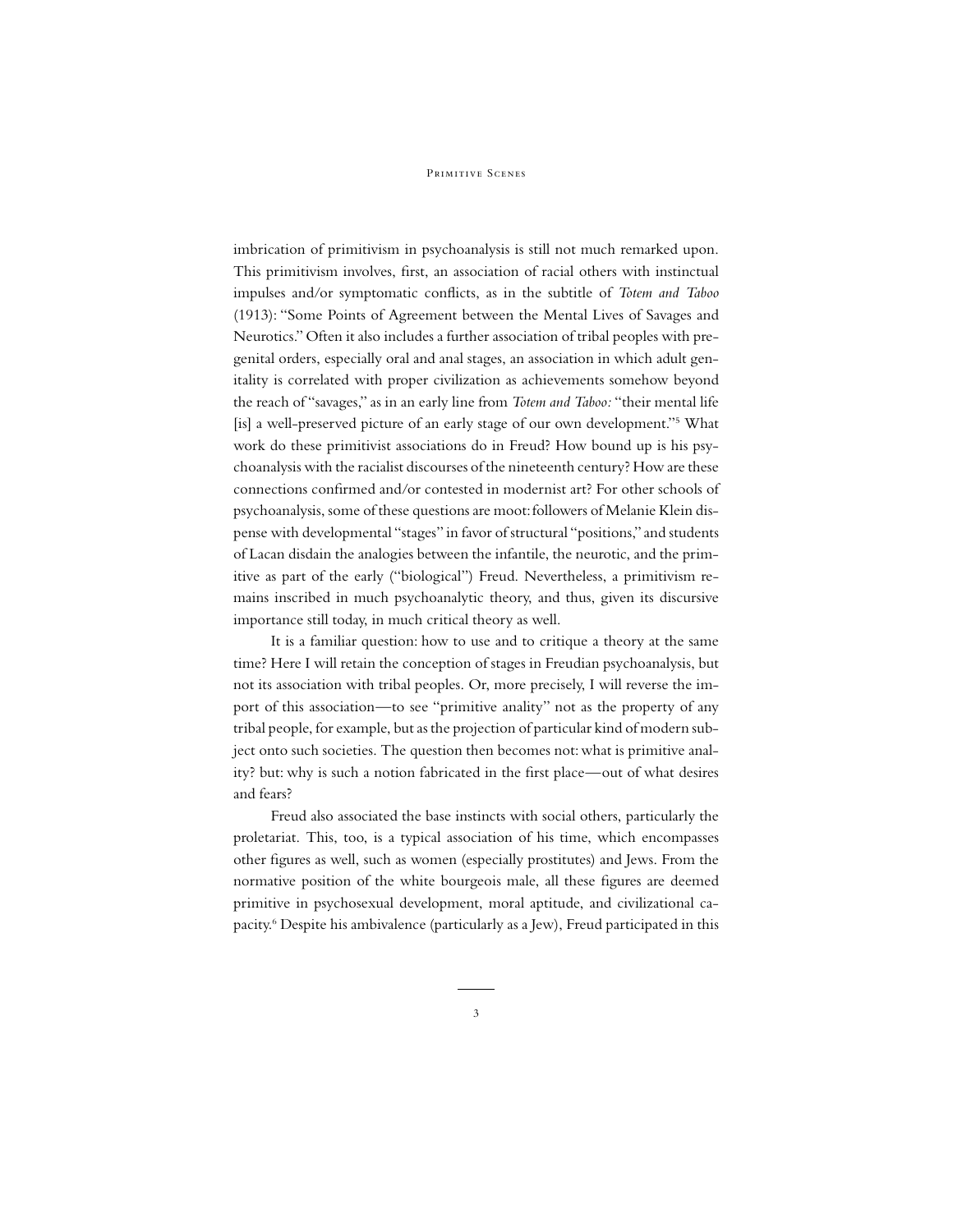ideological association, which implies that the sublimation of the instincts—as the very labor of art, the very purpose of civilization—all but necessitates the sublimation of these primitive figures too, a process from which they are then excluded, or at least rendered marginal.<sup>7</sup> In what ways do these figures threaten the bourgeois norms of white masculinity under which Gauguin, Picasso, and Kirchner also lived? And, because ambivalence is at issue here, in what ways do they entice these artists as well (fig. 1.1)?

Clearly, this ambivalence concerns sexuality, and it does not begin with Freud or, for that matter, with racialist discourses of the nineteenth century. Consider the old binary of the noble savage and the ignoble savage. Long crucial to the European construction of cultural otherness, these figures were often split between Oceania and Africa, the Arcadian paradise of the South Seas and the barbaric sexuality of the "dark continent" (a metaphor which Freud also used to evoke female sexuality).<sup>8</sup> These binary figures continued in the nineteenth century, often with the noble savage presented, in neoclassical style, as a stray version of the antique ideal, and the ignoble savage presented, in romantic style, as a primary instance of cultural nativism. During this time the savage was still understood according to a few fixed practices, such as cannibalism and incest. At least since *The New Science* (1725) of Giambattista Vico, these primitive practices have marked the limits of human society, and in modern thought, too, they are conceived as fundamental taboos by Freud, Lacan, Claude Lévi-Strauss, Georges Bataille, and others. Yet precisely as taboos they are also ambivalent, sometimes transgressive fantasies: we civilized neurotics are attracted to the idea of such instinctual gratification—such complete oral freedom as cannibalism, such total genital freedom as incest—even as we are also revolted by it.9 In this way the fantasmatic figure of the savage elicits an oscillation between esteem and disgust, with murderous envy somewhere in between, an oscillation that might underpin the opposition between noble and ignoble types.<sup>10</sup>

What do these ambivalent fantasies have to do with modernist art? Often they are active in its primitivist painting as well, and sometimes in the primitive scenes of Gauguin, Picasso, and Kirchner they pressure a particular construction of white masculinity to the point of crisis. I intend "primitive scenes" here to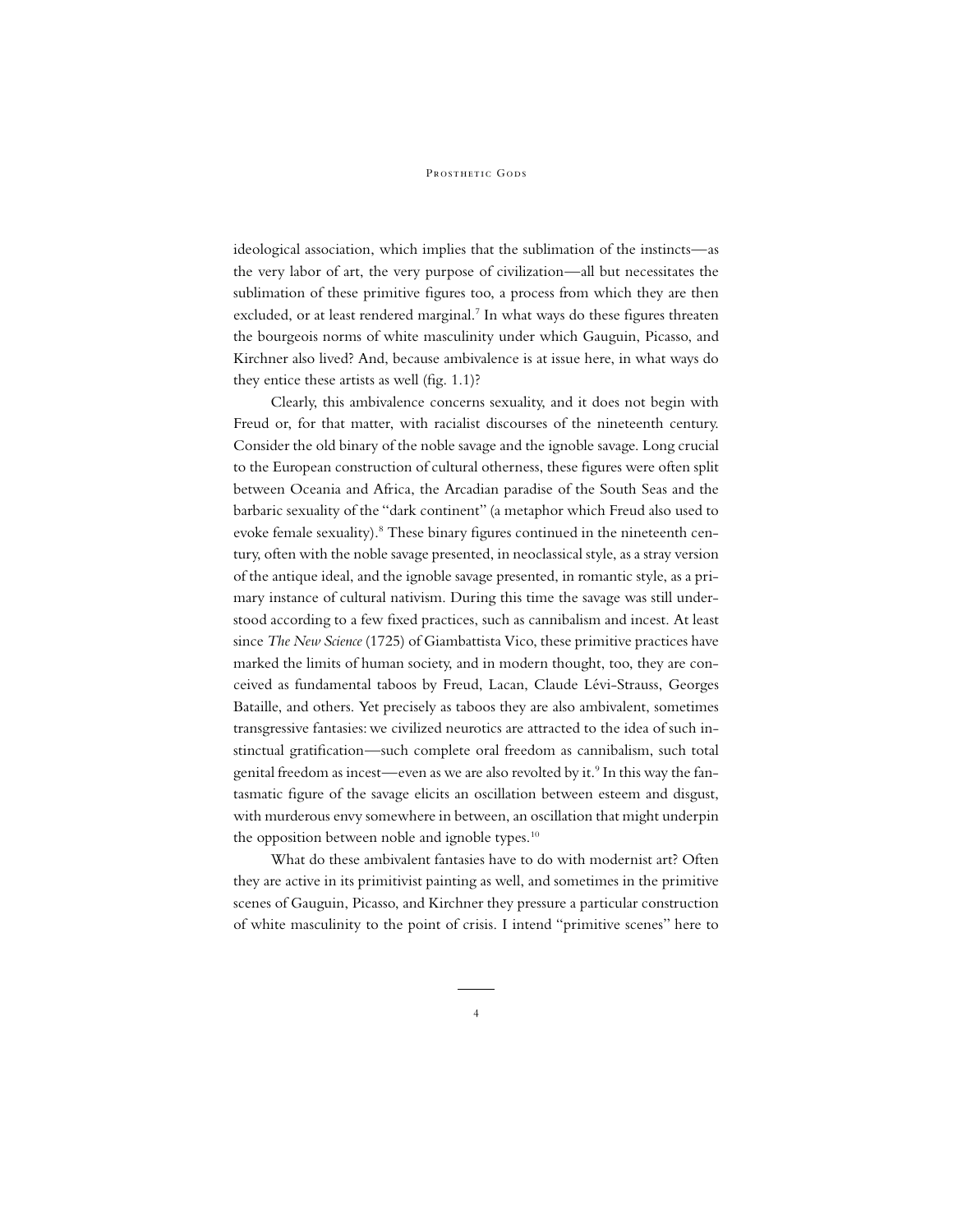resonate with "primal scenes" in Freudian psychoanalysis—that is, scenes in which the child witnesses or imagines sex between his or her parents, or, more generally, scenes in which the subject riddles out its origins (they are all but universal, according to Freud). Such pondering of origins is frequent in Gauguin, most explicitly in his *summa* of 1897–98, *D'où venons nous? Que sommes nous? Où allons nous?* (Where Do We Come From? What Are We? Where Are We Going?; fig. 1.2, pl. 1), a painting concerning the cycle of life and death made following a suicide attempt. For Freud, such questions involve "primal fantasies" of other traumatic origins as well, such as the origin of sexuality as imagined in the primal fantasy of seduction, and the origin of sexual difference as imagined in the primal fantasy of castration. Might the first trauma of seduction and sexuality be evoked in another fundamental painting by Gauguin, *Mana'o tupapa'u* (Spirit of the Dead Watching, 1892; fig. 1.3, pl. 2), the image of his frightened girl-bride Teha'amana naked on her bed? And might the second trauma of castration and difference be treated by Picasso in his even more epochal painting, *Les Demoiselles d'Avignon* (1907;fig. 1.4, pl. 3), the image of a fraught encounter with five prostitutes? My verbs—"evoked," "treated"—are imprecise, but this imprecision hedges against any reading of the paintings as direct representations of such fantasies. Rather, my claim is that the paintings and the fantasies share certain elements of psychological motivation, pictorial imagination, and historical *episteme.*

For Freud the primal fantasies about the origins of identity, sexuality, and sexual difference are often mixed in our psychic lives, and they are evoked in similar fashion in the primitive scenes that interest me. There are other origins at issue here as well. On the one hand, these scenes might involve the founding of a new *subject* (for example, Gauguin hoped that *Spirit of the Dead Watching* would convey his savage identity to the Old World); on the other, they might also concern the founding of a new *style,* sometimes announced in a specific work (Gauguin treated *Spirit* as the artistic manifesto of his first South Pacific sojourn, 1891–93, and *Where Do We Come From?* as the testament of his second, 1895– 1903). On occasion the stylistic founding invokes the subjective founding, and vice versa, as if the one impelled the other into being, or as if, in retrospect, they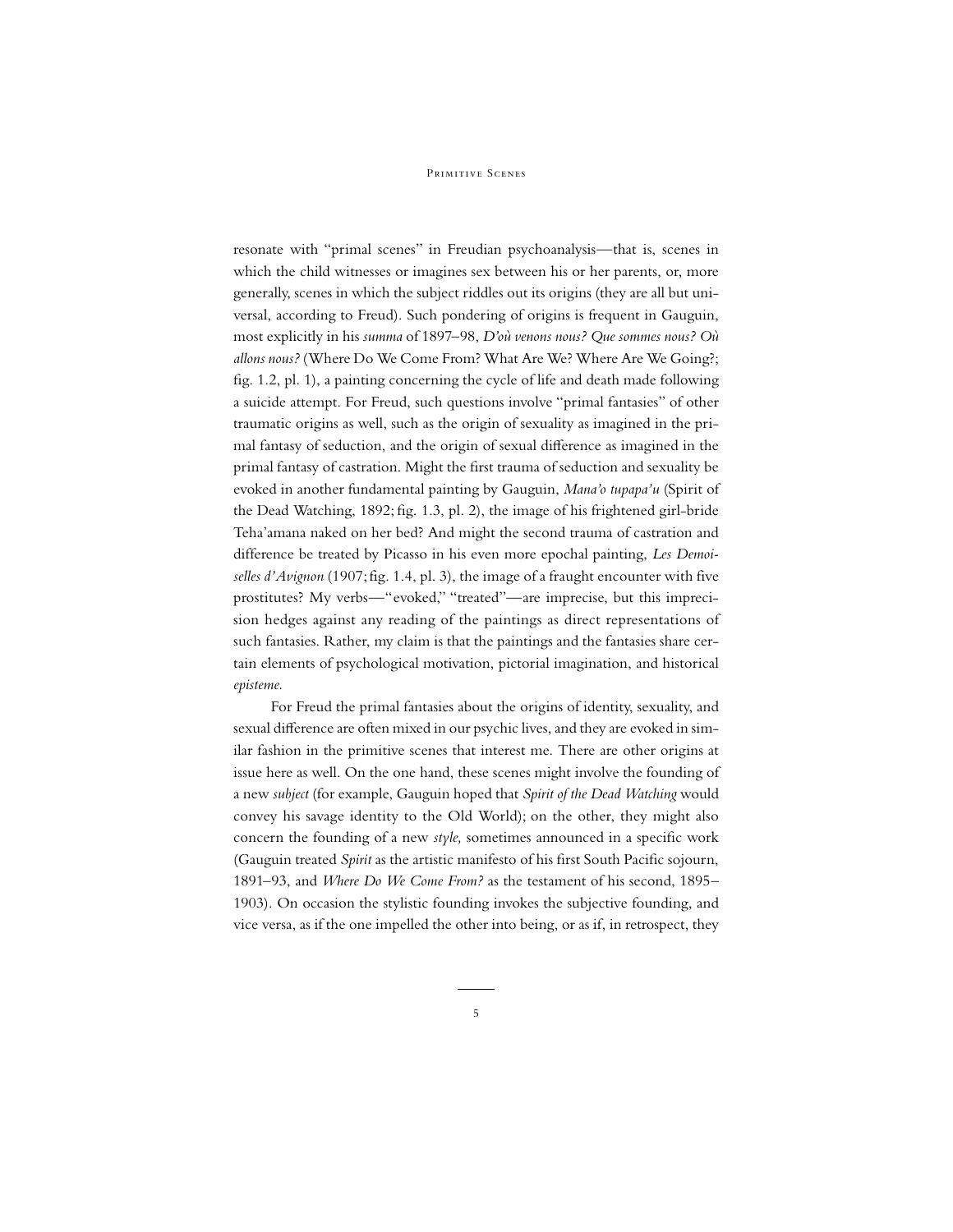



1.2. Paul Gauguin, *Where Do We Come From? What Are We? Where Are We Going?,* 1897–98. Oil on canvas,  $54\frac{3}{4} \times 147\frac{1}{2}$  in. Museum of Fine Arts, Boston, Tompkins Collection. Photograph © 2003 Museum of Fine Arts, Boston.

1.3. Paul Gauguin, Spirit of the Dead Watching, 1892. Oil on canvas,  $28\frac{1}{2} \times 36\frac{1}{2}$  in. Albright-Knox Art Gallery, Buffalo, N.Y., A. Conger Goodyear Collection, 1965 (1965:1). Photo: Albright-Knox Art Gallery, Buffalo, N.Y.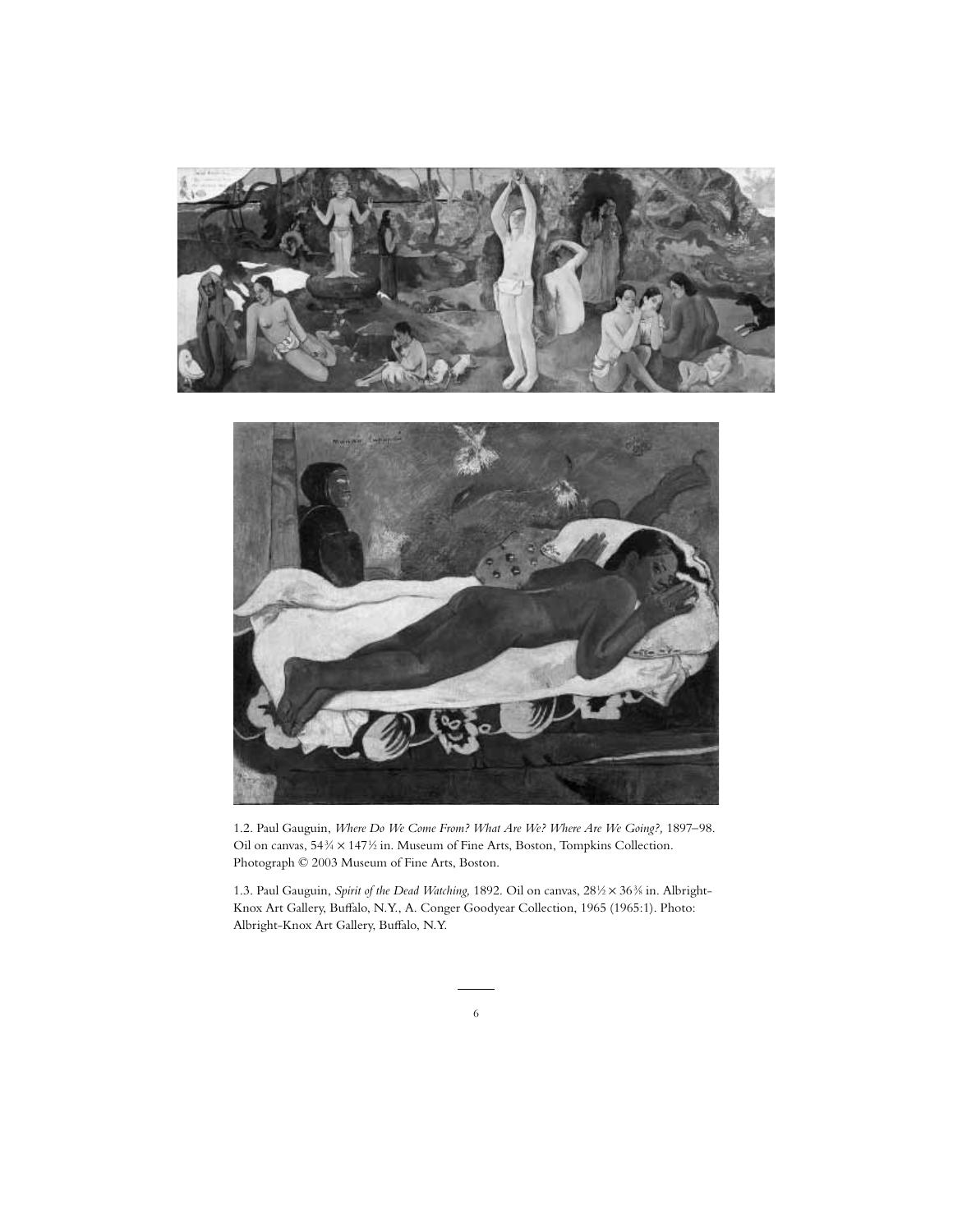

1.4. Pablo Picasso, *Les Demoiselles d'Avignon,* 1907. Oil on canvas, 96 × 92 in. The Museum of Modern Art, New York: the Lille P. Bliss Bequest (333.1939). © 2003 Estate of Pablo Picasso/Artists Rights Society (ARS), New York. Digital image © The Museum of Modern Art/Licensed by SCALA/Art Resource, New York.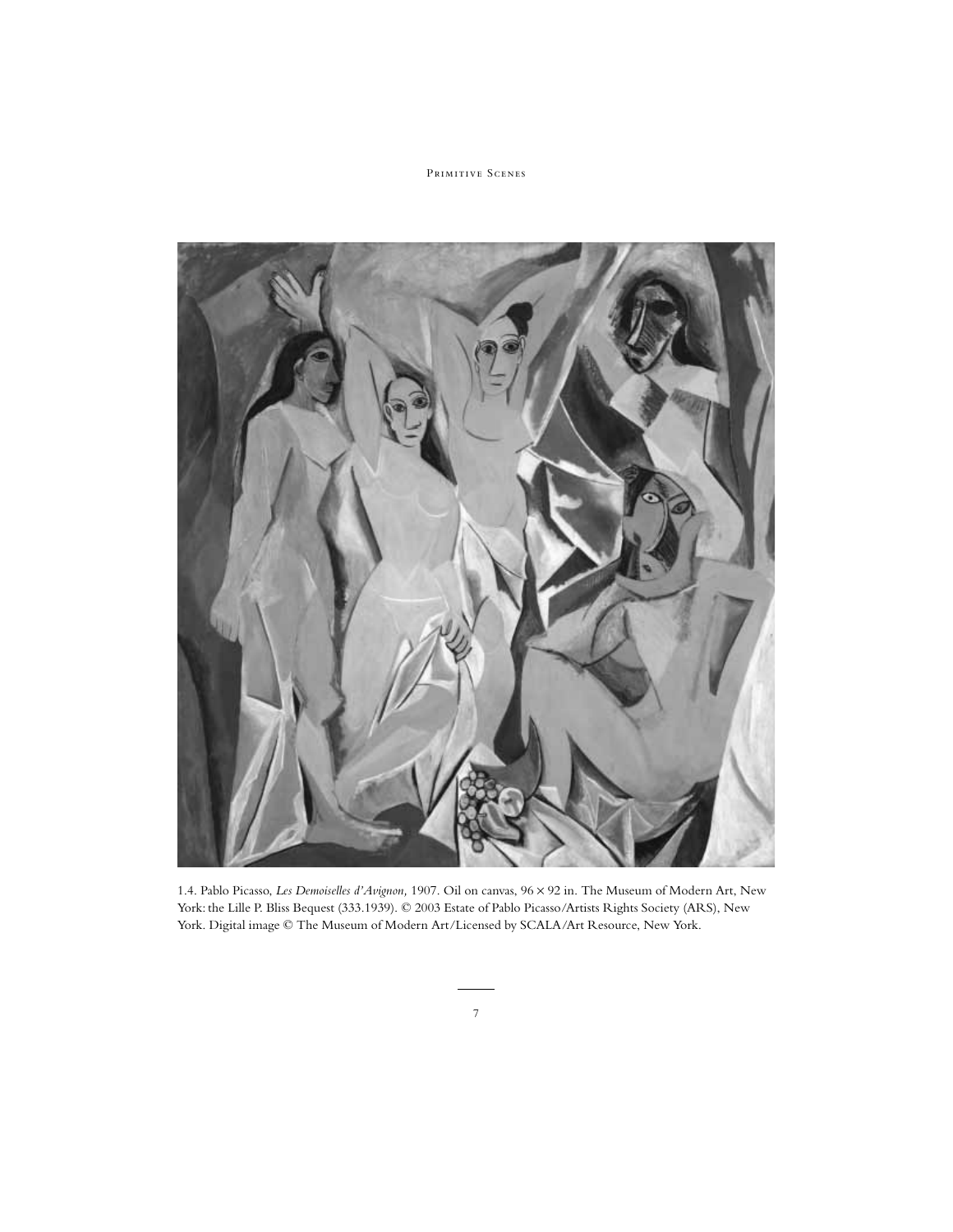could be understood only in terms of each other (for example, Picasso looked back at *Les Demoiselles* not only as a stylistic break but as a personal epiphany, his first "exorcism painting").<sup>11</sup> In their primitive scenes, then, Gauguin and Picasso tease out questions of identity in terms both psychological and aesthetic, and they do so at a time when conceptions of both psyche and art were transformed, not least by colonial encounters.12 Sometimes in these scenes various differences (cultural, racial, sexual . . . ) are mapped onto one another in a conundrum of oppositions of European and other, white and black, male and female, active and passive, pure and perverse, heterosexual and homosexual. This overdetermination does not stabilize these oppositions;on the contrary, it volatilizes them. Not only are the artists both attracted and repelled by the primitive (this ambivalence is especially evident in Picasso), but they also both desire the primitive, often as an erotic object, and identify with it, often as an alternative identity (this ambivalence is especially evident in Gauguin). Again, these tensions are sometimes so great that they threaten to crack the oppositions that supported normative subjectivity at the time.

I want to stress this cracking in part to complicate the feminist critique of the masculine mastery of the primitivist avant-garde.<sup>13</sup> To insist on the fragility of this mastery, to underscore the volatility of its fantasies, is not to diminish the realities of power and the effects of domination underscored by these critiques. To be sure, the primitivist avant-garde was politically ambiguous at best, and at the very least it helped to manage conflicts and resistances provoked by the imperial dynamic of capitalist modernity. Yet this avant-garde was also ambivalently critical: its partial identification with the primitive, however imaged problematically as dark, feminine, and perverse, remained a partial disassociation from white, patriarchal, bourgeois society, and this disassociation should not be dismissed as insignificant.

## Splintered Up

In order to explore the crisis in masculinity that is sometimes intimated in primitivist painting, I want to draw on the classic text on the primal scene in Freud,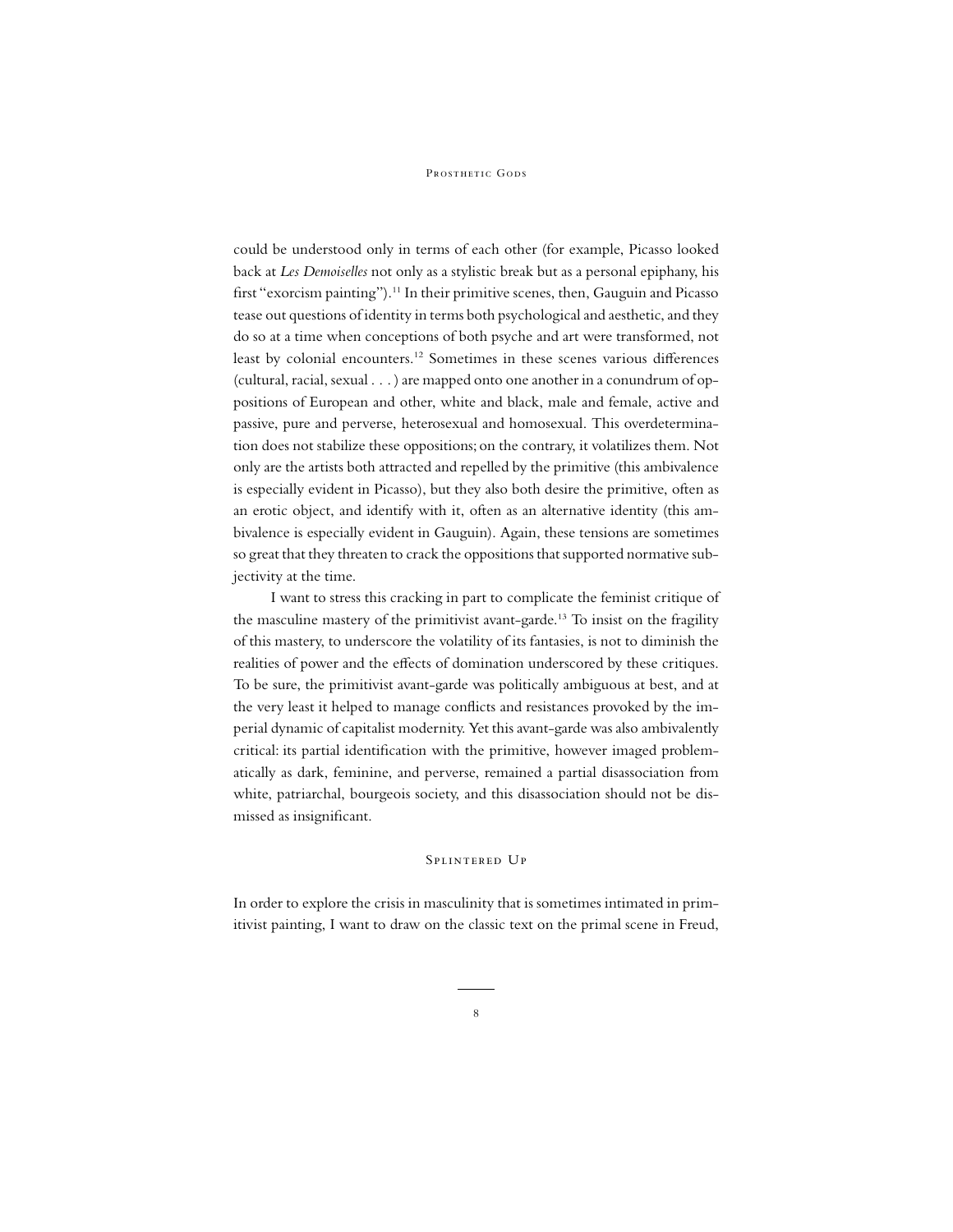"From the History of an Infantile Neurosis" (1918), written in 1914–15, only several years after the art works at issue here. The "Wolf Man" case history, an analysis of a young Russian aristocrat named Sergei Pankejeff, is a privileged text in critical theory, and there are readings richer than my account. For me here its chief importance lies in its detailed deconstruction of a particular formation of male subjectivity; whether it can be adapted to other subjects of the time—such as Gauguin and Picasso in moments of crisis—is a question I leave open.14

Freud refers the neurosis of the Wolf Man to several events of his early childhood. Three are most important:a great fear of wolves provoked by nursery tales; an enigmatic seduction by his sister around the age of three, with the boy in the passive position; and a later seduction of his nurse, with the boy in the active position, but with the seduction refused. At this point, Freud claims, the young Wolf Man was "thrown back" to a pregenital order of the drives, specifically to an anal sadism, which was later exhibited in his marked cruelty to servants and animals alike (note the tell-tale association of the two [*W* 170]). His sadism was also turned around in masochistic fantasies of his own beating, according to Freud, and in this manner an extreme ambivalence developed an oscillation between active and passive positions, between sadistic and masochistic scenes—played out most intensely in relation to his father. In his active mode, Freud argues, the Wolf Man identified with his father;in his passive mode he desired his father—that is, desired to be *his* object of desire.

At this point Freud presents the famous dream (which he dates to age four) along with an explanatory drawing by the Wolf Man;compared to the dream, the drawing seems vapid, but perhaps it is protectively so (fig. 1.5). The boy dreams of six or seven wolves in a tree (only five appear in the drawing), all with bushy tails, utterly still, silently staring. Freud relates the traits of the dream to the wolf phobia of the boy as imaged through his nursery tales. But the "dreamwork" has turned these traits inside out: such is the force of his anxiety that they are not simply distorted but completely reversed. Thus the abundant tails point to no tail at all, that is, to his own feared castration;the stillness of the wolves indicates the sexual activity of his parents; and the silent stare of the wolves reflects his own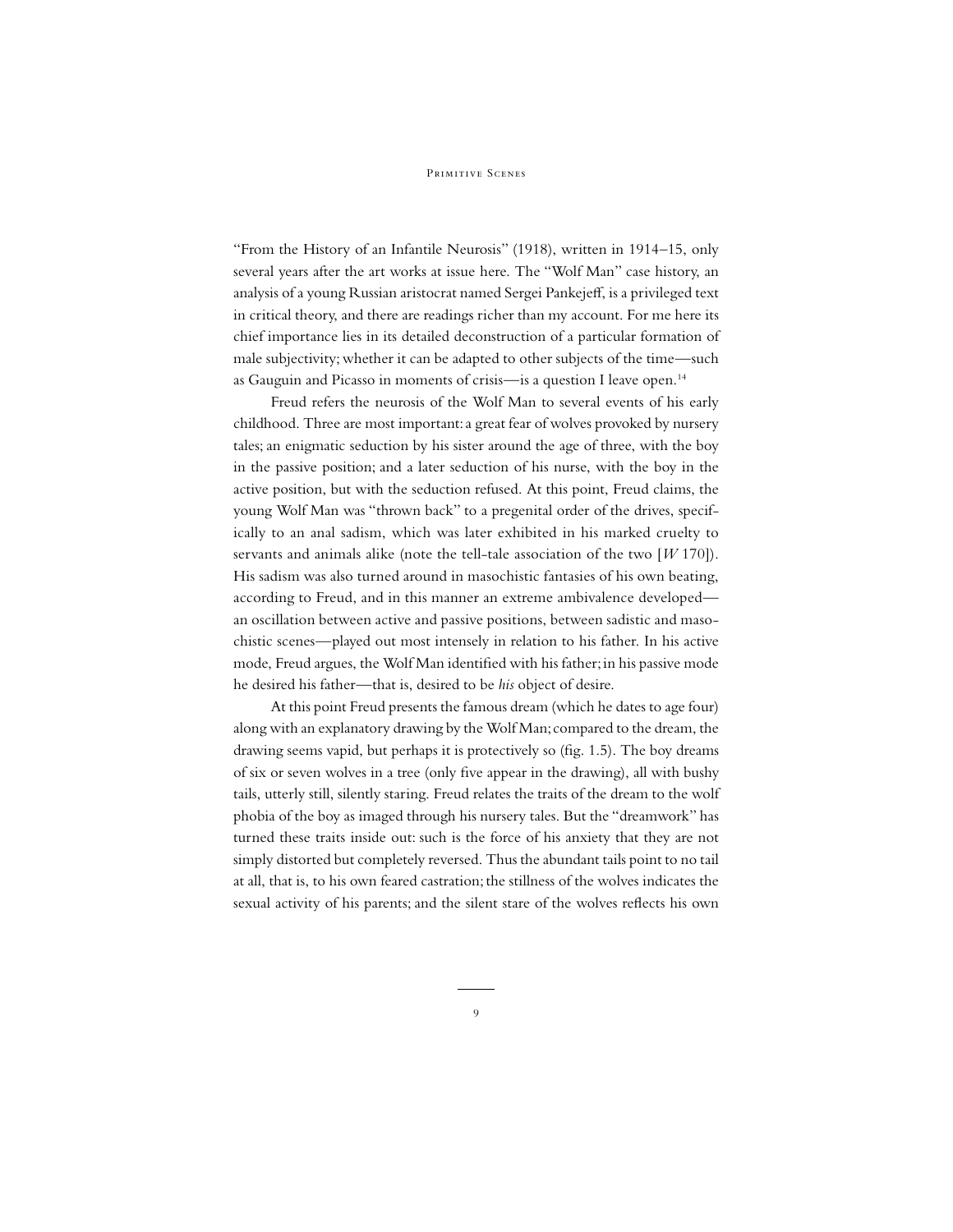# Prosthetic Gods



1.5. Drawing of the dream of the wolves by "the Wolf Man," n.d.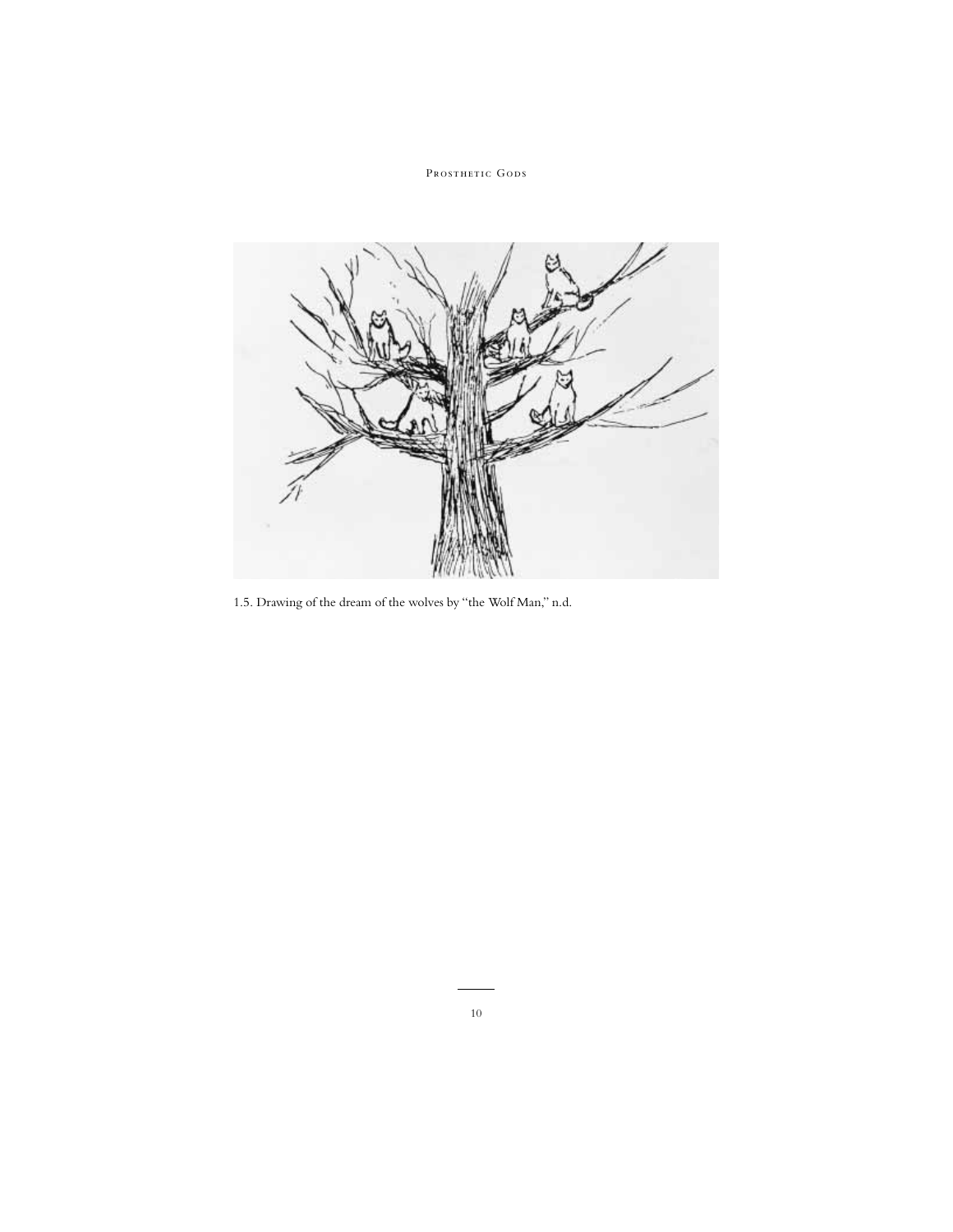fixed gaze within the primal scene. In short, the dream radically restages the most important elements of his primal scene proper (dated to age one-and-a-half ), in which the young Wolf Man witnessed his parents in coitus *a tergo,* from the rear, with the genitals of both exposed—necessarily so for Freud, so that the little boy could see that his mother lacked a penis.

This account is open to question, of course, especially as a (re)construction, and a very tendentious one. However, for Freud the primal scene need not be actual; even if it is completely imagined, its traumatic effect can be real enough. Moreover, this effect develops over time, through deferred action (*Nachträglichkeit*), retroactively. For the boy cannot understand this scene in the first instance; it becomes traumatic only after his own sexual researches begin; it is only then (again, around age four) that he dreams his dream, only then that he remembers (or believes that he remembers) his father upright like the wolf in the nursery tale, and his mother "bent down like an animal" (*W* 183). Significantly, Freud terms this sexual position of *more ferarum*"phylogenetically the older form" (*W* 185), and, implicitly in his evolutionist correlation of the sexual formations of individual and species, it is the primitive that serves as the marker of this prior stage, of this psychosexual regression (again, "a well-preserved picture of an early stage of our own development").<sup>15</sup> According to Freud, this position provokes a lifelong anal eroticism in the Wolf Man, which renders him precisely primitive. More, this primitive position, this primal scene, "splinters up" his sexual identity (*W* 187), divides him between his love for his father and his anxiety about the castration that he imagines to be necessary for its consummation. Finally, it is this anxiety that is figured in the wolves of the dream, whose gaze threatens his own vision (for Freud, fear of blindness often signifies fear of castration).

The analysis does not end there; in fact, it never ends for this expert patient, who gives up the couch only for the deathbed. However, its key aspects are all in place for my reading: faced with a castrative threat or a genital crisis, the subject regresses to a pregenital order, in which he oscillates between an anal *eroticism,* a passive masochistic mode (associated, as usual in Freud, with the feminine and the homosexual), and its active complement, an anal *sadism*—an oscillation that indicates a great ambivalence of psychosexual position.<sup>16</sup> My intention is not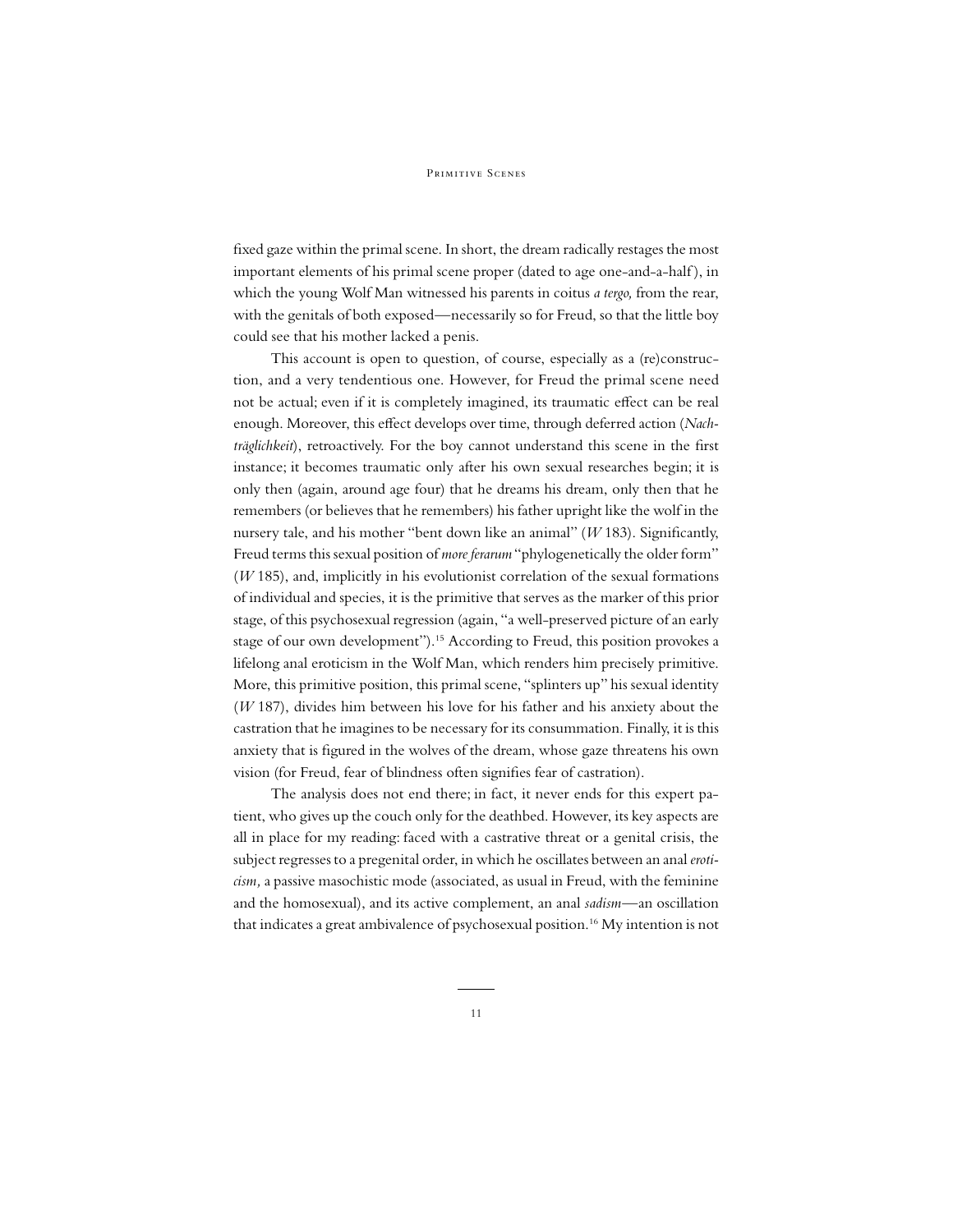to impose this profile on Gauguin, Picasso, and Kirchner, but, rather, to use its analysis of ambivalence to explore the dynamic of their primitivism. Yet how are we to locate such ambivalence in art? One danger is to move too directly between the presumed unconscious of the artist and the given work of art in a way that occludes the different determinations of each.17 Another danger is to conflate the historical artist and the contemporary viewer in a way that collapses their different formations as well. Is the ambivalence of the primitivist encounter immanent in the image, activated in its address, or both? At least one point seems clear:this ambivalence exceeds the individual psyche of the primitivist artist. In fact, it is already inscribed in the two principal traditions out of which such artists work: avant-garde representations of the nude and exoticist representations of the other (especially in Orientalist and *japoniste* painting).

Consider first the avant-garde nude, which *Olympia* (1863; fig. 1.6) exemplified for Gauguin, Picasso, and Kirchner alike.<sup>18</sup> Here, as we know, Manet crossed the high genre of the nude with the low figure of the prostitute in a "desublimation" (an opening of the art work to bodily drives and/or social associations deemed base) that his primitivist followers competed to outdo. To this end, Manet also adapted a given sign of marked sexuality in nineteenth-century Europe: the black female servant who attends Olympia. The cultural historian Sander Gilman has related this figure to "the Hottentot Venus," a fantasmatic image extrapolated from an actual African woman named Saartjie Baartman. According to Gilman, this figure represented an excessive black sexuality as part of a nineteenth-century ideology of absolute racial difference—a difference marked physically on her body in her large buttocks.19 This sign of an excessive black sexuality was then incorporated in some representations of the dangerous white prostitute, as Gilman suggests through a juxtaposition of the Hottentot Venus and the rotund *Nana* (1877) of Manet. This incorporation in turn abetted the conflation of primitive and prostitute that became common in avantgarde studios (not to mention in police reports) well into the twentieth century. *Les Demoiselles d'Avignon* is only the most extreme instance of this "perfect image of the savagery that lurks in the midst of civilization," as Baudelaire put it in "The Painter of Modern Life" (1863).<sup>20</sup> A prime token in the mimetic rivalry of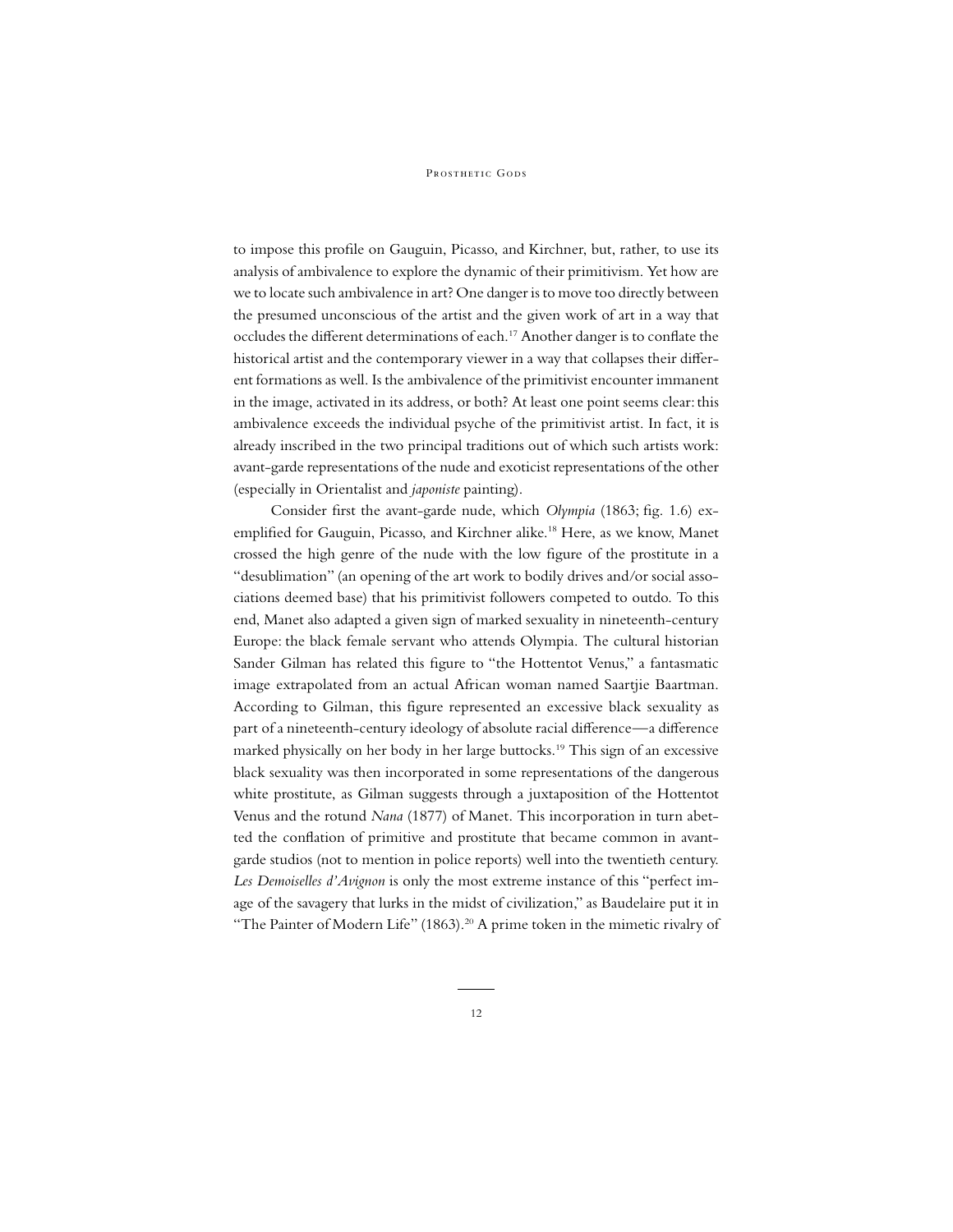

1.6. Édouard Manet, *Olympia,* 1863. Oil on canvas, 513 ⁄8 × 743 ⁄4 in. Musée d'Orsay, Paris. Photo: Erich Lessing/Art Resource, New York.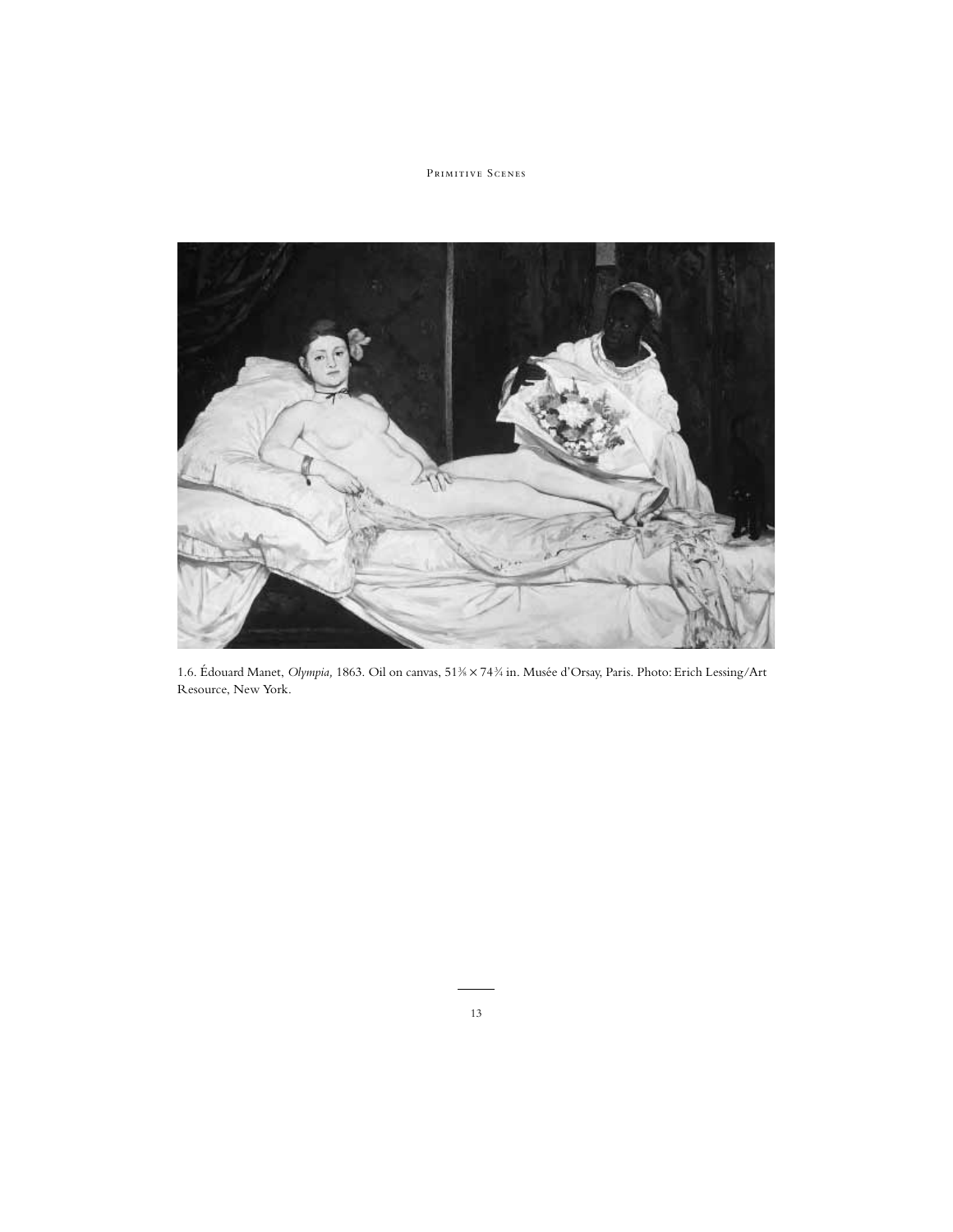primitivist modernists, the image of the primitive-prostitute was filtered through diverse styles, and it provoked such different temperaments as the moderate Matisse in his *Blue Nude* (*Memories of Biskra,* 1907; fig. 1.7), whose hips are rotated in a way that protrudes her buttocks excessively, and the theatrical Kirchner in his *Girl under a Japanese Umbrella* (c. 1909; fig. 1.8, pl. 4), where this "primitivist contrapposto" is even more extreme.<sup>21</sup>

To cast these women in such poses is to refer them to an animalistic nature, and it can be decried as a pictorial act of gender subjugation. But are images like *Spirit of the Dead Watching* and *Les Demoiselles d'Avignon, Blue Nude* and *Girl under a Japanese Umbrella* straightforward expressions of masculine mastery, or are they not fraught elaborations that bespeak a feared *lack* of this mastery? Do masterful subjects force such aggressive moves, or do these images not suggest an anxious ambivalence—which is thereby managed, perhaps, but not completely so? (André Salmon wrote that Picasso experienced great anxiety during the composition of *Les Demoiselles;* and Matisse shied away from the psychological implications of paintings like *Blue Nude:* "Above all I do not create a woman, *I make a picture.*")<sup>22</sup> A critique that does not allow for this psychological ambivalence, let alone its pictorial transformation, might totalize more than deconstruct a particular construction of white masculinity. It also might mistake a will to mastery for the real thing, and so bestow on this masculinity a phallic authority that it did not (does not) possess.

The ambivalence of these artists toward the primitive often seems multiple. First, even as the primitive is privileged in this art, it remains the sign of the primal and the regressive. Second, the artist might aim to become the primitive as well as to possess it; again, the primitive might be an object of identification as well as of desire. Finally, the very desire here might be double—a desire for mastery over the primitive as well as a desire for surrender to it. In *Les Demoiselles,* for example, does Picasso position his masculine viewers (of which he is the primary one) to dominate his prostitutes or to be dominated by them? It is not clear: the painting is a stand-off, a stare-down. It is this overdetermined ambivalence that I want to examine, in part through the model presented in the Wolf Man case history, of eroticism shot through with sadism.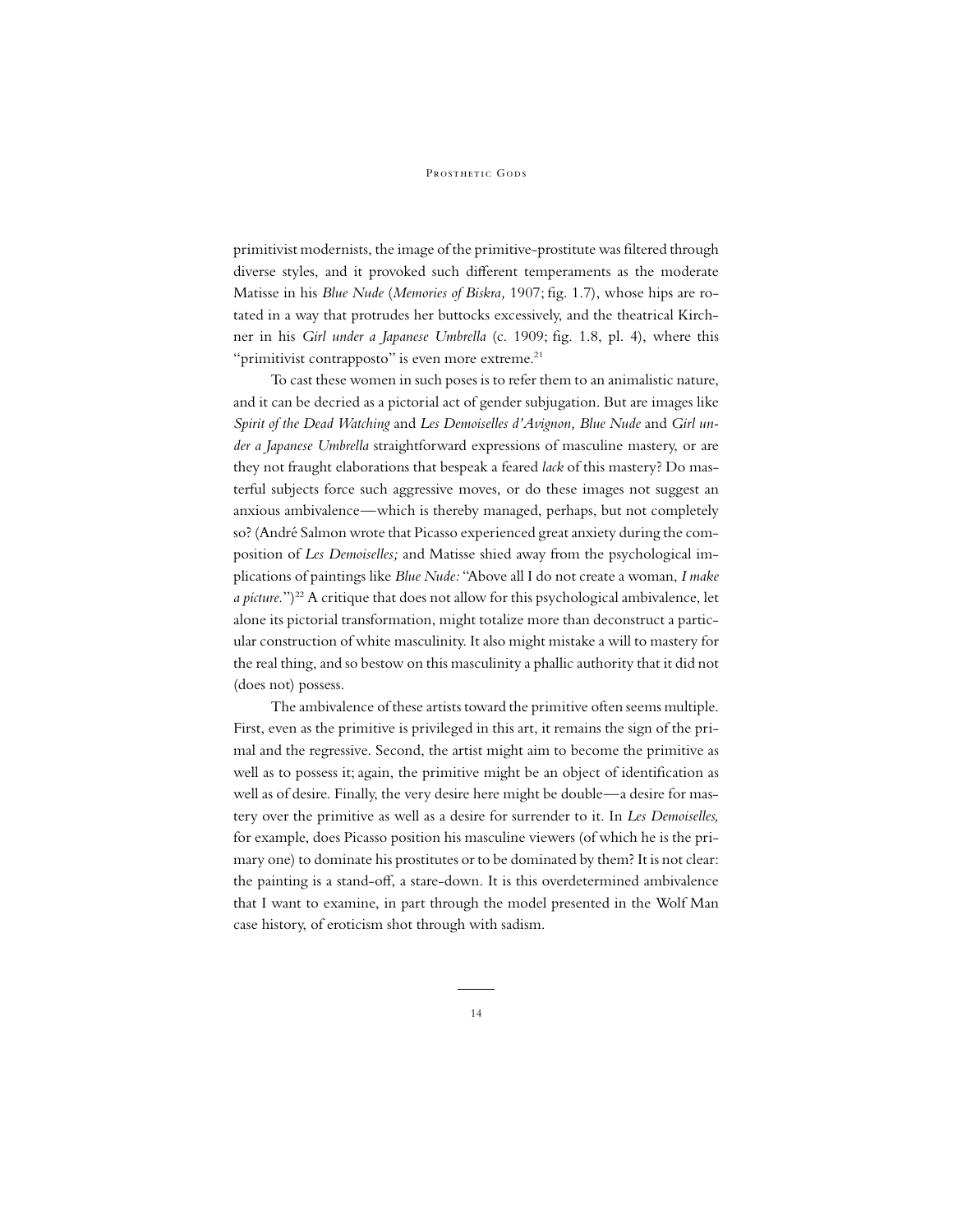

1.7. Henri Matisse, *Blue Nude (Memories of Biskra)*, 1907. Oil on canvas, 36<sup>1</sup>/<sub>4</sub> × 55 in. The Baltimore Museum of Art: the Cone Collection (BMA 1950.228). © 2003 Succession H. Matisse, Paris/Artists Rights Society (ARS), New York. Photo: The Baltimore Museum of Art.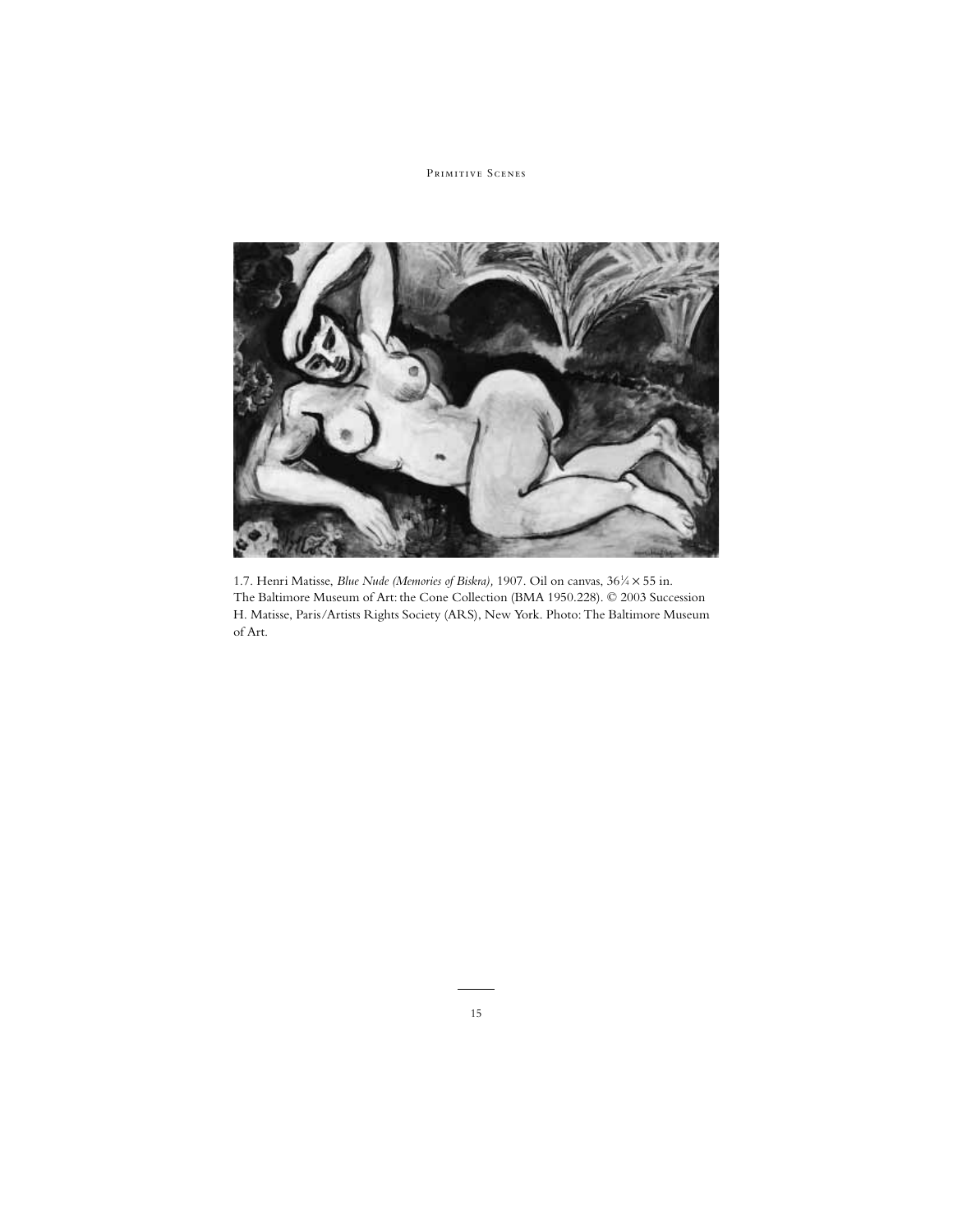# Prosthetic Gods



1.8. Ernst Ludwig Kirchner, *Girl under a Japanese Umbrella*, c. 1909. Oil on canvas,  $36\frac{1}{4} \times 31\frac{1}{2}$ in. Kunstsammlung Nordrhein-Westfalen, Düsseldorf. © Ingeborg & Dr. Wolfgang Henze-Ketterer, Wichtrach/Bern. Photo: Erich Lessing/Art Resource, New York.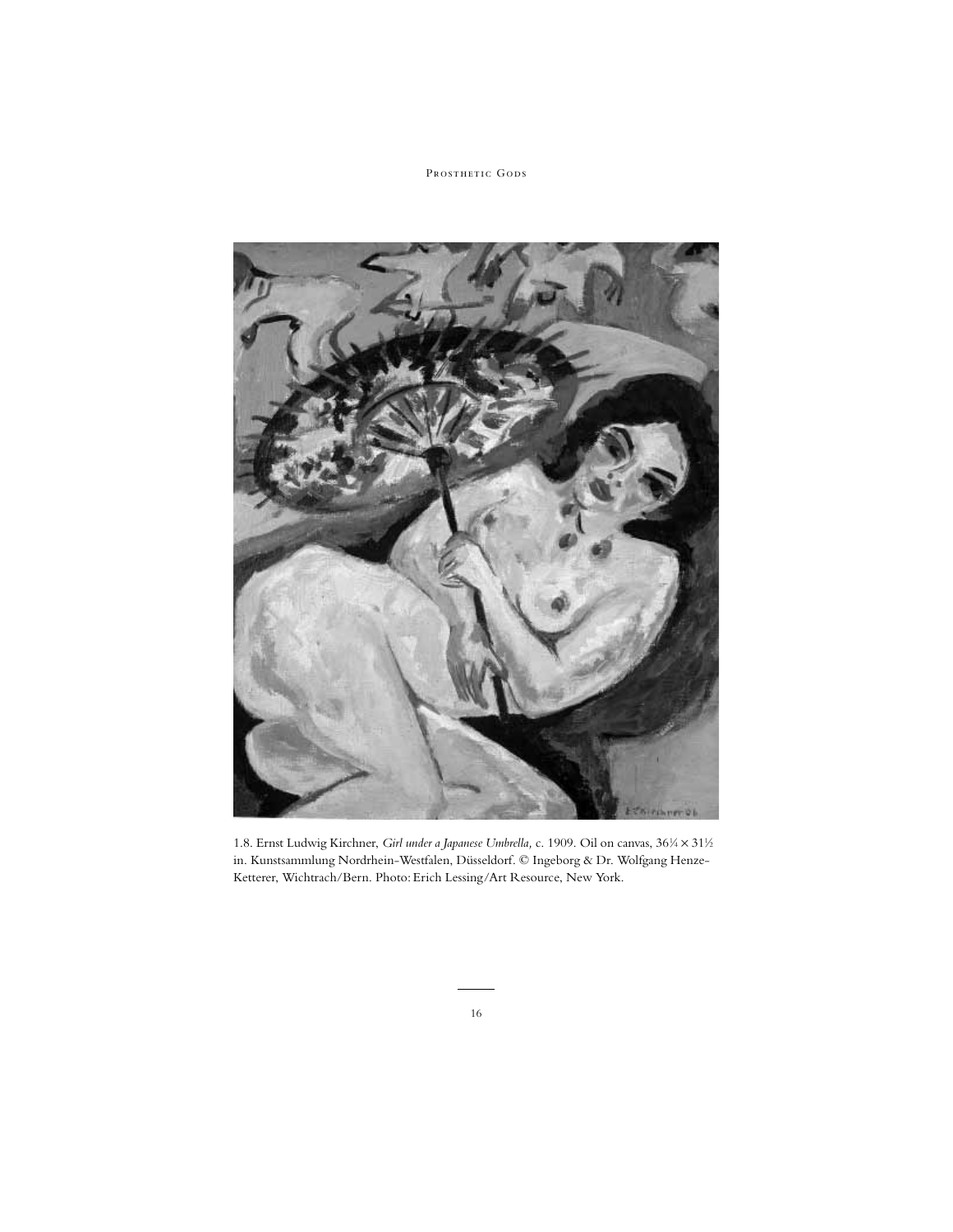Ambivalence is also in play in the other tradition that adumbrates primitivist painting: the exoticist tradition. Often in Orientalist art and sometimes in *japoniste* art, racial others are presented as passive, feminine, given over to the masculine viewer, even (or especially) when the figures are male. A colonial gaze doubles a sexual gaze in a manner that seems to confirm masculine mastery. But here, too, this mastery hardly seems secure; again, it would not require such displays of submission if it were. The visual theatre of Orientalist painting often plays on voyeurism and exhibitionism as well as on sadism and masochism in ways that it does not always control. In this regard consider two prime instances of Orientalist painting, early and late: *The Death of Sardanapalus* by Delacroix (1827;fig. 1.9), a romantic scene with sadomasochistic currents if ever there was one; and *The Snake Charmer* by Gérôme (c. 1880; fig. 1.10), an illusionistic exhibition designed for our voyeuristic gaze. The Delacroix stages an erotic fantasy of a harem under the knife, as the doomed Assyrian king made famous by Byron gazes down indifferently on the murder of his concubines, with a fantasy of an orgy compounded by a fantasy of a massacre. The Gérôme advertises its erotic promise in its very title: a shapely boy stands in the foreground, wrapped in nothing but a massive snake, which he holds erect for the depicted audience of Muslim men in front of him, but also, with his rear exposed, for the actual audience of European viewers behind him. The Delacroix is a double fantasy of absolute power and abject submission: contemporary viewers could both identify with the sexual authority of the king and delight in his political downfall (a perfect compromise for an audience still concerned, in 1822, about royal despots).23 The Gérôme is a homoerotic scene, but with the homoeroticism projected onto the exotic other, where it might be both privately enjoyed and publicly denounced—as the perverse practice of an immoral people in need of colonial correction (this moral might be extracted from *The Death of Sardanapalus* as well).<sup>24</sup> However, even when Orientalist painting aims to reassure the European viewer in these ways, its very appeal to erotic fantasy might produce a volatile ambivalence: identification and desire might tangle, masculine and feminine positions blur, active and passive aims cross.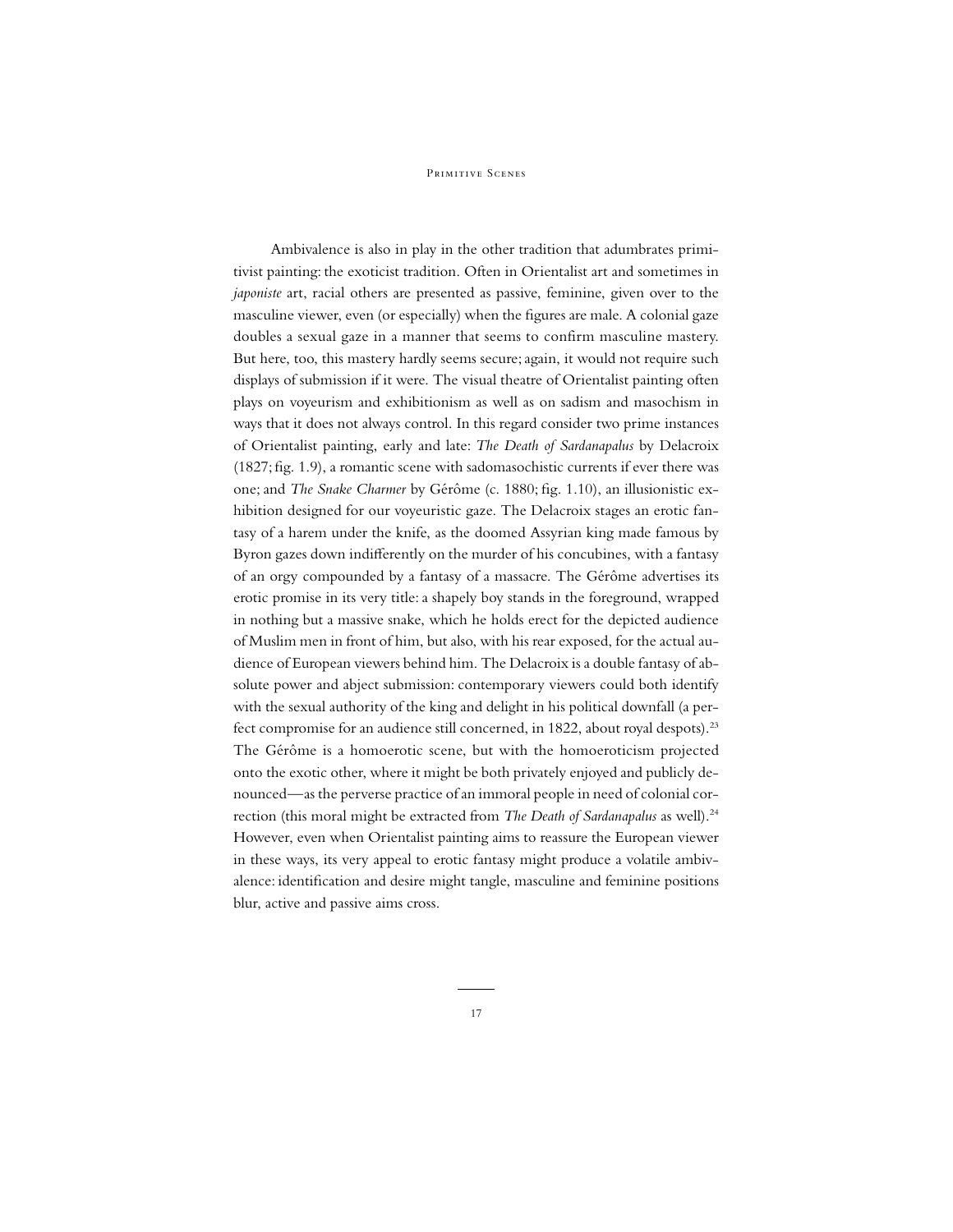# Prosthetic Gods



1.9. Eugène Delacroix, *The Death of Sardanapalus*, 1827. Oil on canvas, 1533 ⁄8 × 1951 ⁄4 in. Musée du Louvre, Paris. Photo: Réunion des Musées Nationaux/Art Resource, New York.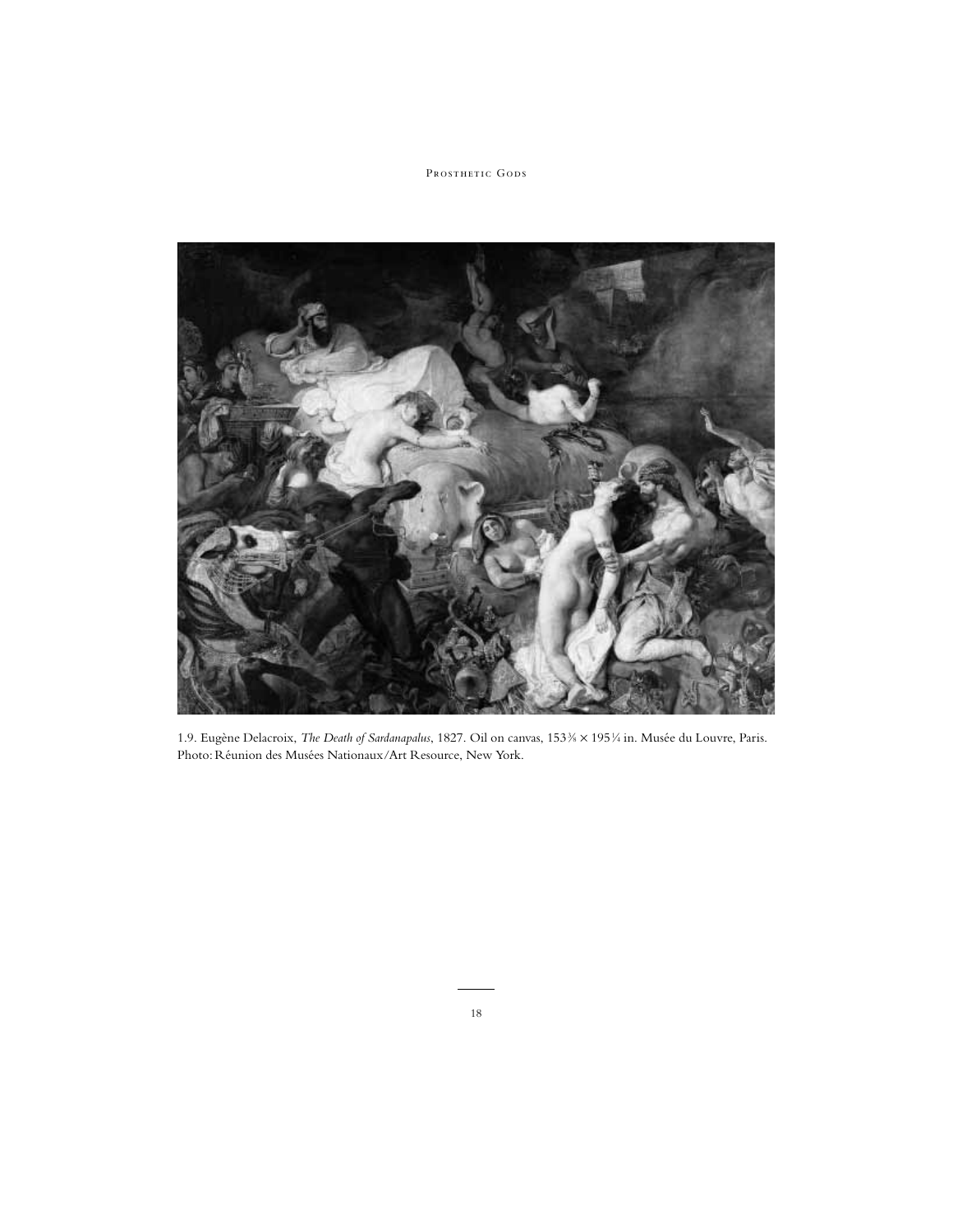

1.10. Jean-Léon Gérôme, *The Snake Charmer,* c. 1880. Oil on canvas, 33 × 48 in. Sterling and Francine Clark Art Institute, Williamstown, Massachusetts.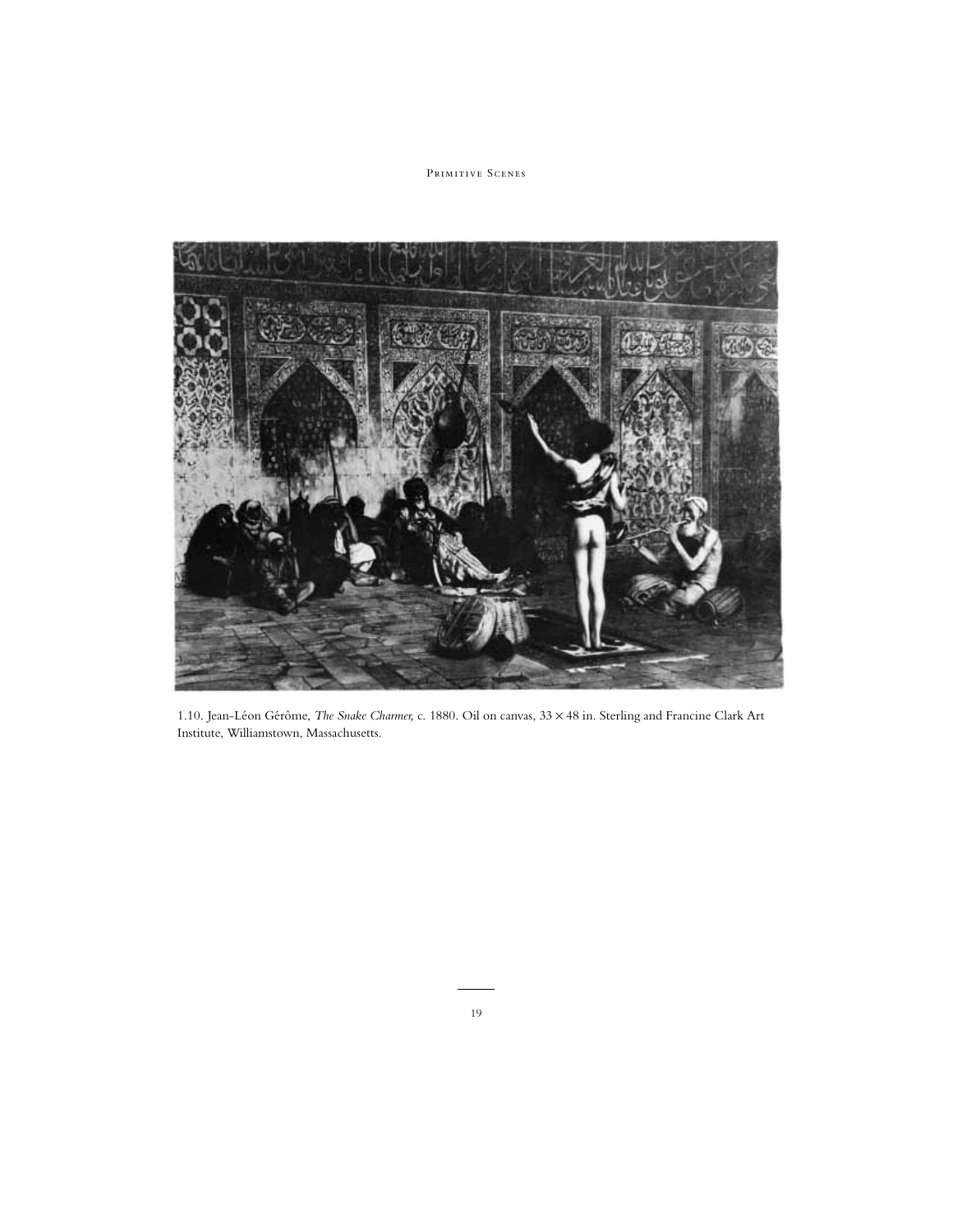Such ambivalence is more intense in primitivist painting, perhaps because the primitive was associated more directly with the unconscious and the infantile. (The Near East could not be denied civilizational status in the same way, while the Far East was often portrayed as a third term, at once civilized and primitive, decadent and childlike.) Of course the valences of West and other are also different in primitivist discourse;in his Tahiti writings, for example, Gauguin often presents the European ego as the perverse term and the savage other as the pure.25 Nonetheless, the structure of values persists in this very reversal, as does the discourse of pathology (terms like "degeneration" and "decadence" abound in Gauguin as well); moreover, the ambivalence centered on the (anally) erotic is even stronger in primitivist art than in exoticist art. On the one hand, in primitivist discourse there is an explicit desire to break down the cultural oppositions of European and other (white repression and dark sexuality, culture and nature), as well as the psychic oppositions held to underlie them (active and passive, masculine and feminine, heterosexual and homosexual), a desire that is very pronounced in Gauguin. On the other hand, there is a reactive insistence on these same oppositions, a revulsion at any such crossings over, a reaction that is very pronounced in Picasso. This contradiction cannot be resolved, because the primitivist seeks both to be *opened up to difference*—to be taken out of the self sexually, socially, racially—and to be *fixed in opposition to the other*—to be established once again, secured as a sovereign self.

Might this psychological ambivalence also inform the political ambiguity of primitivist personae? At once bourgeois and bohemian, Gauguin arrived in Tahiti in a cowboy hat inspired by Buffalo Bill, and his activities there were sometimes mocked on the indigenous side and often condemned on the colonial side. In his own terms, he was both "sensitive" and "Indian," Parisian dandy and Peruvian savage (his maternal grandmother, Flora Tristan, a socialist bluestocking with whom Gauguin identified, was from an old Peruvian family, and he spent six years of his childhood in Lima); and he tended to see his psychological and political conflicts in these physical and racial terms—as a direct result of his "two kinds of blood, two races" (*WS* 236).<sup>26</sup> Moreover, might this tension between the desire for an ecstatic difference and the need for a stable identity-in-opposition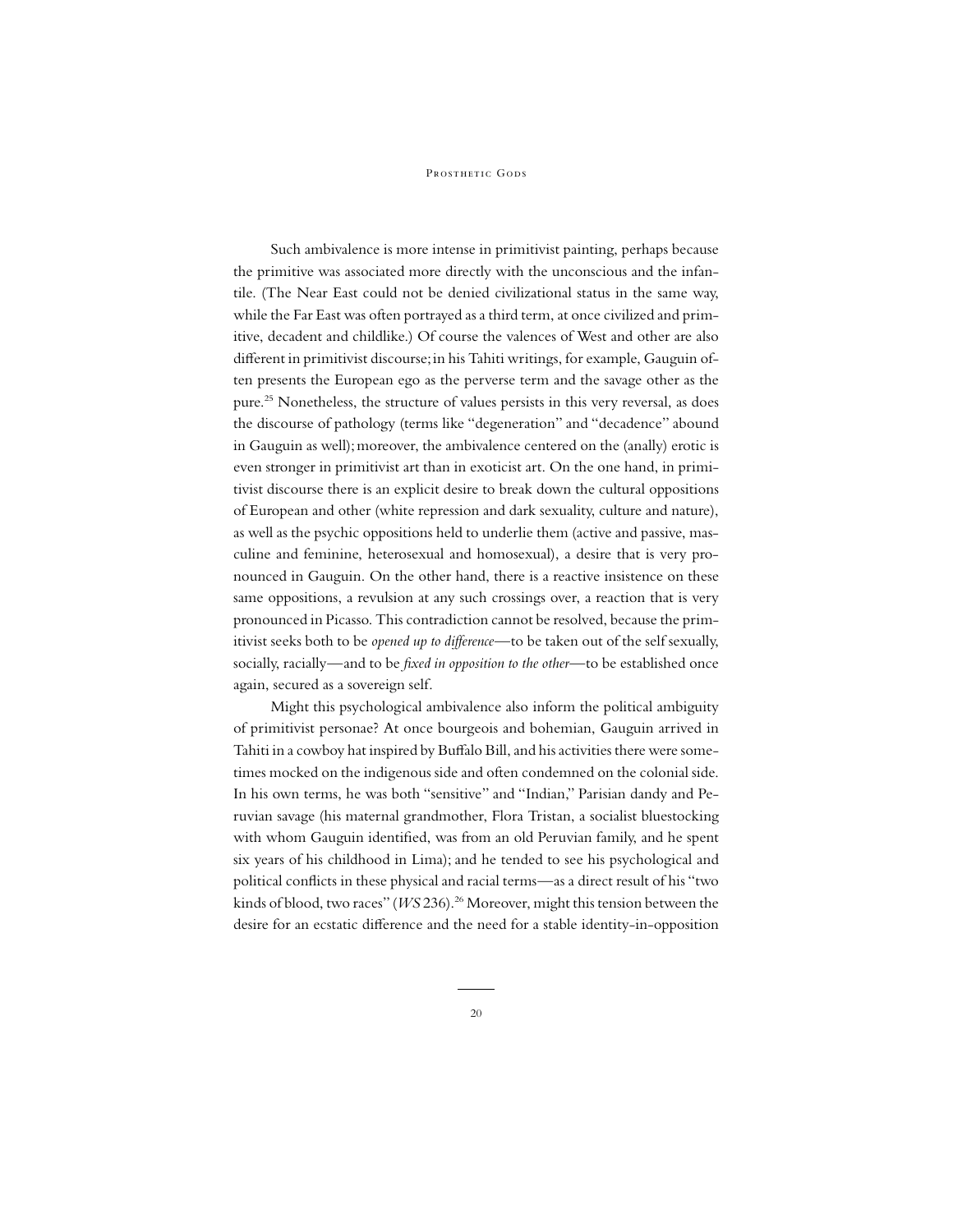contribute to the aggressivity frequent in the primitivist encounter—an aggressivity intermittent in Gauguin and overt in Picasso? Again, this ambivalence can be so intense as to involve a cracking in this masculinity, in its genital heterosexuality; hence the importance of a theoretical model whereby such a subject, faced with a threat deemed castrative, is "thrown back" to a conflictual anal phase, with both active sadistic components—components of mastery over the other and passive masochistic components—components of surrender to the other.<sup>27</sup> This is not to psychologize the art or to pathologize the artists; it is only to suggest the traumatic knot that some primitivist art might work over.

### Violent Harmonies

I have deferred the particular narratives of primitive scenes in Gauguin, Picasso, and Kirchner in order to prepare them theoretically, lest they be taken as iconographic keys to the art. In fact these stories are suspect as accounts of specific works, but then the primitivist painting is always a working over of multiple encounters—artistic precedents, prior schemes, imaginary scenes, actual events. Crucial here is that the artists were compelled to contrive such origin myths in the first place, and to do so in a melodramatic idiom of desire and fear. More is at stake, then, than the usual portrait of the artist or legend of the avant-gardist, for the primitive scene is a performative act of a special sort, often a staging of rebirth sited in the field of the other (again, in a way that speaks to the popular imagination of imperial subjects at home). As might be expected, these sitings are national: Gauguin travels to French territories (first to Martinique and Panama, twice to Tahiti, and finally to the Marquesas), while Picasso favors objects that flow to Paris from French territories in Africa and Oceania, and Kirchner is especially drawn to a beam frieze from Palau, a German colony in Micronesia.

The Gauguin story is from *Noa Noa,* his 1893 memoir of his first stay in Tahiti. It tells of his rite of passage into "savage" life, but it reads like an account (to paraphrase Freud) of "some psychical consequences of the anatomical distinction" between different bodies. Although the story is well known, it is too resonant not to quote at length: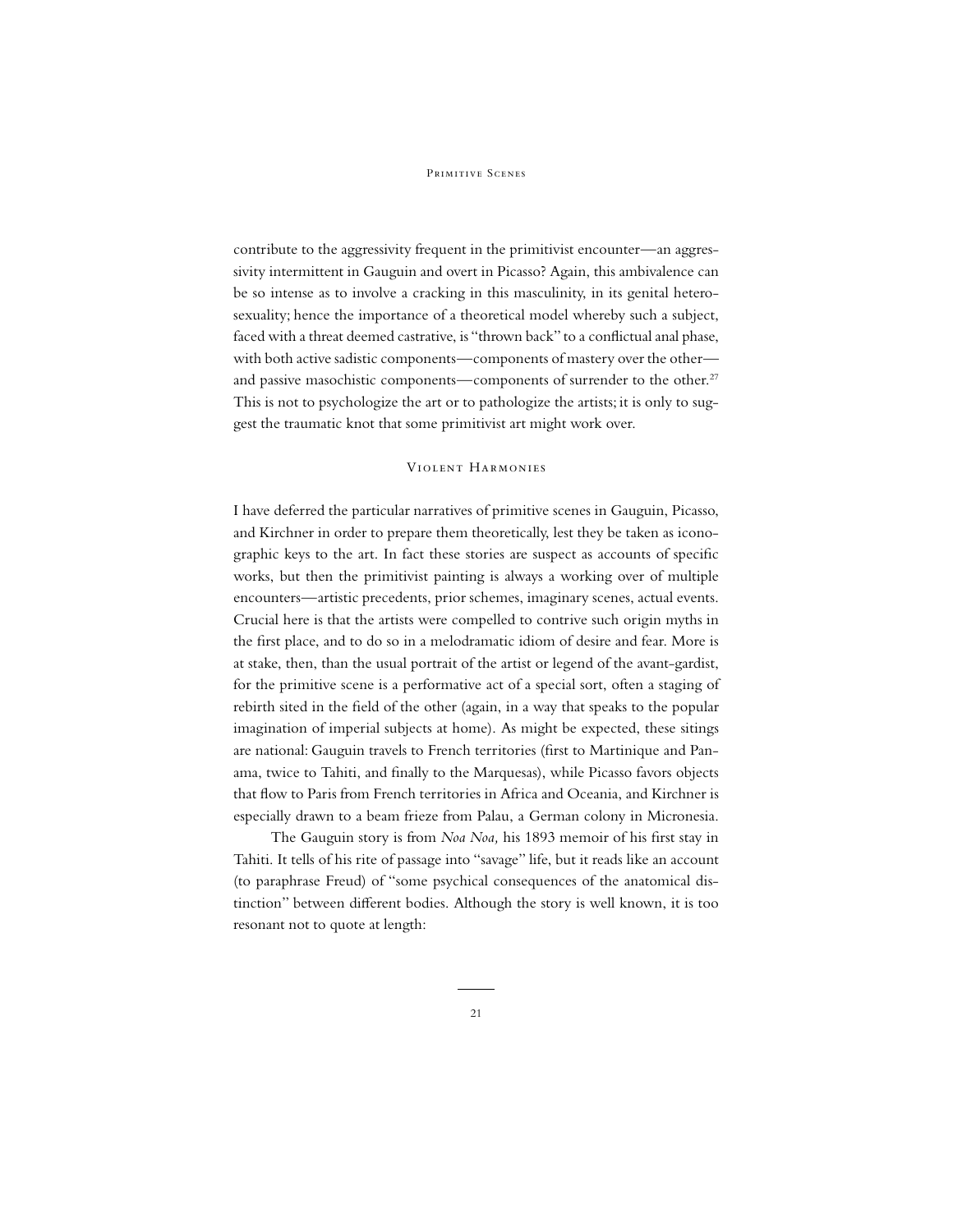I have a native friend [who] comes to watch me whenever I work. . . . This young man ["Totefa" in later versions of *Noa Noa*] was thoroughly handsome and we were very friendly. Sometimes . . . he questioned me as a young savage wanting to know many things about love in Europe, and I was often at a loss to know how to answer him.

One day I wanted to obtain a rosewood trunk, fairly large and not hollow, from which to make a sculpture. "For that," he told me, "you have to go into the mountains, to a certain place where I know several fine trees that might suit you. If you like, I'll take you there and we'll bring it back together."

We left early in the morning. The Indian paths in Tahiti are difficult for a European: between two mountains that cannot be climbed is a cleft where water emerges through rocks. . . . On either side of the cascading stream, the semblance of a path, trees pell-mell, monstrous ferns, all of the vegetation growing wilder, becoming more and more impenetrable as we climbed toward the center of the island.

Both of us were naked with a loincloth about our waists and an ax in our hand, crossing and recrossing the river to rejoin a bit of path that my companion seemed to follow by scent alone, it was so shady and hard to see. Total silence, only the sound of the water groaning over the rocks, monotonous as the silence. And there we two were, two friends, he a very young man and I almost an old one, in both body and soul, made old by the vices of civilization, and lost illusions. His supple animal body was gracefully shaped, he walked ahead of me sexless.

From all this youthfulness, from this perfect harmony with the natural surroundings, emanated a beauty, a perfume (*noa noa*) which enchanted my artistic soul. From this friendship, which was so well cemented by the mutual attraction between the simple and the compound, love was blossoming within me.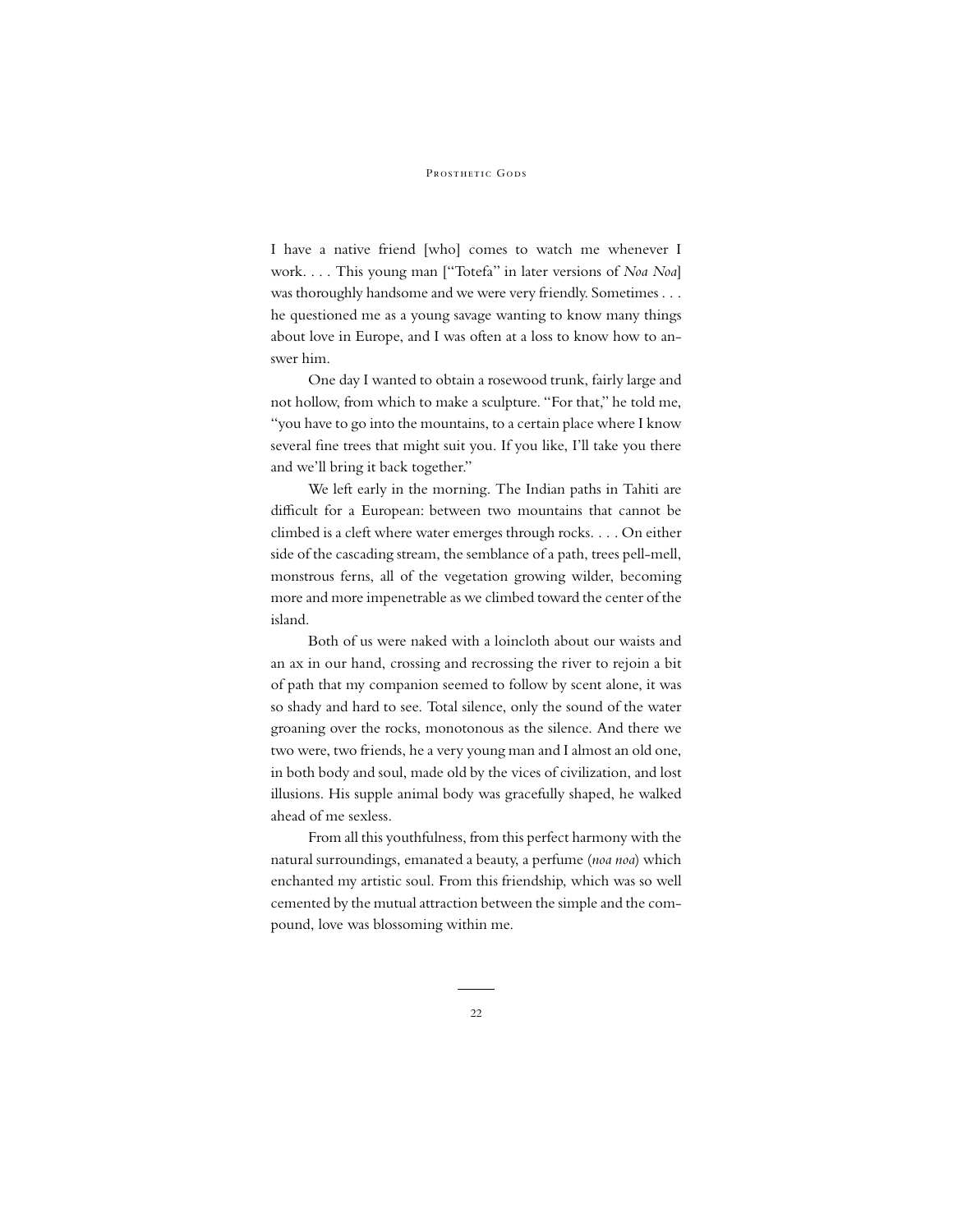And there were only the two of us.

I had a sort of presentiment of crime, desire for the unknown, awakening of evil. Then too a weariness of the role of the male who must always be strong, the protector having to bear the weight of his own heavy shoulders. To be for one minute the weaker being, who loves and obeys.

I drew nearer, unafraid of laws, my temples pounding.

The path had come to an end, we had to cross the river; my companion turned just then, his chest facing me.

The hermaphrodite had disappeared; this was definitely a young man; his innocent eyes were as limpid as clear waters. Suddenly my soul was calm again, and this time I found the coolness of the stream exquisite, reveling in the feel of it.

"*Toe toe*" ("It's cold"), he said to me.

"Oh, no!" I replied, and that negation, answering my earlier desire, resounded in the mountain like a sharp echo.

I plunged eagerly into the bush, which had become increasingly wild;the child continued on his way, with that limpid gaze. He hadn't understood a thing;I alone bore the burden of an evil thought, an entire civilization had preceded and had instructed me in it.

We reached our goal. . . . Several trees (rosewood) spread their enormous boughs. The two of us, both savages, began to chop at a magnificent tree. . . . I wielded the ax furiously, and my hands were covered with blood as I cut with the pleasure of brutality appeased, of the destruction of I know not what. In time with the sound of the ax I sang:"Cut down the entire forest (of desires) at the base. Cut out love of self from within you. . . ." All the old residue of my civilized emotions [was] utterly destroyed. I came back serene, feeling myself another man from now on, a Maori. Together we carried our heavy burden gaily, and again, but calmly this time, I could admire the graceful lines of my young friend as he walked ahead of me,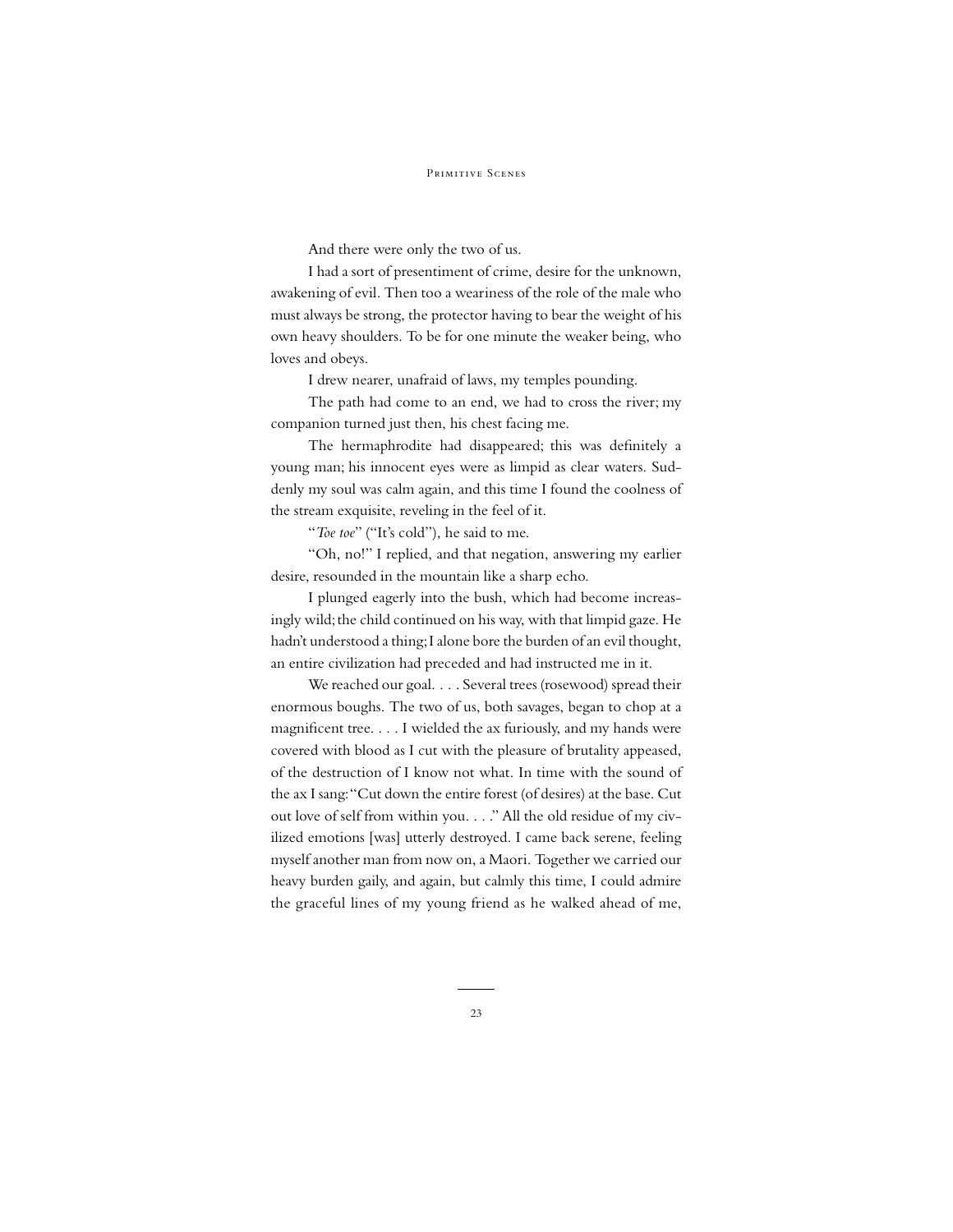lines as robust as the tree we were carrying. The tree smelled like a rose; *noa noa.*

By afternoon we had returned, tired.

He asked me:"Are you content?"

"Yes." And inside myself I said again: Yes. No doubt about it, I was at peace with myself from then on.

Every stroke of my chisel on this piece of wood brought back memories of a sweet tranquility, a fragrance, a victory, and a rejuvenation.28

There are many twists in position here. Totefa comes to Gauguin with questions above love in Europe, but Gauguin is the novice in secrets of the island. The landscape is gendered feminine, a wilderness of clefts and ferns, and Totefa is intimate with her (he leads "by scent alone"), while Gauguin is not ("the Indian paths in Tahiti are difficult for a European"). Although they are united as two men on a quest ("naked with a loincloth . . . an ax in our hand"), this solidarity breaks down into differences of age and culture—the corrupt, old, "compound" European versus the pure, young, "simple" native—and Gauguin marks these differences sexually: as Totefa delves deeper into feminine nature, he becomes degendered, "sexless." At this point Gauguin appends, in the margin of his manuscript, two extraordinary notes:"1. The androgynous side to the savage, the little differentiation of sex among animals. 2. The purity brought about by sight of the nude and the freedom between the two sexes. The way vice is unknown among savages." This primitivist association of savage, animal, and androgyne is pronounced in Gauguin, and he often celebrates the affinity between the sexes in Tahiti. Far from "sexless," this affinity is erotic for him, and he is aroused ("unafraid of laws, my temples pounding"). As Totefa is degendered—or, more precisely, regendered as androgynous—Gauguin retains a masculine position, but only for a moment, as he wearies "of the role of the male." Here, in another exceptional note, Gauguin admits a desire that he cannot name in the text:"Desire, for one instant, to be weak, a woman."<sup>29</sup> Apparently he can imagine sex between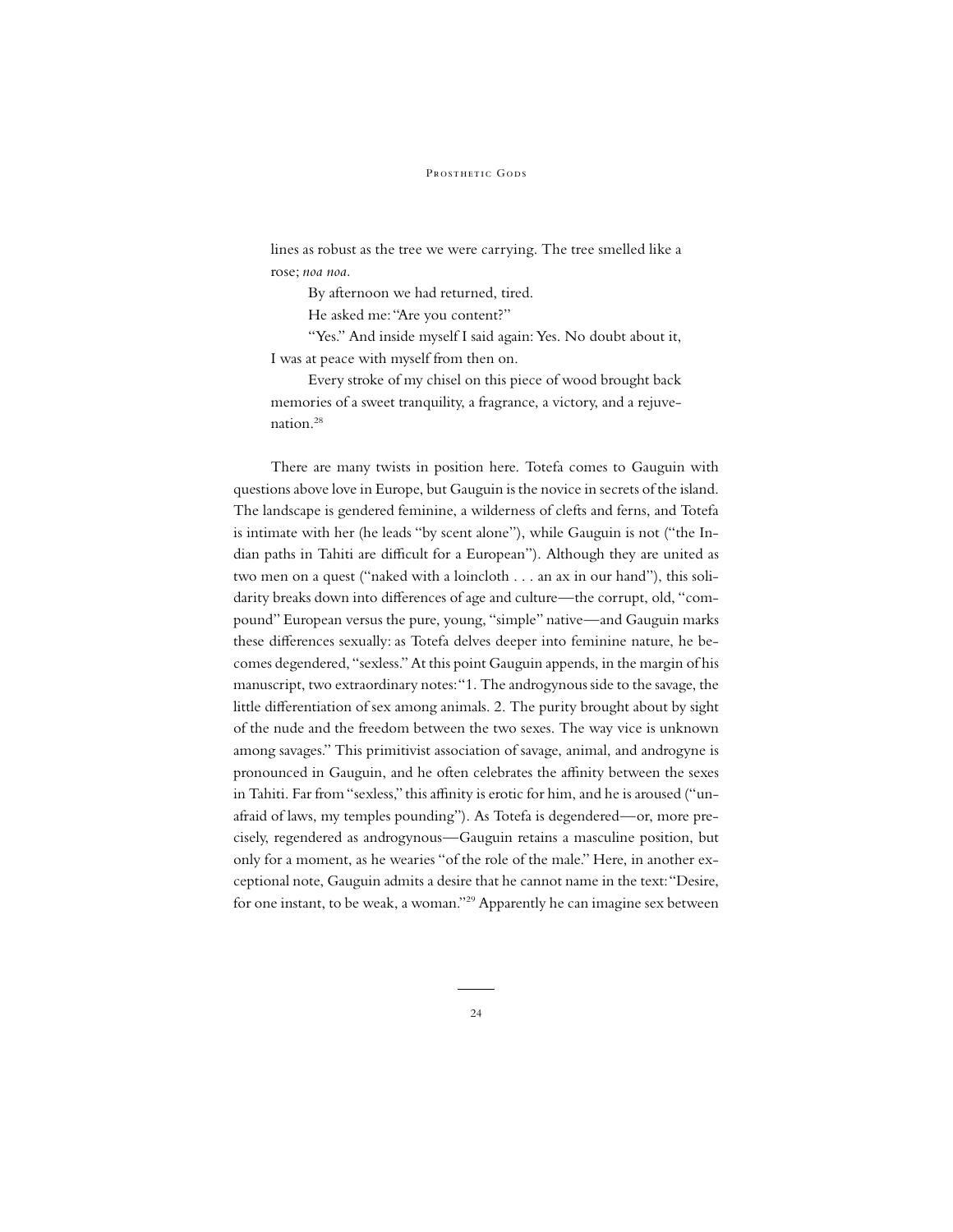men only as androgynous, as passive, and finally as feminine (remember that he is behind Totefa on the path). Yet Gauguin cannot tolerate this conundrum for long, and soon he condemns his desire as homosexual "vice," "crime," "evil." At this point Totefa turns, and "the hermaphrodite" disappears;lest his own identity be utterly confounded, Gauguin moves abruptly to reclaim a masculine position. His return is marked by a plunge into water: this singular feeling "negates" his promiscuous vision.30

The landscape remains coded as feminine, however, and the initiation ends, conventionally enough, with its violation; penetration is here displaced onto nature ("I plunged eagerly"). No longer rendered androgynous, let alone homoerotic—that was too dangerous—Totefa is remade as innocent ("limpid as clear waters"), even infantile ("the child . . . hadn't understood a thing"). In the end he must be the novice, for, along with the feminine coding of nature, this positioning reestablishes Gauguin in his dominant identity, his European masculinity, at the very moment when he believes it to be shed. The situation is not yet stable, however, and at this point his sexuality betrays its sadomasochistic tendencies ("I wielded the ax furiously . . . my hands were covered with blood"). This act of cutting purges him somewhat, and "with the pleasure of brutality appeased," he returns "serene." (Gauguin painted this activity in *The Man with the Ax* [1891;fig. 1.11], here sited on a beach.) Along with a purging of desire, perhaps the cutting of wood represents a reclaiming of difference, a restoring more than a destroying of identity, of "love of self," through the very act of cleaving. For in the end Gauguin is "serene" only in his difference, precisely because of his dominance, not as a result of an overcoming of either. He can sublimate the primitive, internal as well as external, whose "graceful lines" he now "admires" more than desires, and he looks forward to carving as the means of this sublimation. (Perhaps, if cutting reestablishes difference, carving sublimates it.) Already the "presentiment of crime" is a memory to be recalled in "tranquility."

However, this "peace" is temporary, even illusory;his ambivalence is never resolved in his art, thematically or formally:with its different cultural references, discordant color schemes, and bizarre spatial constructions, it remains conflicted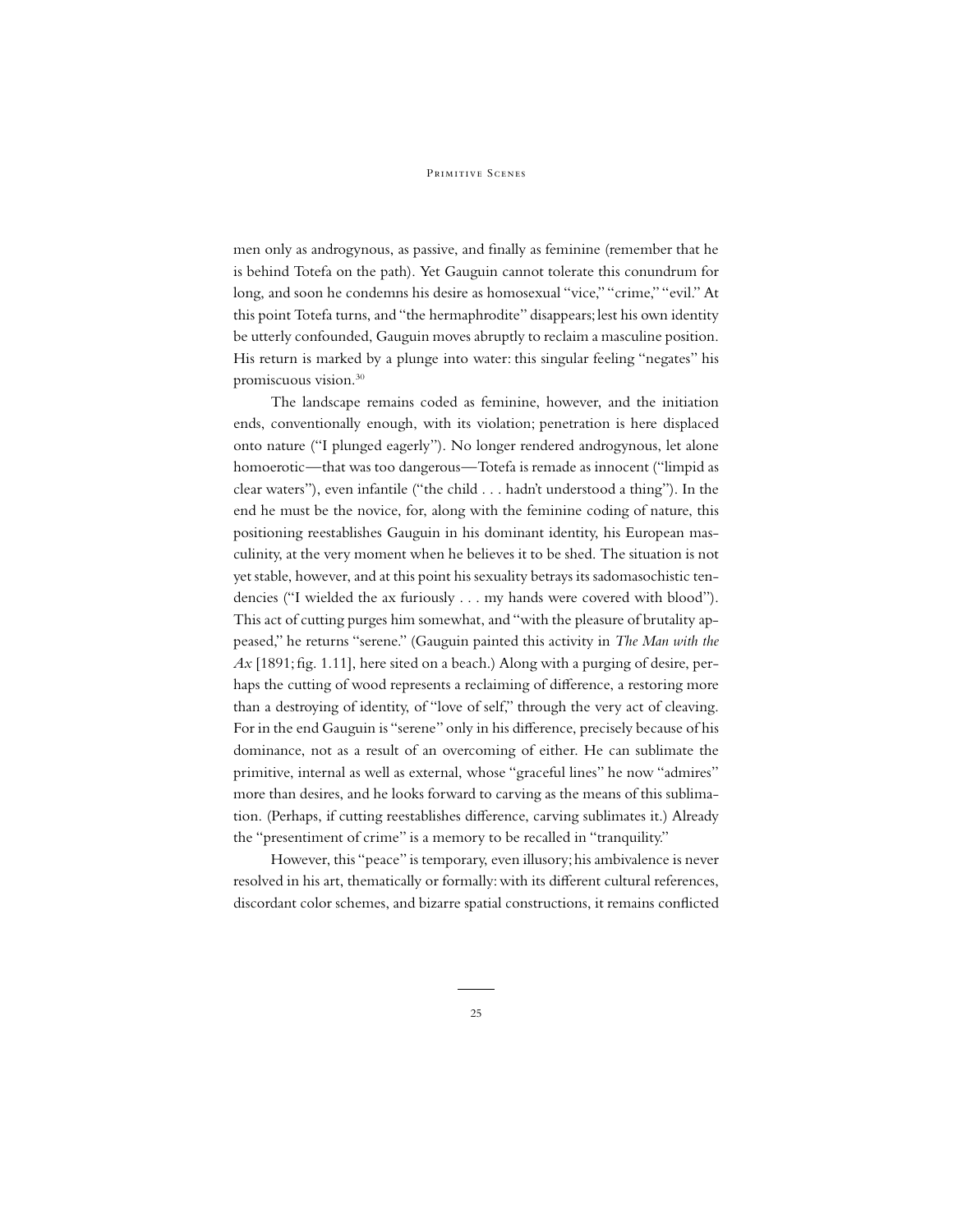# Prosthetic Gods



1.11. Paul Gauguin, *The Man with the Ax*, 1891. Oil on canvas,  $36\frac{1}{4} \times 27\frac{1}{2}$  in. Private collection, Bridgeman Art Library. Photo: Bridgeman Art Library.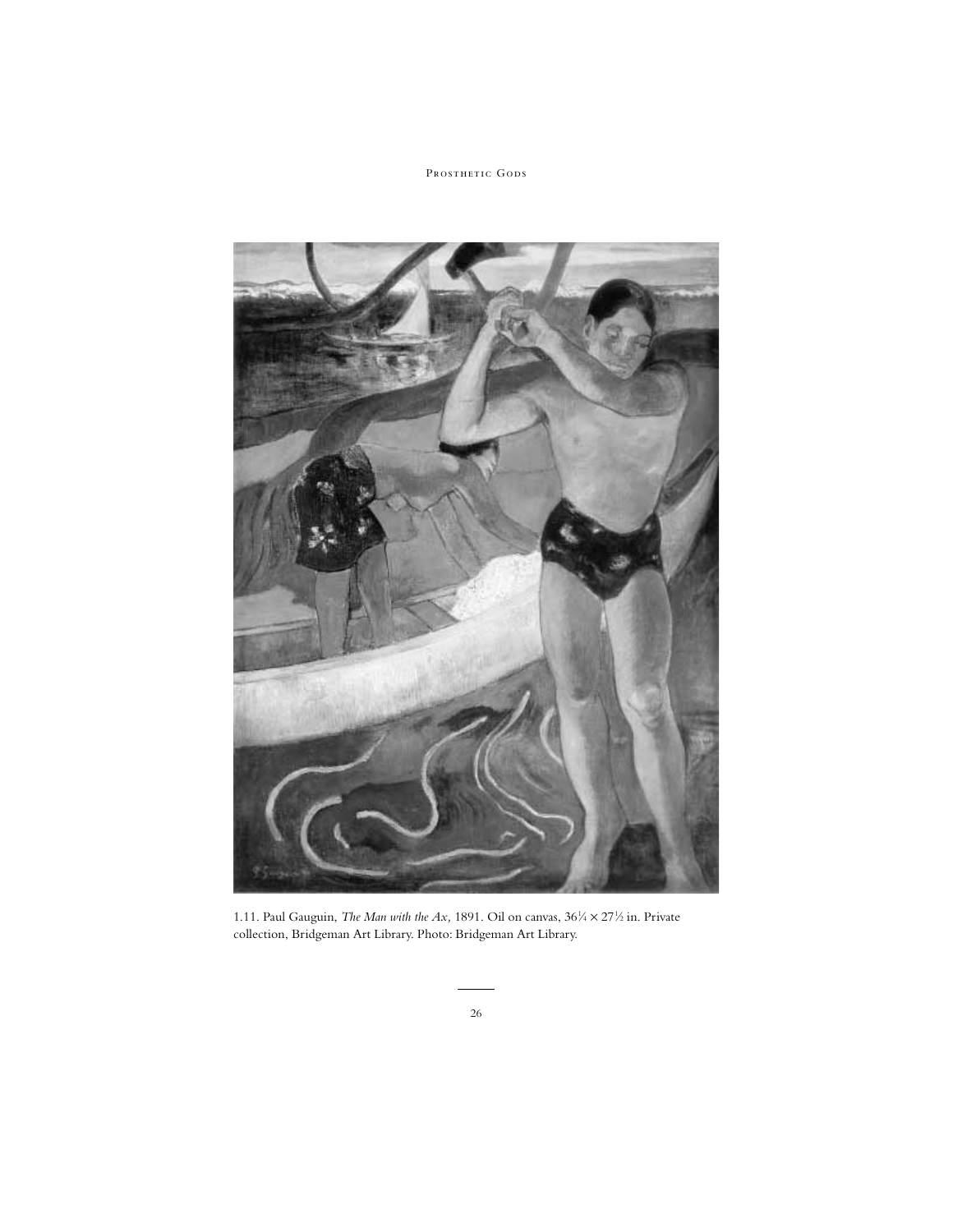to the end. As Gauguin said of his writings, his paintings are, "like dreams, as like everything else in life, made of pieces."31 Or, as August Strindberg once remarked, Gauguin is like a "child who takes his toys to pieces so as to make others from them."32 Yet his ambivalence is not expressed so directly in the heterogeneity of his art;among other mediations, it is run through the various operations of his symbolist aesthetic. Often Gauguin writes of his "synthetist" fusions of color and drawing and memory and perception, and sometimes he does so in terms of a synesthetic mixing of the "high" faculties of the visual and the visionary with the "low" senses of touch and smell. "I dream of violent harmonies," he wrote famously of *Where Do We Come From?,* "in the natural scents which intoxicate me."33 These allusions to harmony and scent are in keeping with symbolist notions of the time—of music as the paragon of the arts, and of smell as the sense of affinities—but the "violence" of this "intoxication" is distinctive. For the most part Gauguin seeks to elevate the low senses, associated as they are with the primal and the primitive, the other gender and the other race, and this act of sublimation points to the ideological role of smell in primitivist thought (as we will see, this role is pronounced in Picasso too).

For the historian Alain Corbin, the degradation of smell is part of a bourgeois code of the senses that became dominant only in the nineteenth century. Only then was the odor of waste deemed a threat to social order—a threat associated first with the peasant, then with the proletariat, and finally with the primitive.34 None of these figures could escape this cultural association with smell; it was a double bind: they were regarded as either sensitive to smell, and so natural in the sense of pure, as Totefa is, or insensitive to it, and so natural in the negative sense, as primitive. In *Noa Noa* and elsewhere, Gauguin seeks to revalue this affinity, to see the primitive as a figure not only of smell but of fragrance (such is the meaning of *noa noa* for him), and it is an important aspect of his synesthetic ideal—indeed, of his symbolist aesthetic in general. Yet this "unsettling of all the senses" (as Rimbaud famously termed it) has other implications as well. At once primal and refined, this fragrance, this *noa noa,* is intended to confound the order of European sense and, implicitly, to question the social hierarchy that sub-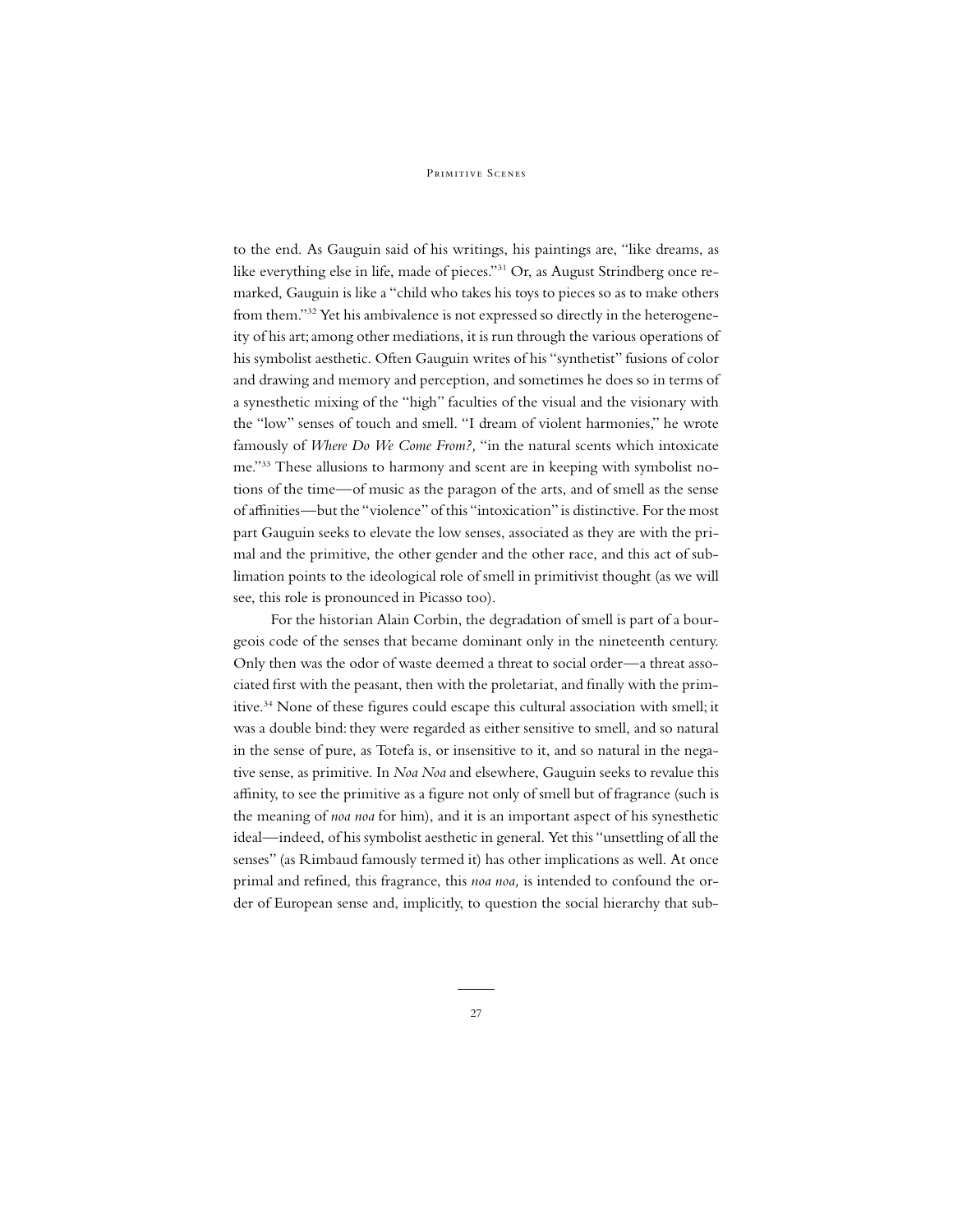tends this sensuous order. Even if Gauguin only elaborates on the old French fantasy of Tahiti as a place of free love, gift exchange, and so on (already a received idea when Diderot wrote his *Supplement to Bougainville's "Voyage"* in 1771), he also speaks to the historically specific desire that the depleted sense of old Europe be "rejuvenated," even "intoxicated," and that capitalist divisions of labor, property, and class be slightly assuaged thereby.<sup>35</sup> This connection between synesthetic sense and fantasmatic freedom from the division of labor, property, and class is essential to the primitivist vision, and, however compromised by Club Med familiarity, this vision still has psychological force.<sup>36</sup> Might Gauguin mean to extend this imaginary freedom to another division, that of sex? That is, might release from sexual difference be the unconscious goal not only of the notion of *noa noa* in his text but, more importantly, of the androgynous figures and amorphous passages in his paintings—a seductive blind, a lush surface resistant to the depth of vision, of its incisive, even castrative effects? Might synthetist fusing and symbolist mixing bespeak a desire not only for synesthetic sensuality but also for polymorphous sexuality? <sup>37</sup>

In his *Early Manuscripts* (1844), Marx relates the refinement of the senses to the development of society, to the division of labor in particular;in this sense, too, "sublimation" goes hand in hand with "civilization." Even as Gauguin participates in this sublimatory project, he also works to complicate it, in part to reverse it. Perhaps this tension is another expression of his ambivalence, for he seeks refinement as well as regression in the senses and in the drives alike. That is, he seeks an aesthetic in which to sublimate is to not to moderate desire so much as to heighten it, to "sublime" it, and both sublimation and desublimation are at work in his "violent harmonies."38 Here again, *noa noa* is an overdetermined term, for it seems to signify—to comprehend, to suspend—both base smell and fine fragrance, both regression and refinement.<sup>39</sup> It is as if the term captured a primary conflict of desire in Gauguin: to nuance difference in art as much as possible, *and* to undo difference in life altogether. As we will see, it also points to a deep fantasy: to arrive at an origin in which difference is not yet (or no longer) traumatic.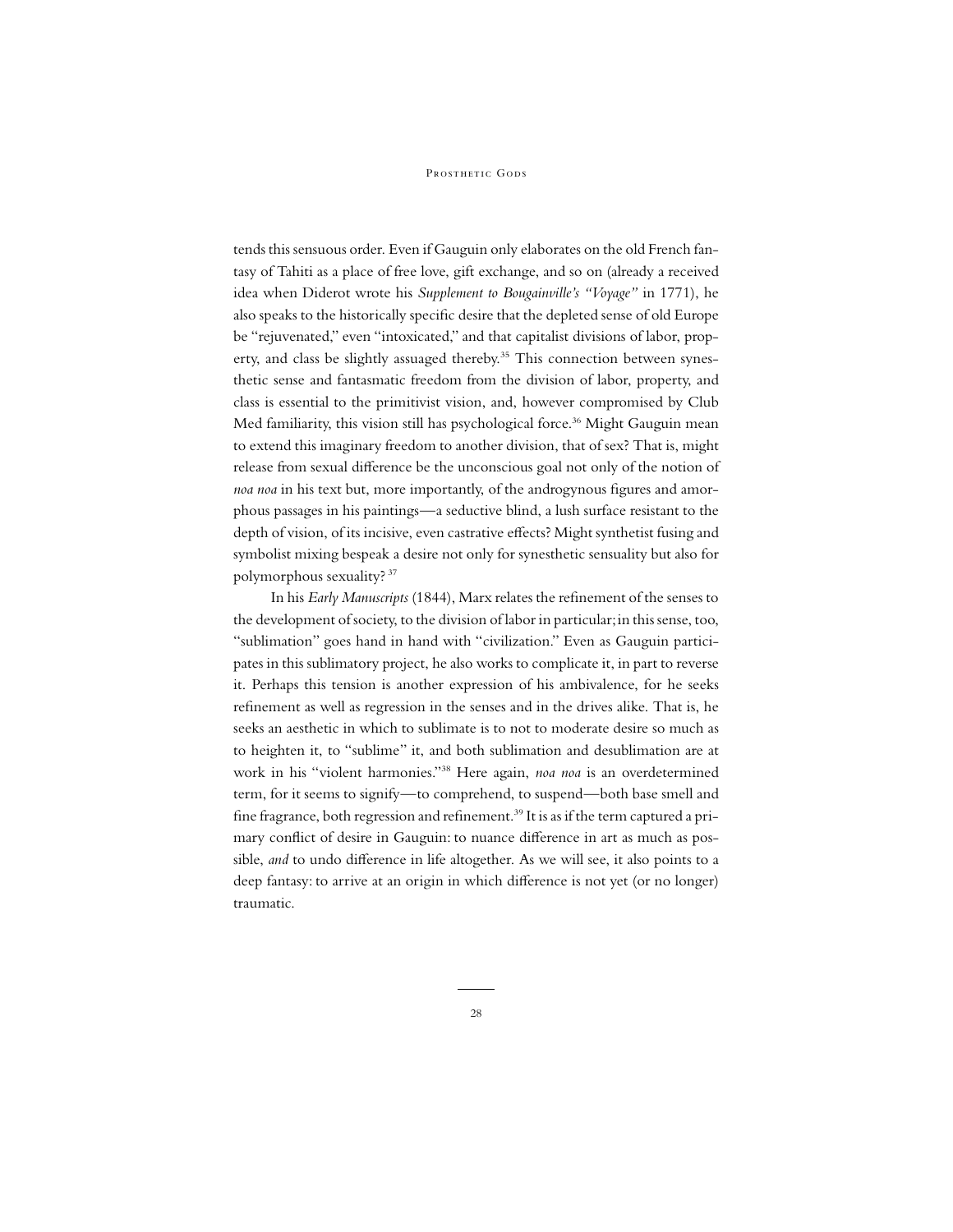#### Exorcism Painting

Like Gauguin, Picasso seems to undergo an epiphanic transformation in his primitive scene, but his initiation is framed as a warding away of primitive "spirits" more than a coming into "savage" life. Here ambivalence is even stronger, less subject to management, than in Gauguin; certainly Picasso does not share in the synesthetic ideal of *noa noa.* Stirred by the power of the tribal objects in his primitive scene, he is also disgusted by the putative smell of the primal other, and the senses as well as the drives activated in his primitivist work seem to resist extensive sublimation.

As celebrated as the Gauguin tale, the Picasso story recounts his visit to the Musée d'Ethnographie du Trocadéro in Paris in June 1907 (then called the Musée de l'Homme). As is well known, Picasso reworked *Les Demoiselles d'Avignon* soon after this encounter with tribal objects;in particular he "primitivized" the faces of three of the five prostitutes, the two on the right side, squatting and standing, and the one at the far left, in profile, the most Gauguinian in style.<sup>40</sup> Formally, the painting is a palimpsest of two different conceptions: an "Iberian" composition completed after many studies in late May and/or early June (fig. 1.12), which included two male figures, a sailor in the center and a medical student at the far left (this version was influenced by a Louvre exhibition of Iberian sculpture in winter 1905–06, as well as by a Gauguin retrospective at the Salon d'Automne in 1906); and an "African" composition completed in early July, in which the transformed prostitutes alone remain—the sailor drops out, and the student metamorphoses into the prostitute in profile. The two central prostitutes retain Iberian visages, however, and according to European conventions of beauty they appear almost comely in contrast with the prostitutes masked in an African manner—a tension between attraction and repulsion that Picasso worked to achieve. Psychically, the painting is also a telescoping of two different scenes: a visit to a Barcelona bordello, which he treated as a traumatic sexual encounter, read through the visit to the Trocadéro, which he experienced as a traumatic racial encounter.<sup>41</sup> Thus the "montage" in the painting is at once temporal and spatial in a manner closer to the Freudian structure of the primal scene than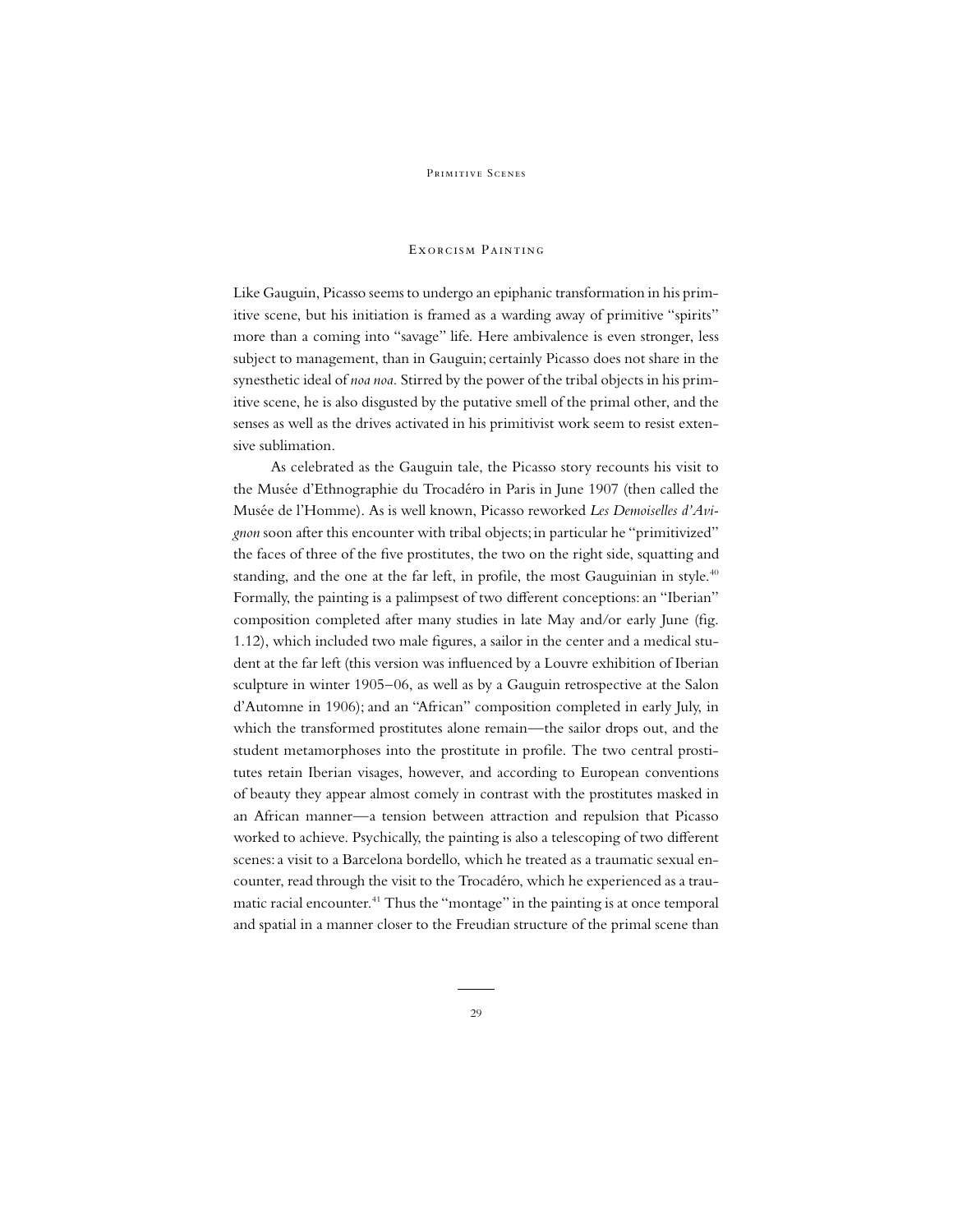# Prosthetic Gods



1.12. Pablo Picasso, study for *Les Demoiselles d'Avignon,* 1907. Pencil and pastel on paper, 183 ⁄4 × 25 in. Öffentlich Kunstsammlung, Basel. © 2003 Estate of Pablo Picasso/Artists Rights Society (ARS), New York.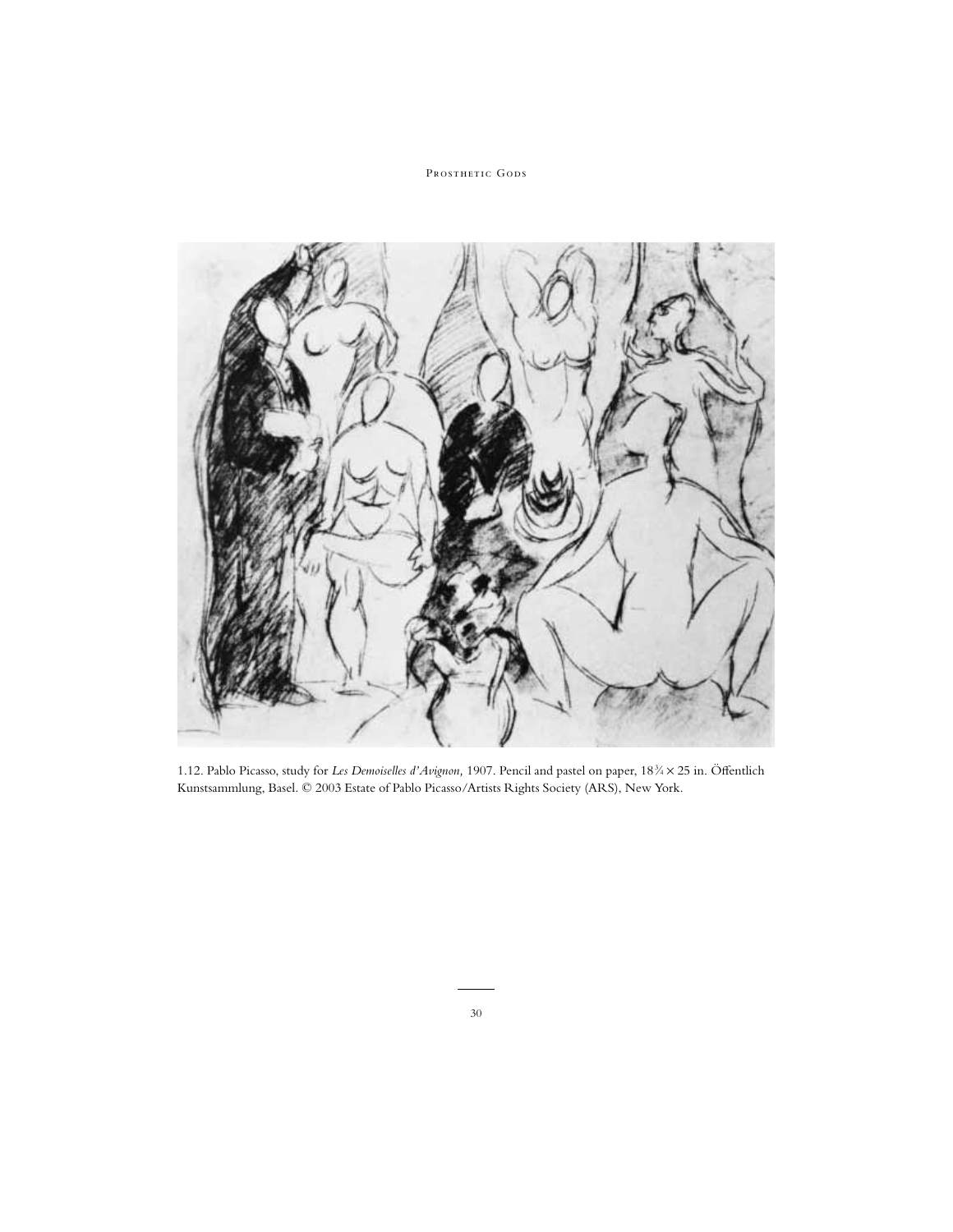any other primitivist work. Moreover, the old conflation of primitive and prostitute inherited from Gauguin appears complete, as do the crossings of desire and identification, objectification and personification. This ambivalence was still active when Picasso recounted his Trocadéro visit to André Malraux in 1937:

Everybody always talks about the influences that Negroes had on me. What can I do? We all of us loved fetishes. Van Gogh once said, "Japanese art—we all had that in common." For us it's the Negroes.

When I went to the old Trocadéro, it was disgusting. The Flea Market. The smell. I was all alone. I wanted to get away. But I didn't leave. I stayed. I stayed. I understood that it was very important: something was happening to me, right?

The masks weren't just like any other pieces of sculpture. Not at all. They were magic things. But why weren't the Egyptian pieces or the Chaldean? We hadn't realized it. Those were primitives, not magic things. The Negro pieces were *intercesseurs;* ever since then I've known the word in French. They were against everything against unknown, threatening spirits. I always looked at fetishes. I understood; I too am against everything. I too believe that everything is unknown, that everything is an enemy! Everything! Not the details—women, children, babies, tobacco, playing—but the whole of it! I understood what the Negroes used their sculpture for.... All the fetishes were used for the same thing. They were weapons. To help people avoid coming under the influence of spirits again, to help them become independent. Spirits, the unconscious (people still weren't talking about that very much), emotion—they're all the same thing. I understood why I was a painter. All alone in that awful museum, with masks, dolls made by the redskins, dusty manikins. *Les Demoiselles d'Avignon* must have come to me that very day, but not all because of the forms; because it was my first exorcismpainting—yes absolutely!42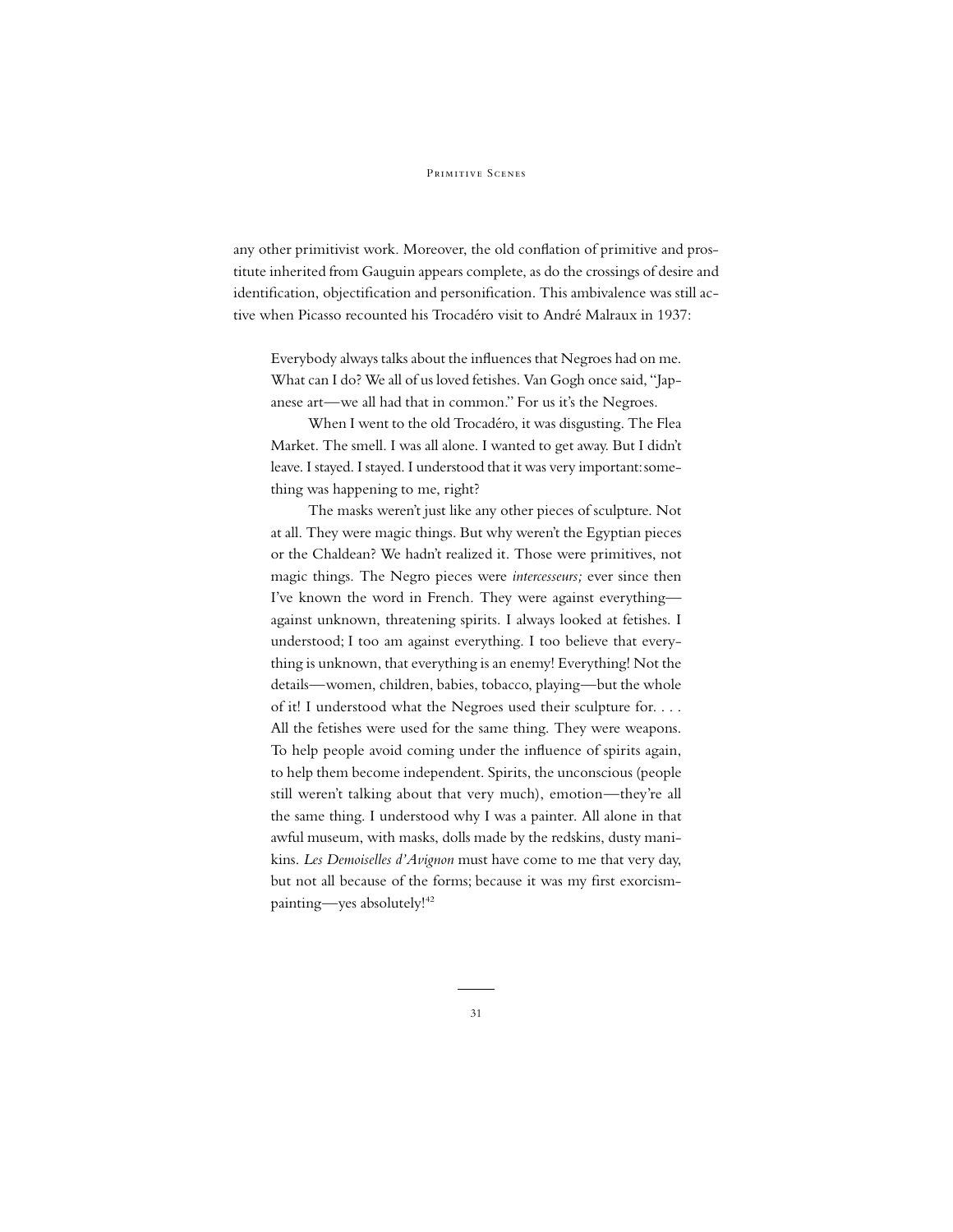This is only one account of *Les Demoiselles,* of course, and it comes late, thirty years after the event, in the context of surrealism (which is also to say of psychoanalysis) that must have influenced the vocabulary of trauma here ("Spirits, the unconscious [people still weren't talking about that very much]"). Nevertheless, despite its blindnesses, such as the simple equation of "Negro" and "fetish," this reading has its insights, such as the consideration of the tribal objects in terms of ritual value. Like Freud and anthropologists from James Frazer to Mary Douglas, Picasso regards the primitive as intimate with the sacred indeed, as sensitive to the imbrication of the sacred with the defiled; and he locates the tribal objects in this confused realm of taboo and pollution as agents endowed with fetishistic power—as *intercesseurs* and "weapons."43 (Incidentally, this is why the tribal objects are "magic things" for him, while "the Egyptian pieces or the Chaldean," courtly artifacts of the sort that Gauguin favored, are not. The latter are "primitive" only in the old art-historical meaning of the word, that is, outside the classical canons of Western art.) At the same time, Picasso shares in the ambivalence also imputed to the primitive by Freud, Frazer, and others, for he wants both to participate in this power and to be distanced from its effects, among which he counts not only spirits, the unconscious, emotion, but "women, children, babies." In short, Picasso seeks to use the tribal objects apotropaically (as he imagines, in part rightly, that they were used): he wants to deploy the primitive, however, to ward away the primitive, to array spirits to defend against spirits—to turn the unknown and the indistinct against these same threats.<sup>44</sup> More explicitly than Gauguin, Picasso displays the ur-primitivist ambivalence between a desire for desublimation and regression ("something was happening to me, right?") and a demand for sublimation and autonomy ("to help people . . . become independent").45 In fact he stakes this autonomy directly against the desublimatory threat of the feminine ("women, children, babies") as well as against the fetishistic debasement of the other ("the Negro pieces").<sup>46</sup>

On the one hand, Picasso associates the tribal objects with dust and smell, and reacts against this realm of dirt and shit with disgust. Such "matter out of place" threatens him with indistinction, and this association of indistinction with femininity and blackness makes the scene regressive for him.<sup>47</sup> On the other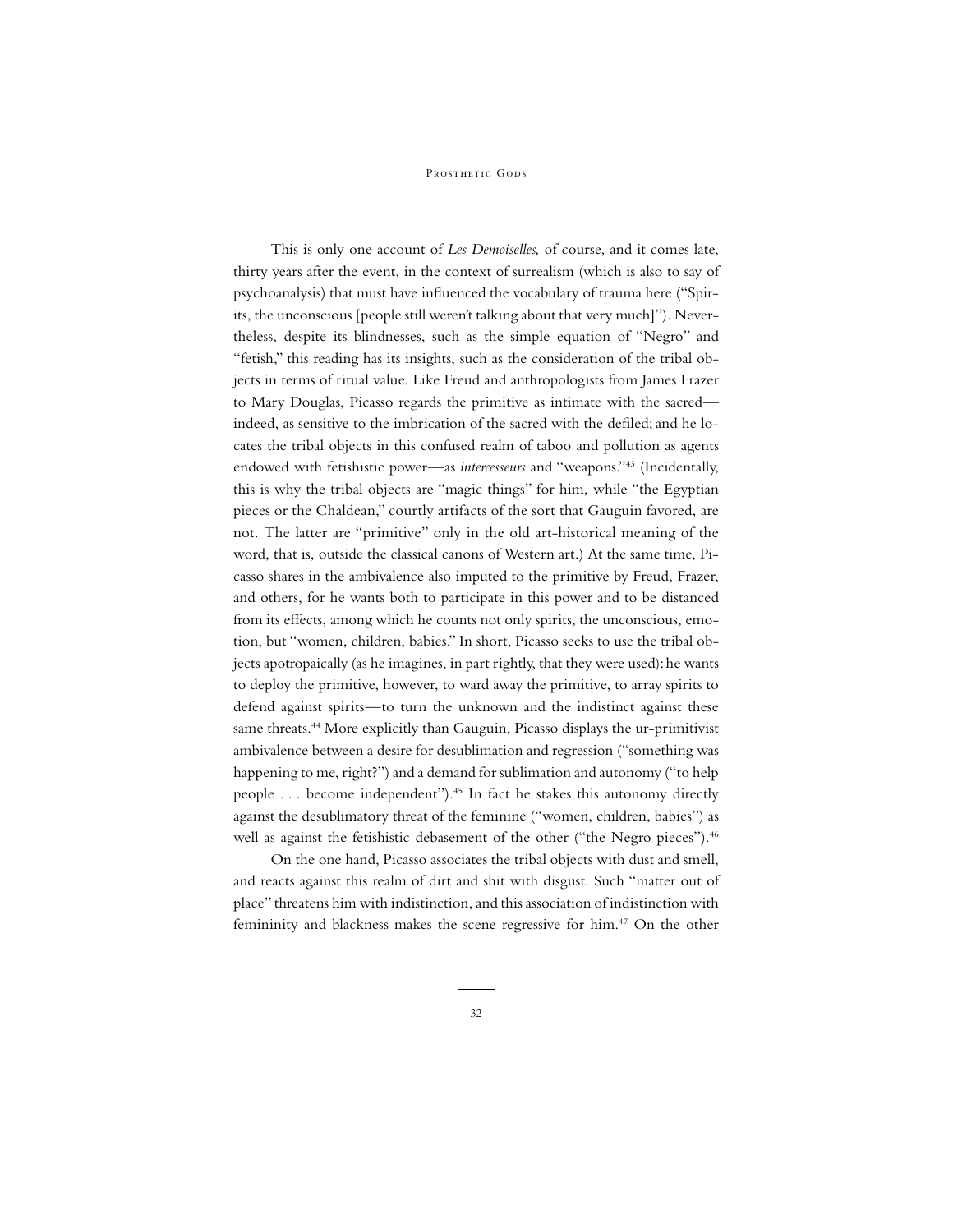hand, he is drawn to this regression, for it seems to promise subjective release as well as artistic innovation: it is a *re*gressive realm that might be put to *trans*gressive use. Perhaps from a retrospect of thirty years, Picasso could claim this point: that *Les Demoiselles* had forced a break not only with the academic tradition of figure painting (desublimation of the nude and activation of the gaze are more radical here than in *Olympia* or *Spirit of the Dead Watching, Blue Nude* or *Girl under a Japanese Umbrella*) but also with the very structure of Western painting as understood since the Renaissance. Picasso initiates this break in both the stylistic diversity and the spatial complexity of *Les Demoiselles;* and yet, as Yve-Alain Bois has argued, it is fully achieved only in the semiotic multiplicity of the collages and constructions that he developed five years later, perhaps in a relation of deferred action to the primitivist painting.<sup>48</sup> Crucial here, however, is that this move of avant-garde transgression is underwritten by an impulse toward psychic regression that is perceived, by Picasso no less than by Freud, as anticivilizational, that is to say, as primitive.

In *Civilization and Its Discontents* (1930), Freud relates the development of civilization to the formation of the subject: the renunciation and/or sublimation of the drives is essential to both processes, but even more fundamental is the reaction against dirt and shit, against any anal-erotic involvement in these things. For Freud, this "reaction-formation" is the sine qua non of civilization and subject alike, and it is the crux of his own origin myth in *Civilization and Its Discontents.* When "man" first stood erect, Freud speculates there, his orientation both to the body and to the world changed utterly, and one result was the subordination of the anal and the olfactory in favor of the genital and the visual.<sup>49</sup> This reaction against shit and smell, dirt and disorder, is also at work in art: to defy its order is literally to mess with it. "Anal eroticism," Freud writes elsewhere, "finds a narcissistic application in the production of defiance," a formula that might be adapted for avant-garde defiance too, given all the anti-aesthetic gestures, from Dada to "abject art" in the 1990s, that have invoked dirt and shit.<sup>50</sup> Of course Picasso does not push his avant-garde defiance to the point of utter desublimation; in his primitive scene he flees this point—he hates the dirt and the smell projected there. Thus, however taken he may be by the potency of this disorder, he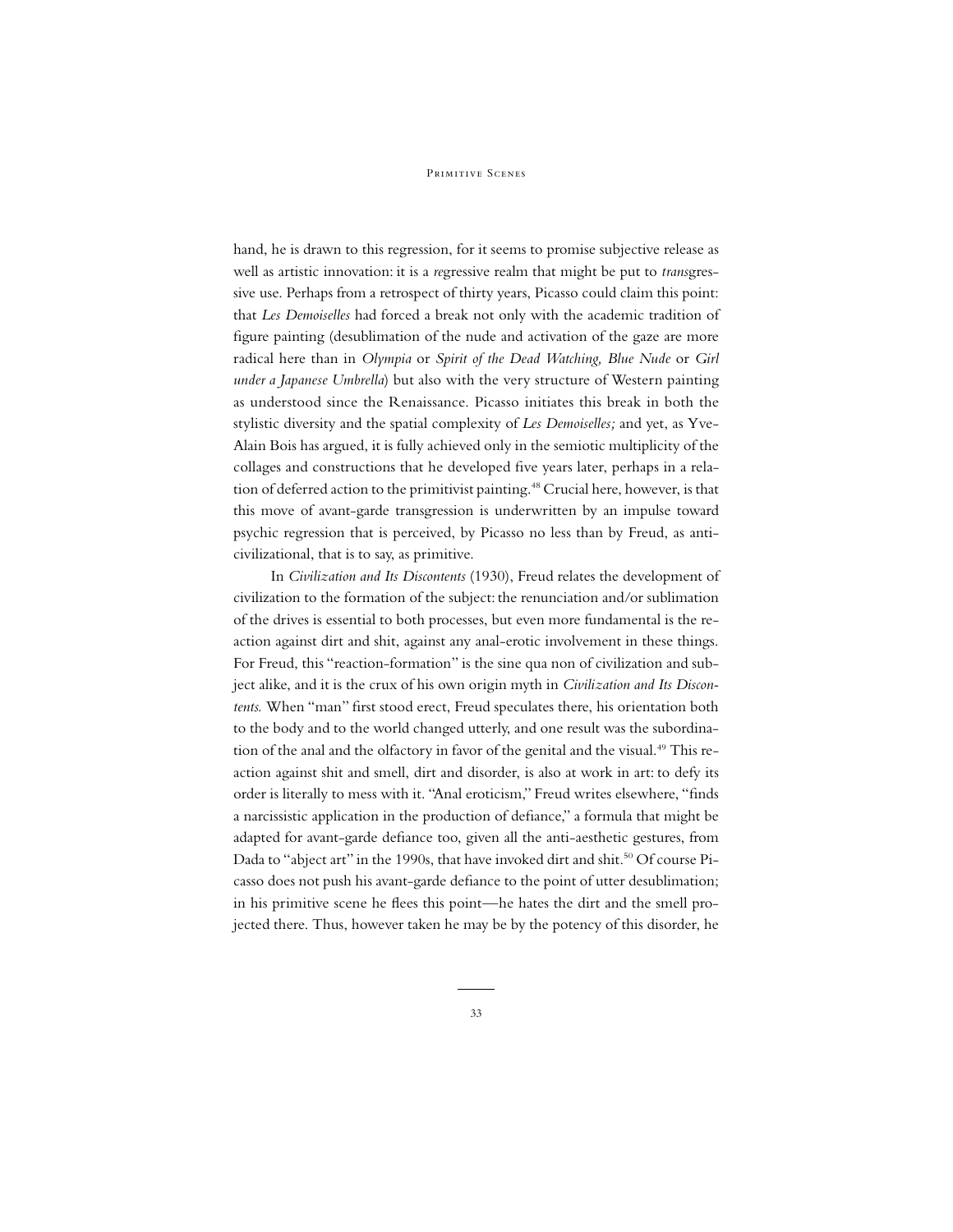reacts against it fiercely;he is desperate for distinction, eager for mastery—to the point of an aggressivity, even a sadism, that he also projects onto the primitive ("they were against everything . . . I too am against everything").

Again the question arises: how is this ambivalence registered pictorially? Even less than with Gauguin can it be referred to the stylistic diversity of *Les Demoiselles,* for, as Leo Steinberg has shown, its abrupt shifts in manner are all purposive.51 Nevertheless, the double encounter with the prostitutes and the tribal objects was traumatic for Picasso, syphilophobic and superstitious as he was. The painting also came at a time of erotic crisis, prompted not only by fears about venereal disease but also by conflicts with his lover Fernande Olivier, and it is often read in these biographical terms. I have noted his anxiety during its making and the terror of others upon its viewing.52 Yet *Les Demoiselles* does not resolve this anxiety or temper that terror. If it is "a form of visual abreaction," a discharge of traumatic affect, as William Rubin suggests, it is not complete as such; rather, the painting (re)enacts this anxiety, and this (re)enactment is essential to its disruptive effect.<sup>53</sup>

How is this effect achieved? In the final version, Picasso transformed not only the content but also the address of *Les Demoiselles,* and here again the tribal objects at the Trocadéro must have influenced him. As Rubin has demonstrated, Picasso shifted the painting from a narrative register—perhaps an allegory of syphilis with the sailor and the student (as in the Basel study; fig. 1.12)—to an iconic register, in which these surrogates for Picasso and/or his imagined viewer are elided (as in the Philadelphia study; fig. 1.13). In linguistic terms, this is a shift from a neutral mode of indirect narrative (as in history painting) to an active mode of direct discourse.<sup>54</sup> Rubin sees this shift from narrative to iconic as a gradual achievement of Picasso over this period (it is already advanced in *Two Nudes,* 1906):"a progressive detachment from anecdote, an increased emphasis on frontality, a shift from dispersal to intense concentration in the play of pictorial forces, and a movement toward verticality in the format."55 As Gauguin remarked of his own figures, so Salmon commented of *Les Demoiselles:* they are neither "allegorical nor symbolic," and the breakdown of these modes in the move to a more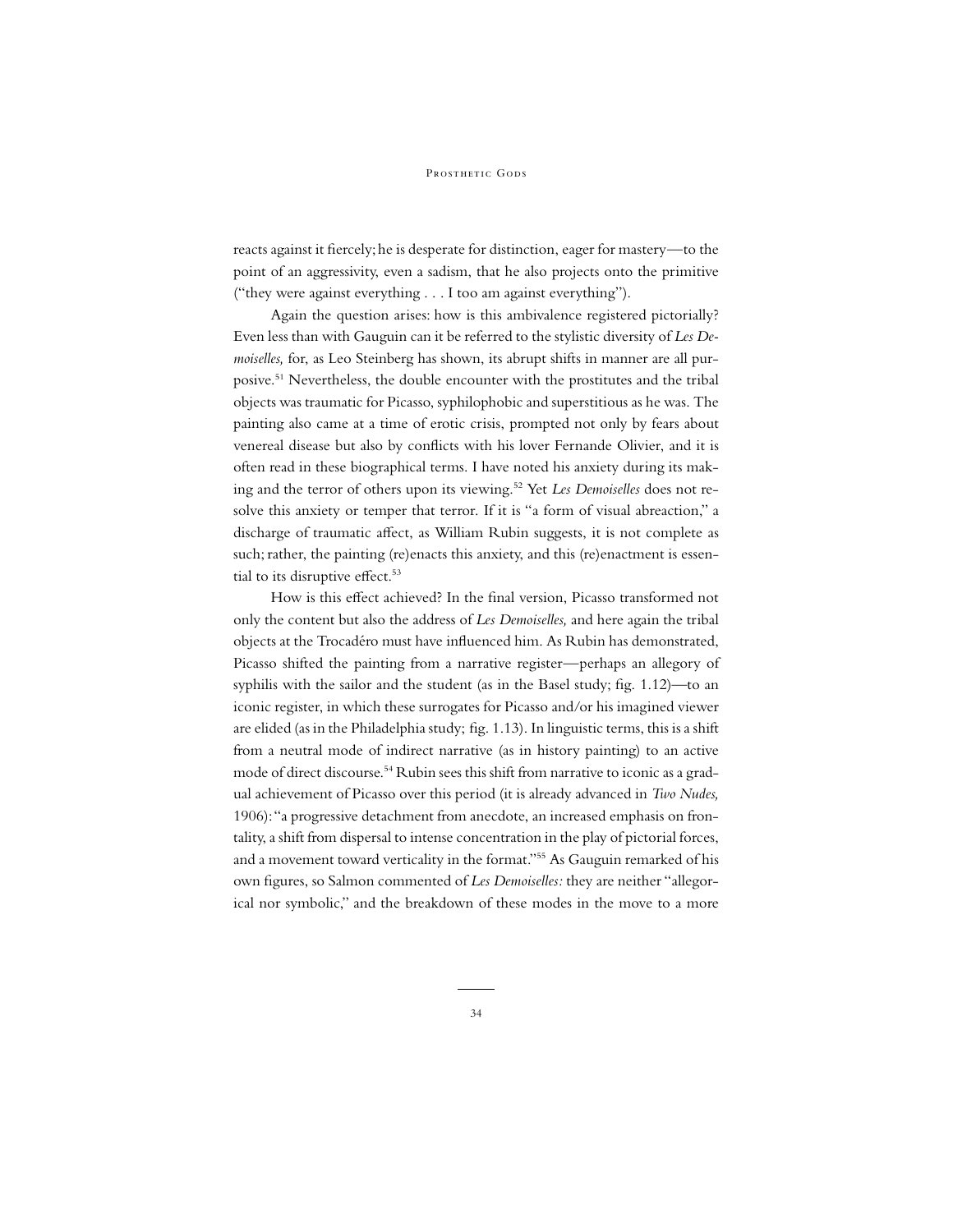

1.13. Pablo Picasso, study for *Les Demoiselles d'Avignon,* 1907. Watercolor, 63 ⁄4 × 83 ⁄4 in. Philadelphia Museum of Art: A. E. Gallatin Collection. © 2003 Estate of Pablo Picasso/Artists Rights Society (ARS), New York. Photo: Philadelphia Museum of Art.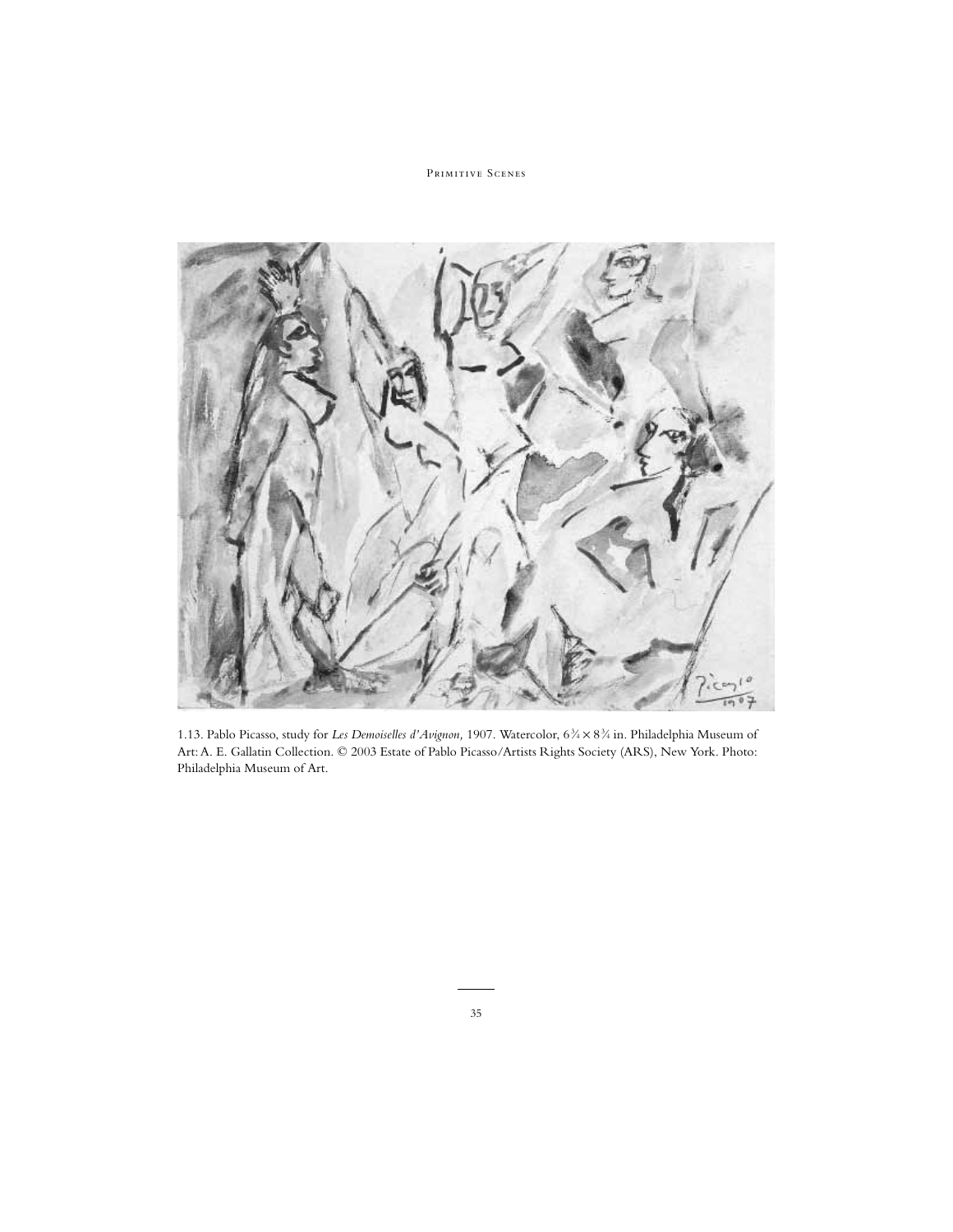direct address is crucial to the breakthrough in high-modernist painting to a more immediate visuality—more frontal, flat, and abstract.<sup>56</sup>

"They are naked problems, white numbers on the blackboard," Salmon also remarked of the prostitutes. "Thus Picasso has laid down the principle of the picture-as-equation." This statement is usually taken to underscore the abstractive aspect of *Les Demoiselles,* radical enough for its time to be conveyed by a mathematical simile, as well as its conceptual aspect, which was supported by the example of the African objects. But this trope might also point to another aspect of *Les Demoiselles,* its modeling of the picture after an imaginary projection or psychic "equation." For in the shift to the iconic register, *Les Demoiselles* becomes not only more direct in address but also more hallucinatory in effect: it becomes the encounter of the viewer as well. For us the stare of the prostitutes has some of the force that the stare of the wolves had for the Wolf Man:our look is doubled, both taken over and thrown back, and, male or female, we might well be suspended between desire and identification, attraction and anxiety. In short, more is at work in this epochal transformation of pictorial models than "proto-cubist" faceting, stylistic diversity, and direct address; there is also an intuitive tapping of the psychic force of such events as the primal scene.<sup>57</sup>

Some of the similarities between the dream of the Wolf Man and the painting of the prostitutes are superficial, such as the odd coincidence of five figures arrayed in an ambiguous space (with the penile tree of the dream matched in part by the penile gourd in the painting), but others might be more profound. For instance, in both dream and painting there is a confusion of human and animal (as in the nursery tales recalled by the Wolf Man and the African masks seen by Picasso). This bestial debasement is extreme in the squatting prostitute: with her back to us, head rotated and legs spread, she is, like the mother in the Wolf Man primal scene, "bent down like an animal."58 The other figures also undergo violent transformations—above all the two prostitutes in the middle, who, though prone on a disheveled bed, are thrust upright to the picture plane. Here, as Steinberg has argued, *Les Demoiselles* proposes "a reciprocity of engulfment and penetration" that "insinuates total initiation, like entering a disordered bed": the space is made to heave, to draw us in and to push us back, in a phenomenological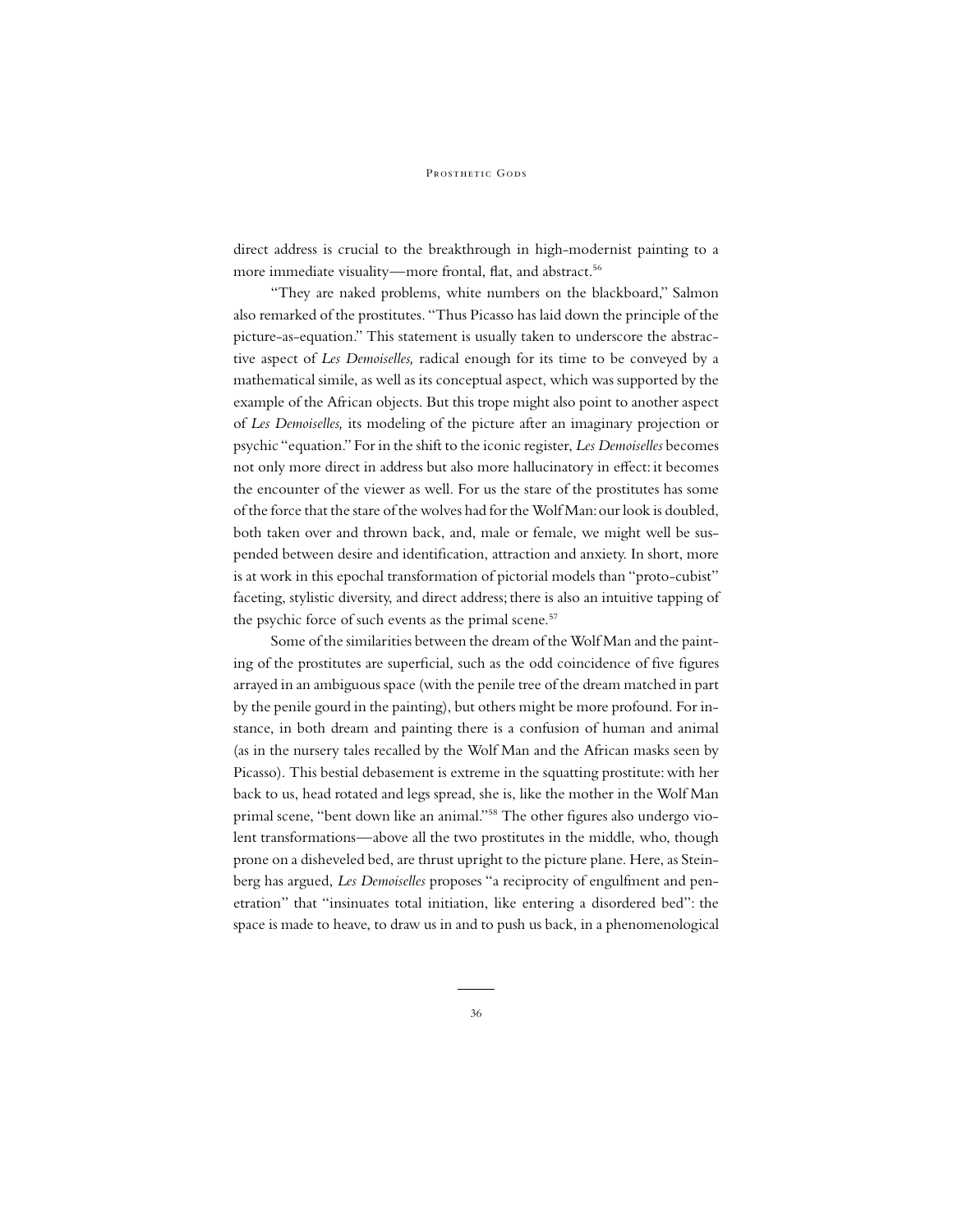mimesis of the sexual act.59 So too, as in the primal scene, there are confusions of subject position in the painting—not only in the process of its making (for example, the student transformed into a prostitute) but, more importantly, in the terms of its viewing. As we look, all eyes are fixed on us (even, or especially, the frontal eye of the prostitute in profile): like the Wolf Man before his scene, we are utterly still, silently staring. If the "similitude of sexual energy" seems to shatter the space of the painting, with each prostitute "singly encapsulated," then this doubled gaze seems to lock it back together.<sup>60</sup> It also sets up a charged exchange of ambivalent effect—of actual immobility and imagined mobility, passivity and aggressivity, eroticism and sadism, castrative threat and fetishistic defense.<sup>61</sup> And what does this traumatic relay evoke if not the structure of the primal scene, which, for all its motility, is also framed like a picture and riveted by an exchange of silent stares? In the painting, as in the primal scene, there is an intense crossing not only of the optical and the tactile but of the active and the passive, to the point where the viewer might begin to feel almost as "splintered up" as the Wolf Man, all civilized hierarchy of senses and sexes confounded.

This is quite different from Gauguin; and yet one must ask of Picasso as of Gauguin: to what end is this staging of ambivalence performed if not in part to manage the masculine anxiety of such a primitive scene? <sup>62</sup> Picasso acknowledges that the primitive-prostitutes are apotropaic "weapons" against the very sexualracial otherness that they otherwise represent, and the fact that he provides such "exorcism" might explain some of the cultural privilege granted both the painting and the painter for the performance. Nevertheless, this palliative aspect of *Les Demoiselles* hardly cancels its disruptive effect.

## Primitive Envy

There is no Kirchner story like the Gauguin and Picasso tales. The primitivism of *die Brücke* was bohemian in spirit, a matter of life styles as much as of art styles (of a new relation to nature and sex in particular), and the expressionists who did travel to the South Seas, such as Max Pechstein and Emil Nolde, did so mostly in emulation of Gauguin. But then primitivism is always second-degree, even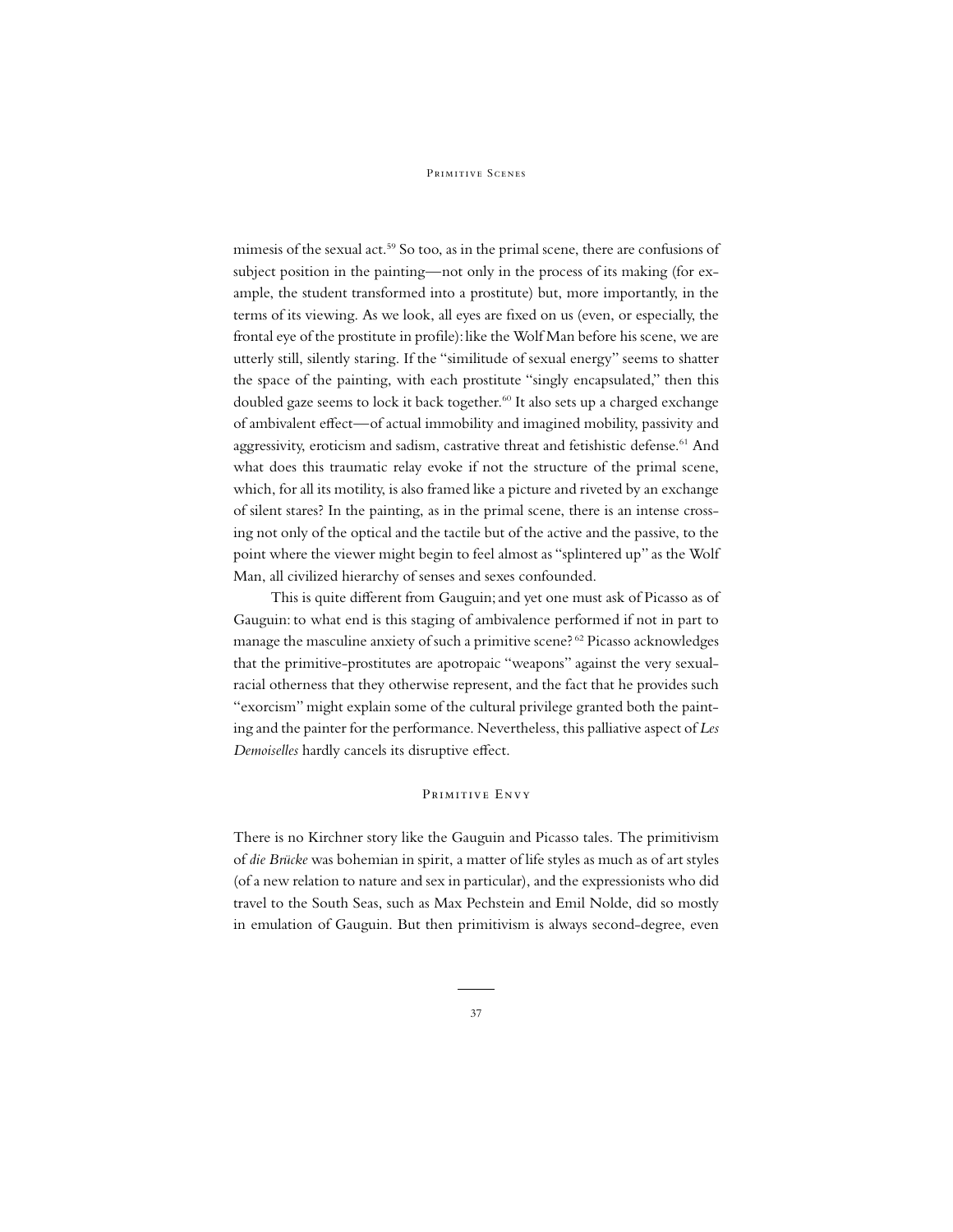with Gauguin, and a late start did not prevent Kirchner from fervid involvement in its visual world, especially from 1909 to 1911. If Picasso pushed primitivism to a pictorial extreme, Kirchner took it to a performative limit; perhaps there was no alternative, given the rapid acculturation of the primitive during this time.<sup>63</sup>

In these years Kirchner visited the tribal displays at the ethnological museum and the zoological gardens in Dresden. In one letter he writes about tribal objects one moment and a zoo exhibit of "Samoans and Negroes" the next.<sup>64</sup> This slippage between tribal art and racialist entertainment was common among primitivists, at least since Gauguin had visited the colonial displays at the Universal Exhibition of 1889, but it was pronounced in Kirchner, as was the mapping of primitive onto prostitute. This figure involved Kirchner more than any other primitivist, and its frequent siting in urban milieus hardly diminished its primitivity for him; on the contrary, it suited the contemporary discourse of the city as a place not only of modern dynamism but of primitive degeneration.<sup>65</sup> Moreover, Kirchner stressed the anal sign of primitive sexuality more than any other primitivist (with the possible exception of the squatting prostitute in *Les Demoiselles d'Avignon*). In November 1909 he filled his little Dresden studio with related images—batik curtains covered with roundels of bathers and lovers, often viewed from the rear and often bordered by animal images, punctuated by wood sculptures of primitivistic nudes set on stands (fig. 1.14). There, too, he acted out a private theater of dancing and playing with friends and models (including two black jazz dancers known only as Sam and Milli).<sup>66</sup>

But where is his primitive scene? In a sense, it is acted out across these studio pictures and theatrical performances, which were clearly important to Kirchner (he photographed them extensively). Yet one image, a sketch sent as a postcard to fellow expressionist Erich Heckel in June 1910, suggests a particular fantasy at work here. In his visits to the ethnological museum, Kirchner was drawn to two beam friezes from a bachelor house in Palau in western Micronesia, which show schematic figures (similar to the ones in his studio decorations) involved in various activities, both everyday and mythological. In his sketch Kirchner focuses on one scene depicting a myth of coitus *a tergo* involving a man with a giant penis (fig. 1.15). Might this be a special sign of primitive sexuality for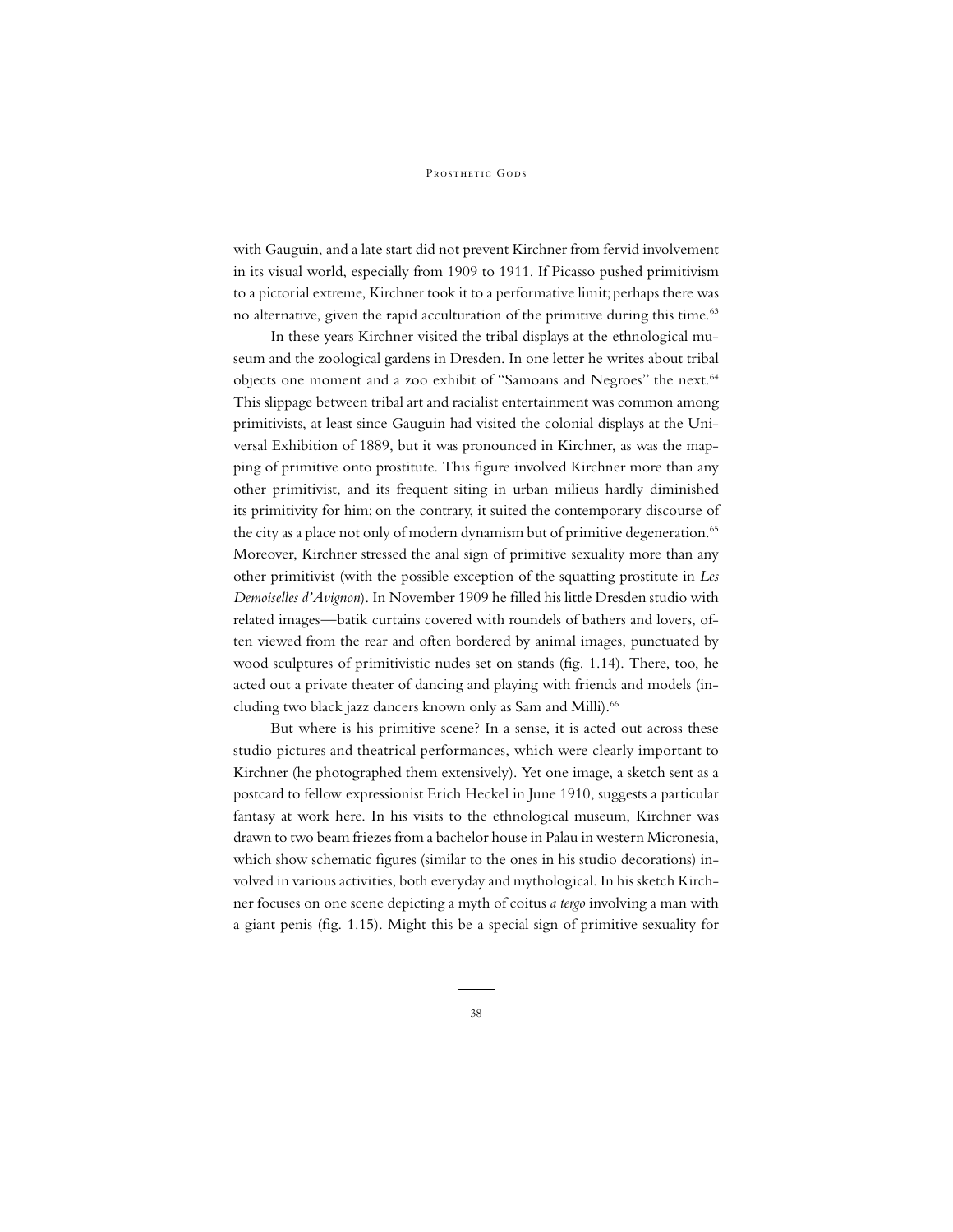

1.14. Ernst Ludwig Kirchner, decorations and sculptures in his studio, Dresden, c. 1909.  $\mathbb O$ Ingeborg & Dr. Wolfgang Henze-Ketterer, Wichtrach/Bern.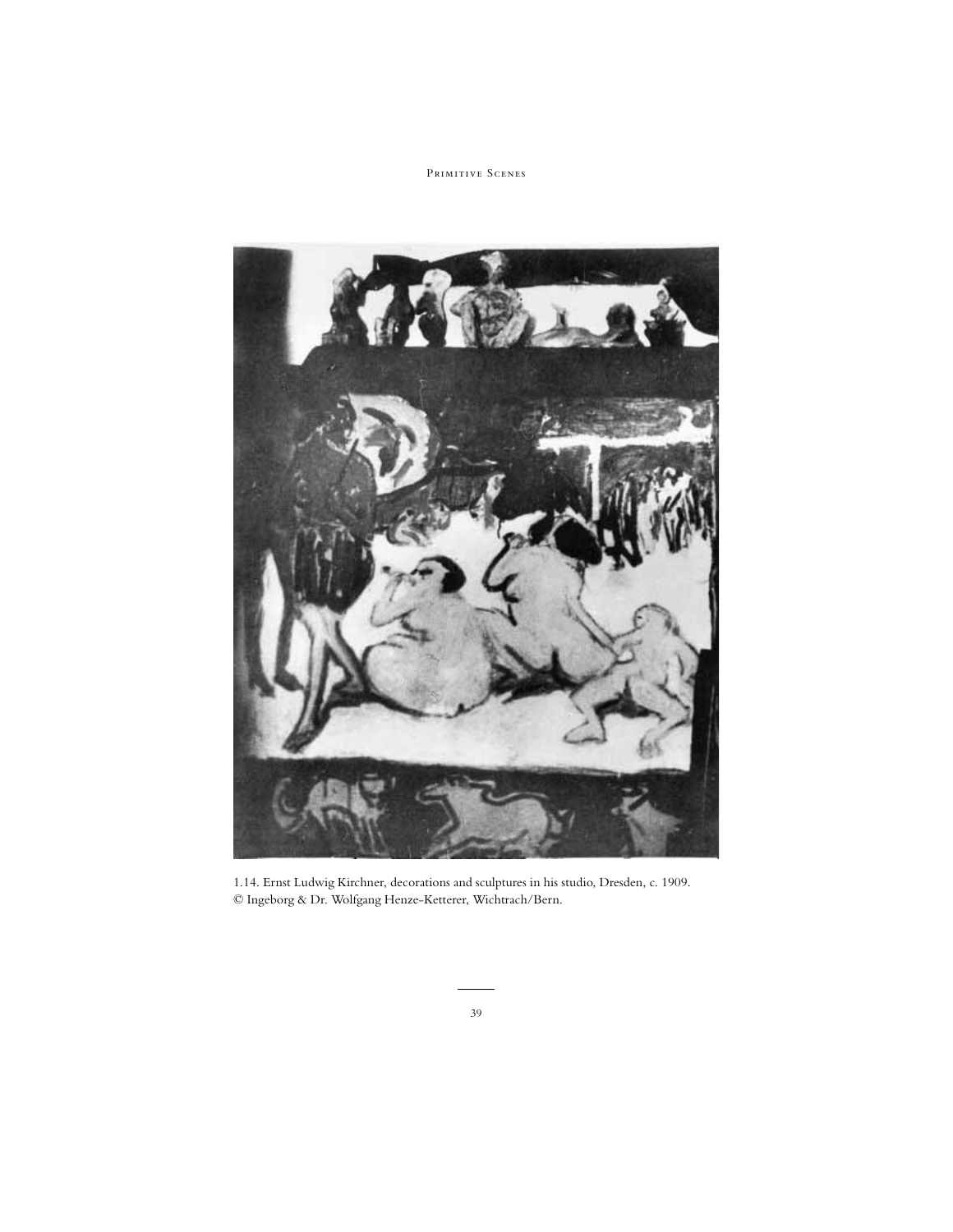# Prosthetic Gods



1.15. Ernst Ludwig Kirchner, postcard drawing after a Palau frieze, c. 1910. Maler Erich Heckel, Dangast b/Varel, Oldenburg. © Ingeborg & Dr. Wolfgang Henze-Ketterer, Wichtrach/Bern.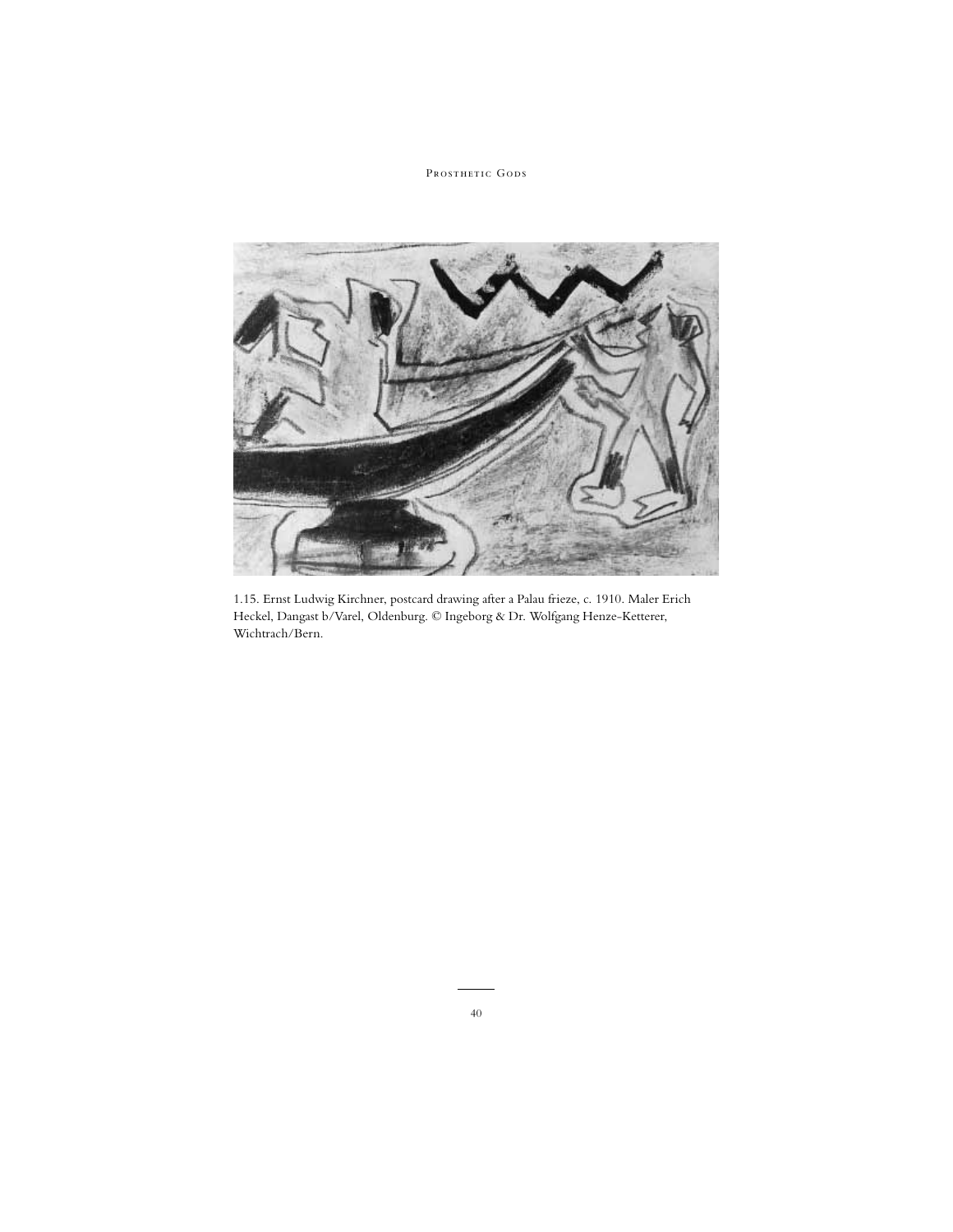him? In his version the penis is even larger, the buttocks of the woman are even bigger, than in the frieze, as if under the force of an anal-erotic fantasy. Kirchner repeated the image around his studio; it is there, too, above his greatest primitivist figure, *Girl under a Japanese Umbrella* (fig. 1.8, pl. 4), perhaps produced before the postcard (it is dated c. 1909, though dating in Kirchner is problematic). This figure appears under a Japanese parasol, studio emblem of all the exoticisms that prepare the primitivisms of Gauguin, Picasso, and Kirchner; more importantly, she appears under the sign of anal eroticism, and in the most extreme of primitivist contrappostos (Kirchner also deployed this radical contrapposto in several sculptures).

In his art, Kirchner tended to elide the phallic figure of his postcard sketch, as did the other primitivists. Perhaps this fantasmatic figure of a superior masculinity produced too much anxiety. ("At the extreme," Fanon writes, "I should say that the Negro, because of his body, impedes the closing of the postural schema of the white man" [*B* 160].) Perhaps this figure had to be elided so that the artist could take his place in the primitivist scenario—for only then could the artist assume this greater sexuality without too much risk, only then could he act out his racialist version of "male penis envy." What I mean here is that the sexual ambivalence of a primitivist like Kirchner (or, indeed, Gauguin or Picasso) might be compounded by a racialist ambivalence—a conflict between a presumption of racial superiority and a suspicion of sexual inferiority. Again, the sexual power projected onto the black other was rarely acknowledged as such; rather, it was registered in displaced terms like "the magic" of the African tribal artist, or "the power" of the American jazz performer. But the projection seems active nonetheless, and it betrays a split in the self-image of the primitivist. As Woody Allen once remarked, Freud was wrong about penis envy: it is not a problem for little girls so much as it is for little boys, that is, for all men who suspect that they are little—and that is all men at one point or another. Moreover, this male penis envy often has a strong racial coloration.67 This racial version of penis envy might compound the ambivalence of the primitivist, bind him even further to a conflicted hierarchy: on the one hand, to an overt paternalism regarding the other (as racial inferior), and, on the other, to a secret obeisance regarding the other (as sexual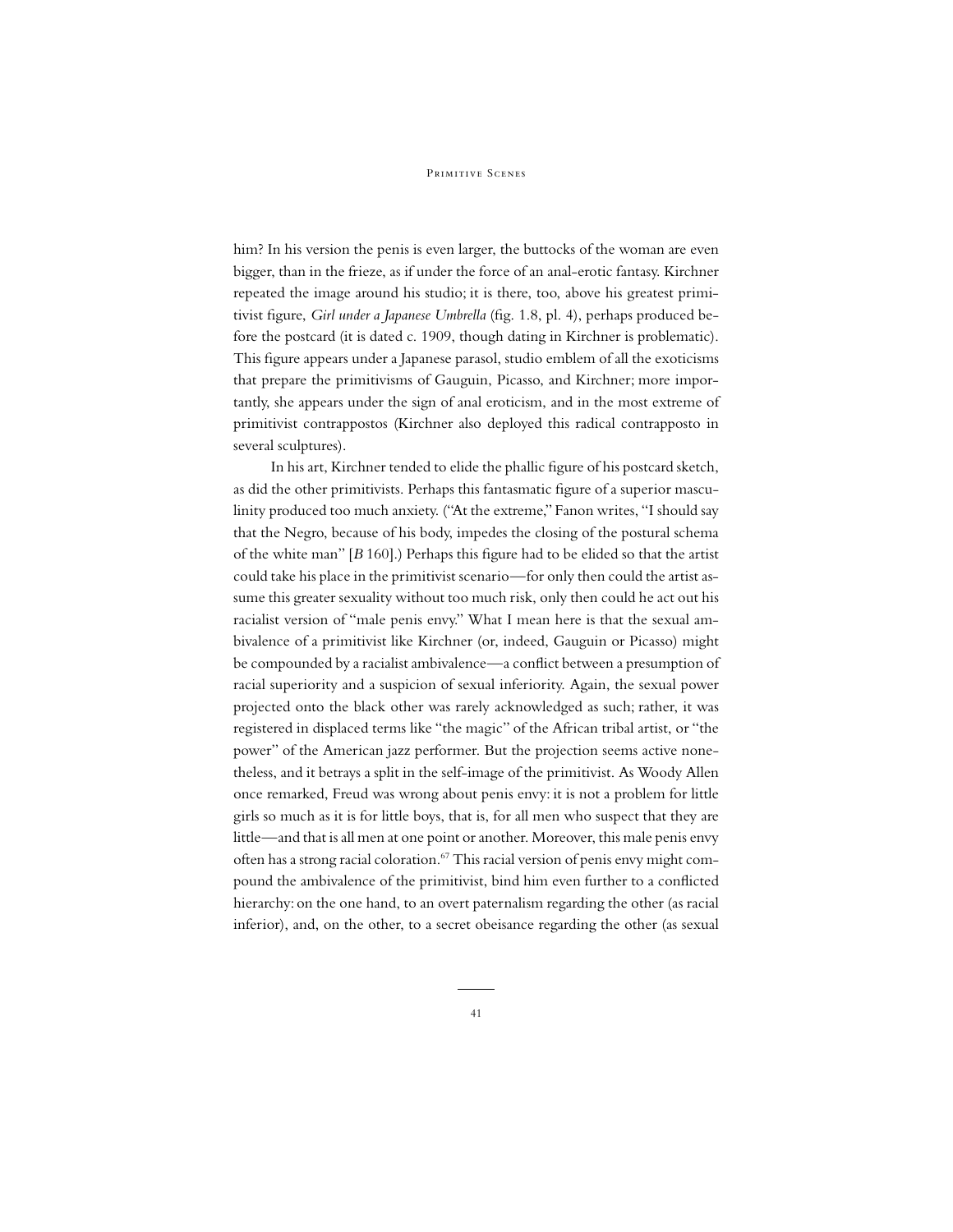superior). This imaginary hierarchy also suggests why it was difficult to feminize the primitive male in the manner of Orientalist and *japoniste* representations of exotic men. Sexual-racial anxiety could not be so assuaged in this case;hence the figure had to be elided, the position evacuated—but, again, with the effect that the white subject might also stand in his stead. In this respect, the primitivist identification with the black man involved his erasure, which is essential to the enactment of the primitivist fantasy.<sup>68</sup>

However partially, Gauguin was able to sublimate his ambivalence in his synthetist aesthetic, and Picasso to work over his anxiety in his apotropaic invention—to hold psychic regression at the point of artistic transgression. Perhaps Kirchner was more pressured by historical events than the others; in any case, he often seems to display his ambivalence more openly in his work. Called up for World War I, Kirchner had a nervous breakdown; hysterically paralyzed for a time, he depicted his own body image as severely disrupted in his famous *Self-Portrait as a Soldier* (1915; fig. 1.16), a symbolic automutilation of the most graphic sort. Here, in the severely angular style of his Berlin years, Kirchner appears in military uniform; pressed to the picture plane, his sickly face stares out blankly, his eyes nearly in line with the breasts of the naked woman behind him (a model? a prostitute? a fantasm?), his amputated hand nearly in line with her sex. Contrary to art-historical legend, Kirchner was quite productive in his Swiss exile after 1917; though he was also often institutionalized, this crisis was hardly terminal. At the same time, he lived through a Nazi armoring of masculinity posed in outright reaction against ego disturbances of the sort evoked in *Self-Portrait as a Soldier*—an armoring that, in life as in art, insisted on a phallic body purified of all primitive sexualities (see chapters 3 and 4).<sup>69</sup> Like its political regime, this new aesthetic brooked no turn to the primitive; as is well known, all figures associated with the primitive were branded "degenerate"—Jews, communists, gypsies, homosexuals, prostitutes, the insane, and many others. Similarly branded in the infamous "Degenerate 'Art'" exhibition of 1937, Kirchner committed suicide in June 1938. And for all intents and purposes, modernist primitivism met its literal catastrophe, its culmination and its counter, in the very different atavisms of the Nazis.<sup>70</sup>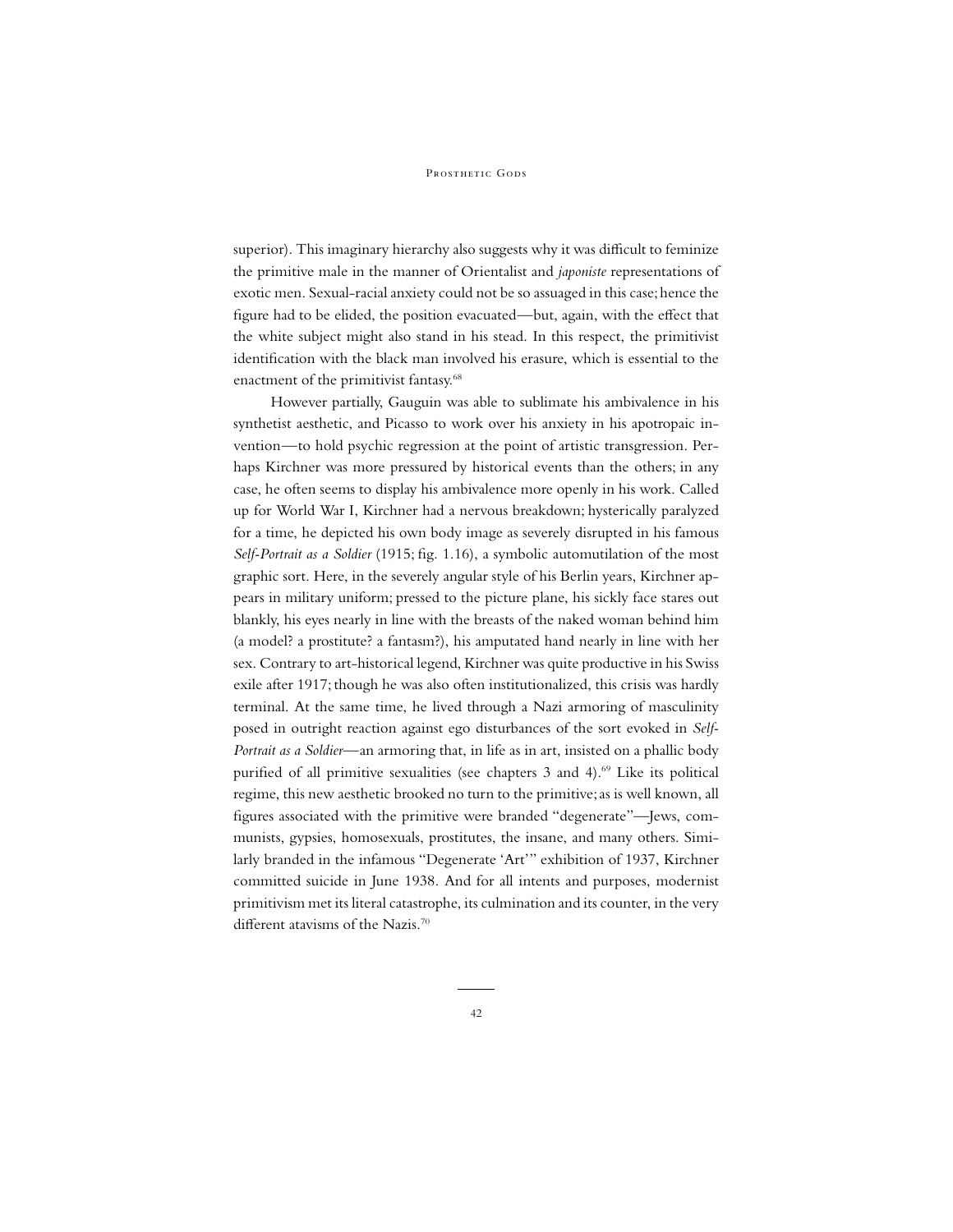

1.16. Ernst Ludwig Kirchner, *Self-Portrait as a Soldier,* 1915. Oil on canvas, 271 ⁄4 × 24 in. Allen Memorial Art Museum, Oberlin College, Ohio: Charles F. Olney Fund, 1950. © Ingeborg & Dr. Wolfgang Henze-Ketterer, Wichtrach/Bern.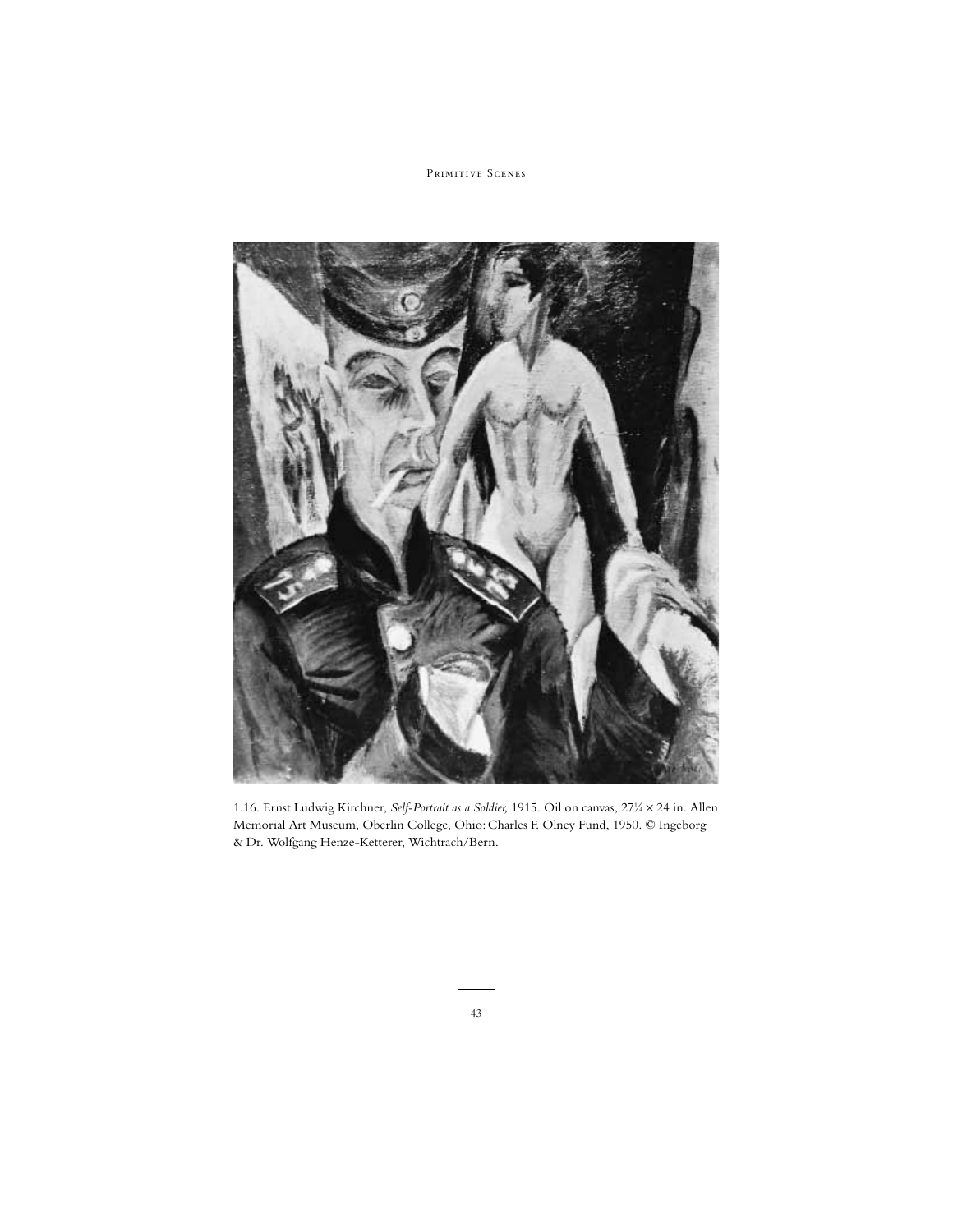#### Marvelous Equation

To conclude, I want to return to Gauguin, to his version of beginnings and endings in such paintings as *Where Do We Come From?,* and to explore further the pictorial structure developed there (fig 1.2, pl. 1). So familiar is the painting that we forget how odd it is, with figures that are disconnected, colors discordant, and spaces discontinuous. And yet, as often in Gauguin, this disunity is countervailed, made articulate, by a greater unity, one that is analogous, in some respects, to the paradoxical unity of the dream, with its broken narrative that is at once fragmentary and fluid. As with my reading of *Les Demoiselles* in terms of the primal scene, I speak here only of formal analogy, not of symbolic interpretation (much less of direct representation); nevertheless, I think the parallel illuminates some of the force of the paintings.

The analogy between art and dream was common in symbolism. More than once Gauguin describes his texts as "sparse notes, lacking continuity, like dreams, as like everything else in life, made of pieces," and this description holds for some of his paintings too.<sup>71</sup> It is not only his fragmentary "pieces" that evoke the dream;his citational "notes," drawn from various sources (including his prior images), do so as well. Yet if they lack "continuity," what frame holds the paintings together? Gauguin liked to relate his images to friezes and frescoes; and in "Le Symbolisme en peinture: Paul Gauguin," an important essay of 1891 that preceded the Tahitian paintings, the critic Albert Aurier makes a similar allusion. "One might sometimes be tempted to take them for fragments of enormous murals," Aurier writes of the Breton paintings of the late 1880s, "and they almost always seem ready to burst the frames that unduly contain them."72 This allusion to frames "ready to burst" is telling. "All the ambient material realities have gone up in smoke, have disappeared," Aurier remarks of *The Vision after the Sermon* (1888), the great painting of the Breton maids huddled in the foreground who, inspired by a sermon, behold Jacob wrestling the Angel in the background. This bursting of the pictorial frame or burning away of "material realities" is in keeping with the idealist ambition of symbolism in general, but it also intimates a specific sublimation of the physical support that allows the painting to approximate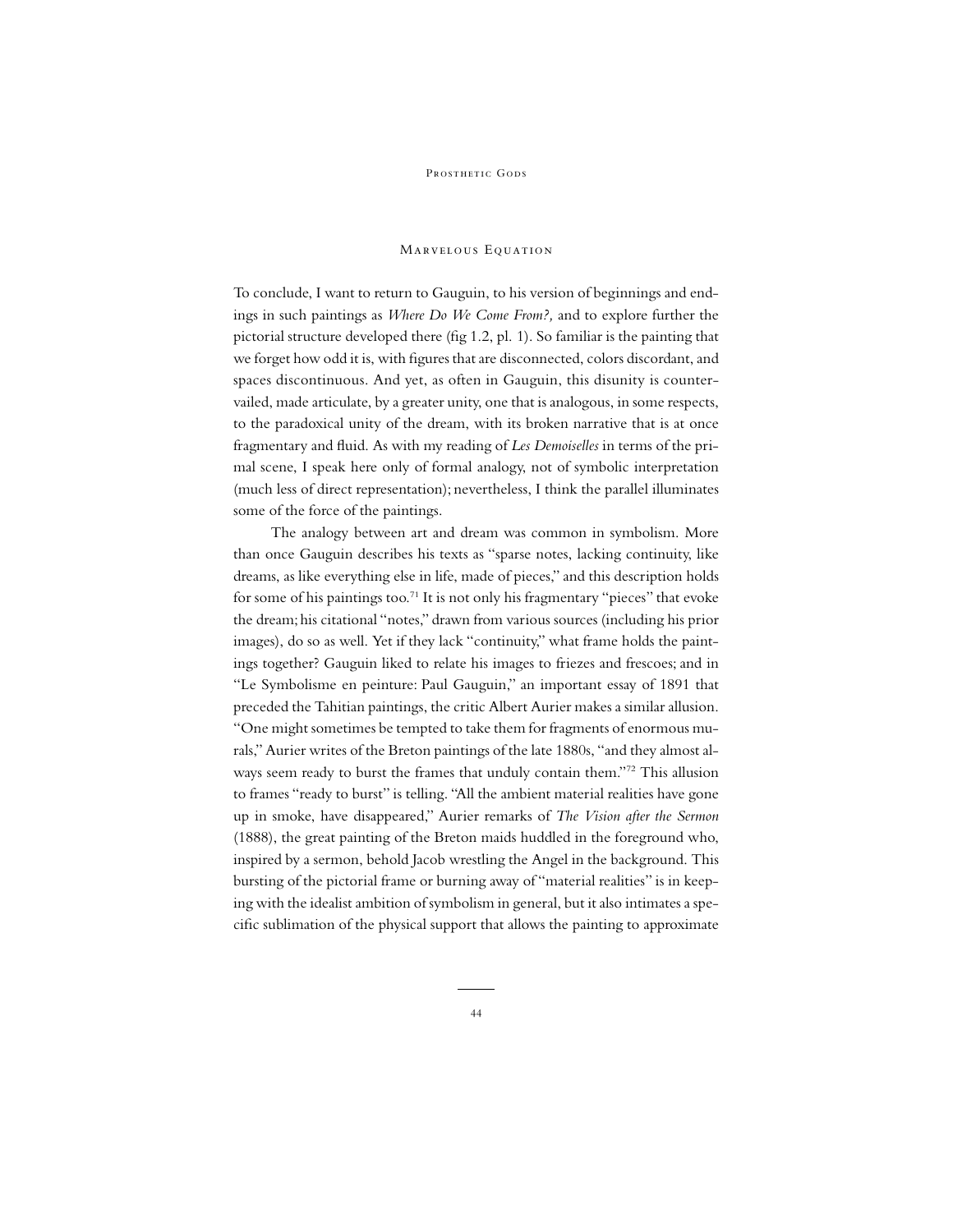"a marvelous equation"—another trope from Aurier that suggests a spatial projection of images, as in a dream.73

These notions, which Gauguin might have originated, circle back to him as well. In a letter of February 1898 to Daniel de Monfried, he compares *Where Do We Come From?* to "a fresco whose corners are spoiled with age, and which is appliquéd upon a golden wall"—a further intimation of a broken story of the past translated into a vivid projection in the present, with the intense visuality and enigmatic narrativity of the dream.74 This model is also implicit in the contrast that he draws to Puvis de Chavannes. "He is Greek whereas I am a savage," Gauguin tells Charles Morice in a letter of July 1901.75 That is to say, Puvis invokes a classical (sometimes bibilical) frame of cultural reference that allows his paintings to be read in "allegorical or symbolic" terms, whereas he, Gauguin, has no such consistent code. Of course, Gauguin often states his desire to create such a mythic code (to be cobbled in part out of biblical allusions too, hence all his native Tahitian Eves and Marys), but much of the power of the Tahiti paintings stems from the fact that they sustain enigma rather than solve it. "The unfathomable mystery remains what it was, what it is, what it will be—unfathomable," Gauguin writes in a manuscript titled "Catholicism and the Modern Spirit" (drafted in 1897–98, in the same period as *Where Do We Come From?*). "The wise man will seek to enter into the secret of the parables, to penetrate their mystery, to imbibe the enigmatic element in them" (*WS* 163–164). Above all else, desire is the enigmatic element in his new myth, and enigma and desire are bound up in Gauguinian primitivism as much as they are in Freudian psychoanalysis.76

There are other similarities to *The Interpretation of Dreams* (1900), which Freud drafted in 1896, the year Gauguin returned to Tahiti after his two-year stay in Paris. Aurier relates the Breton paintings to "hieroglyphic texts"; Freud uses the same analogy in the dream book. Yet more suggestive here is his account of the dream as "a picture-puzzle," a rebus of characters to be read not directly as manifest content but symbolically in relation to "real and imaginary events."77 Rhetorical parallels also exist between the dreamwork according to Freud and the art of painting according to Gauguin. In Freud four "factors" govern the double mission of the dream to express desire and to avoid censorship, and all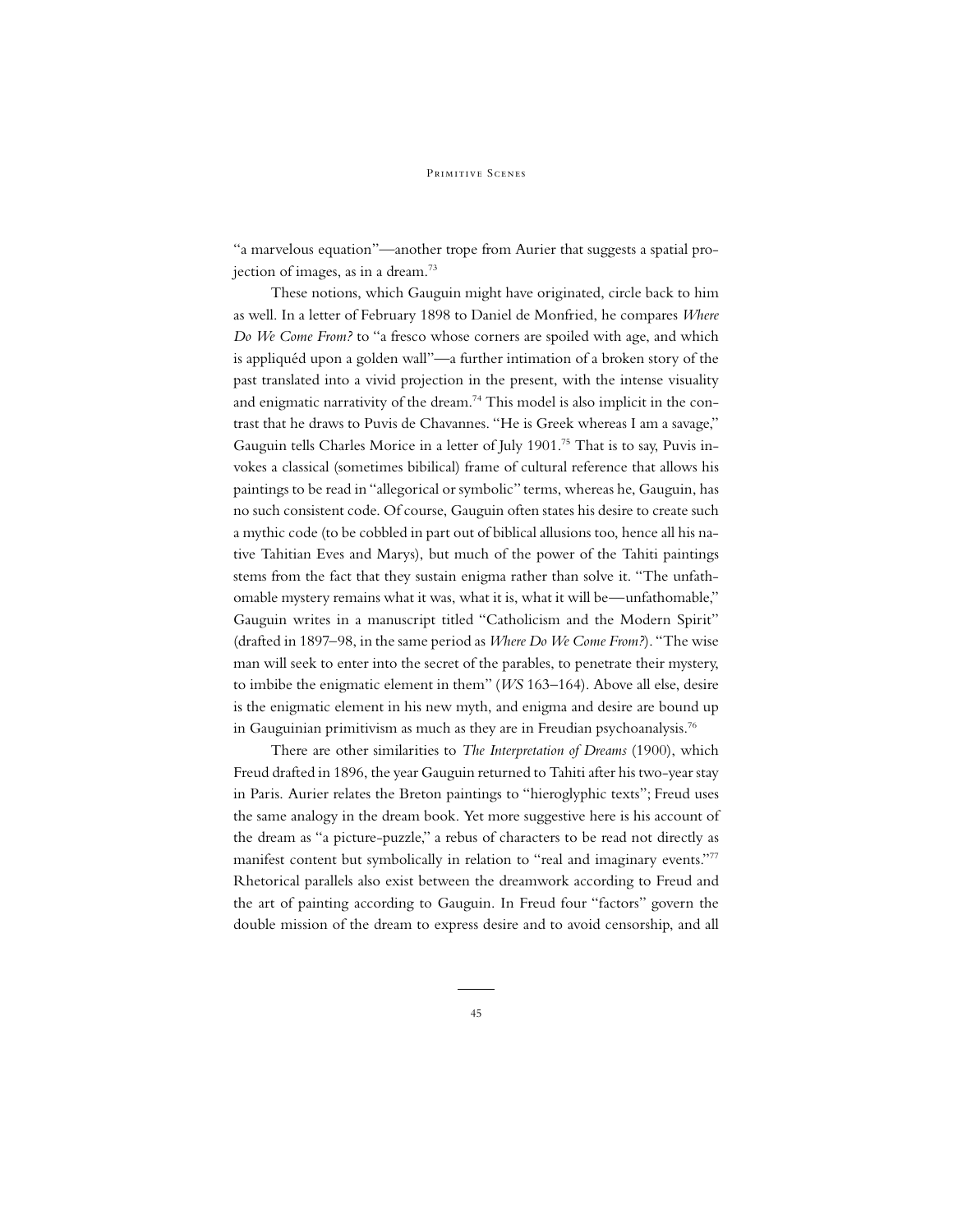are pertinent to Gauguin. There are the operations of "displacement," whereby psychic energy connected to one idea (image, event, or fantasy) is conducted to another idea along an associative chain, and "condensation," whereby one idea is invested with the psychic energy of several associative chains at once. And there are the constraints of "conditions of representability," whereby the ideas selected for a dream are shaped into images, and "secondary revision," whereby these idea-images are arranged so as to form a continuous (if not coherent) narrative. It is not that Gauguin was Freudian *avant la lettre,* much less that Freud was somehow Gauguinian, but rather that Freud thinks the dream, in quasi-symbolist manner, as a kind of picture, just as Gauguin thinks the painting, in quasi-psychoanalytic manner, as a kind of dream. Indeed, the notions of "conditions of representability"and "secondary revision"seem to be modeled on pictorial practice.78

What kind of dream does Gauguin privilege in his Tahiti paintings? Two of the most important, *Mahana no atua* (The Day of the God, 1894; fig. 1.17, pl. 5) and *Where Do We Come From?* (1897–98;fig. 1.2, pl. 1), concern the enigma of origins and ends explicitly. "You have to return to the source, to the childhood of mankind," Gauguin remarks in a 1895 interview (*WS* 110), and both paintings do evoke primordial states and uncanny correspondences that query the primary differences of male and female, nature and culture, human and divine.<sup>79</sup>

Three feet wide, *The Day of the God* is divided into three roughly equal bands that correspond to three roughly distinct spaces. In the background, under a pale sky streaked with cumulus clouds, we see blue sea and white surf; to the right lies a yellow beach with a brown hut, and three figures in a brown outrigger and one on a black horse. In this distant area, then, Gauguin sketches various interfaces of nature and society. The middle ground, on a slight rise, is a mostly human realm, yet it is governed by a dark idol that represents Hina, Polynesian goddess of the air and the moon. On the left of this central idol (whose small body is overwhelmed by a massive headdress) are two women in profile, twinned in light-blue sarongs, who carry an offering for the god on their heads, while a man with a pipe sits under a spindly tree. On the right of the idol a couple embraces, two more twinned women in orange-red sarongs dance, and a woman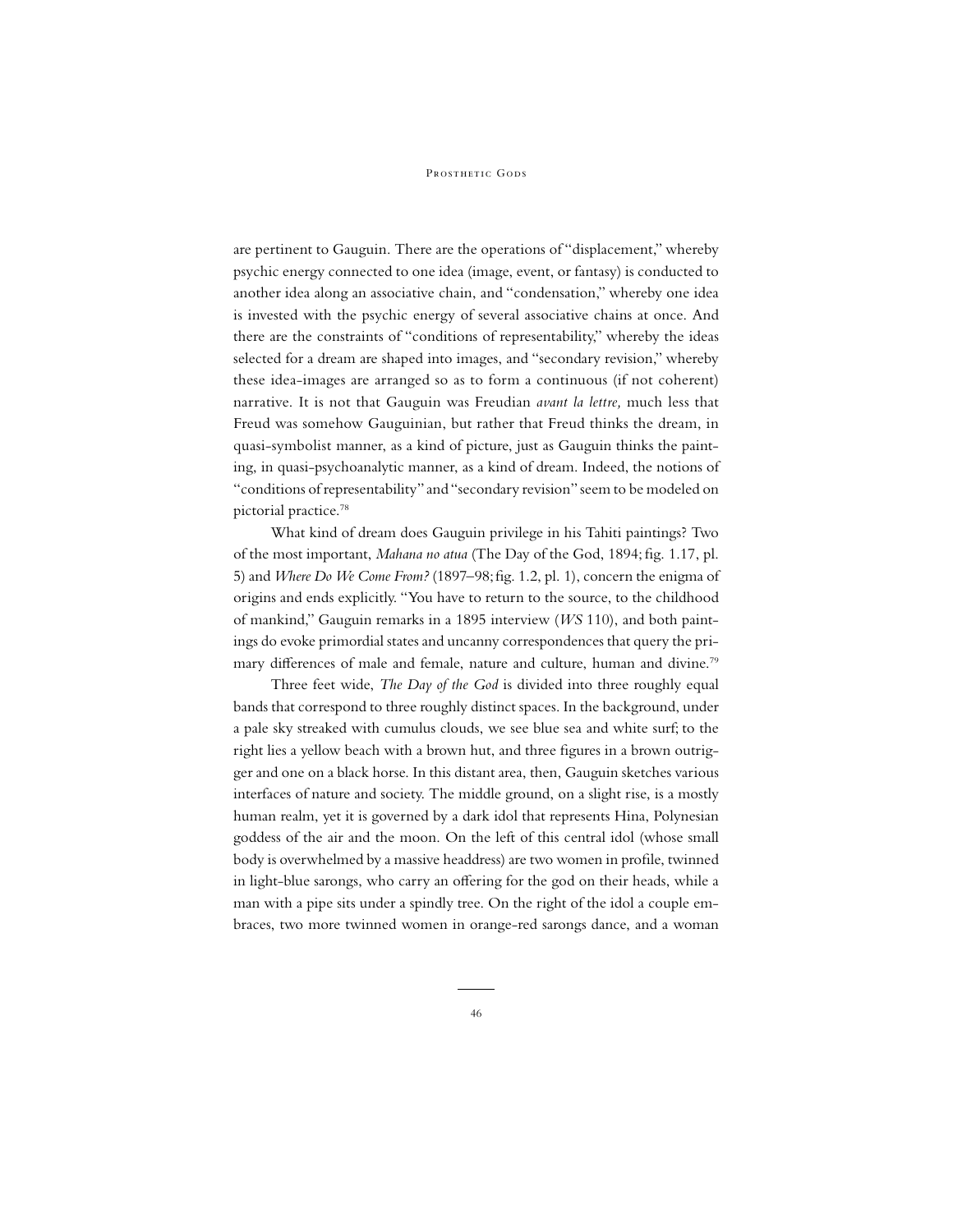

1.17. Paul Gauguin, *The Day of the God (Mahana no atua),* 1894. Oil on canvas, 267 ⁄8 × 36 in. The Art Institute of Chicago: Helen Birch Bartlett Memorial Collection (1926.198). Photograph © 1997 The Art Institute of Chicago.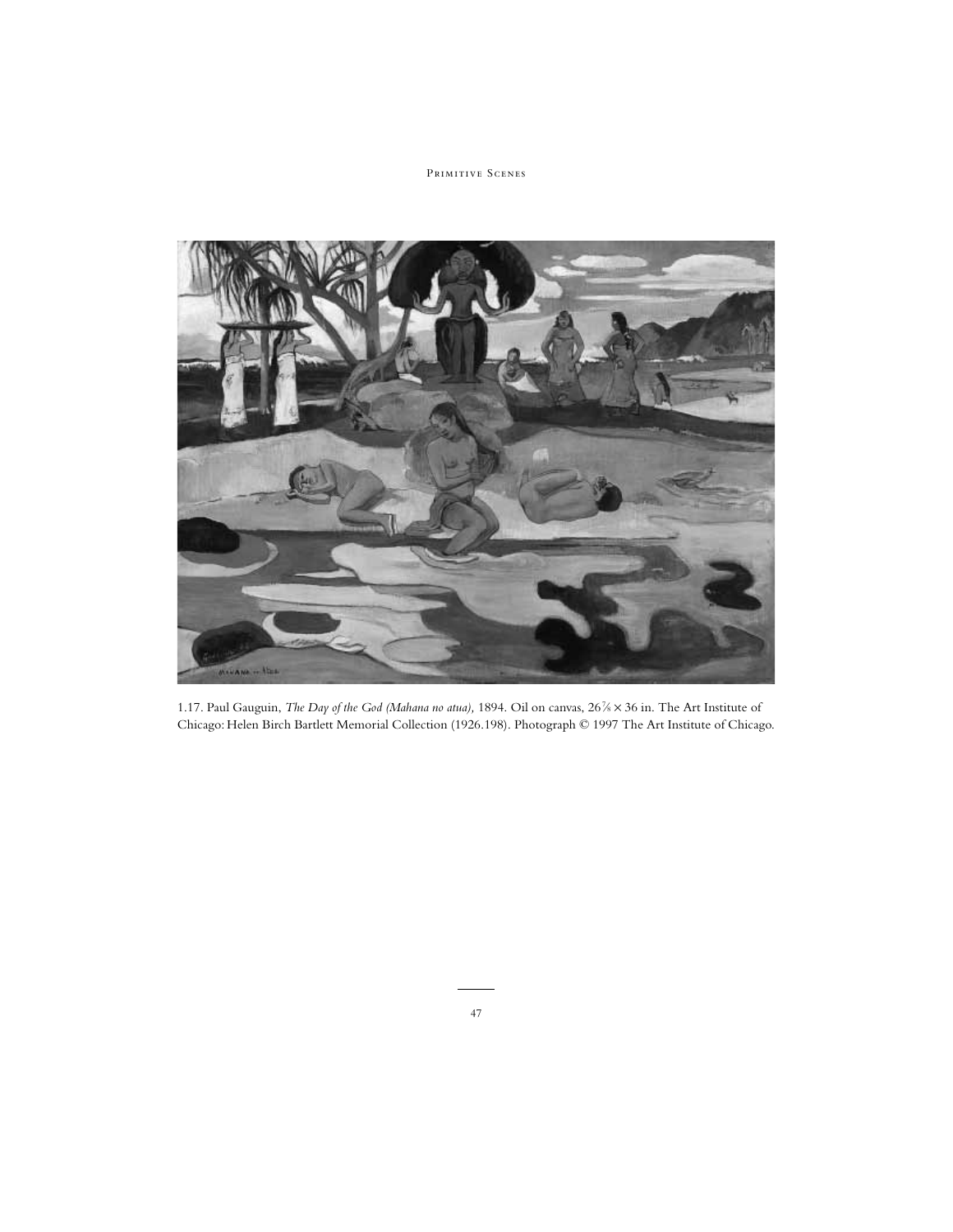gazes out to sea. In this middle area, then, is a sequence of individuals and couples involved in secular and sacred activities. Below this frieze of figures appears the most important group: three youths on rose-pink sand that slopes down to a wildly colored lagoon. On the right is a boy, in almost fetal position, his back turned to us, his right fist across his face; on the left is his near twin, in a similar pose but turned toward us, eyes open, toes in the water. In the center, in line with the idol, sits an older girl in the supple contrapposto that Gauguin often uses for his Tahitian women. (Drawn in part from a Buddhist figure from the Borobudur temple in Java, its arabesque is quite different from the brutal contrapposto of rotated hips and protruded buttocks discussed above.) She gazes at us, one hand in her long hair, her feet in the water, as an orange-red cloth (the same color as that of the dancers) snakes from her lap across her loins down to the lagoon. Arrayed in complementary poses, these figures suggest ambiguous states of (non)being—between dreaming and waking, between near-androgynous prepubescence and sexual difference.

Below these figures lies the foreground, a bizarre lagoon painted in lurid pools of discordant colors—yellows, reds, and oranges, greens, blues, and blacks. They can be understood as water and rock, refractions of the bottom and reflections of the sky, but the primary effect is of a primal formlessness, or, more precisely, of a thermal mixing-into-form of spermatic and oval shapes. As we scan up the painting and back into its spaces, a passage is thus suggested from the inchoate life of the lagoon to the sexual latency of the children, to the differentiated world of the adults involved in secular and sacred activities, to the village, sea, and sky beyond—a passage from the amnionic through the human and the cultural, back to the oceanic.<sup>80</sup>

In *The Day of the God* there is a double focus on the two central figures, the girl and the god, situated between water and sky. The girl is captured at a crucial moment in the ritual passage between childhood and adulthood (the red cloth across her loins might suggest the onset of menstruation). If she is in sexual transformation, the god appears beyond sex—or rather, sex is displaced here to the huge headdress, at once phallic and ovarian in shape; in this light she is another Gauguin androgyne, perhaps the primary one. (Gauguin elevated Hina beyond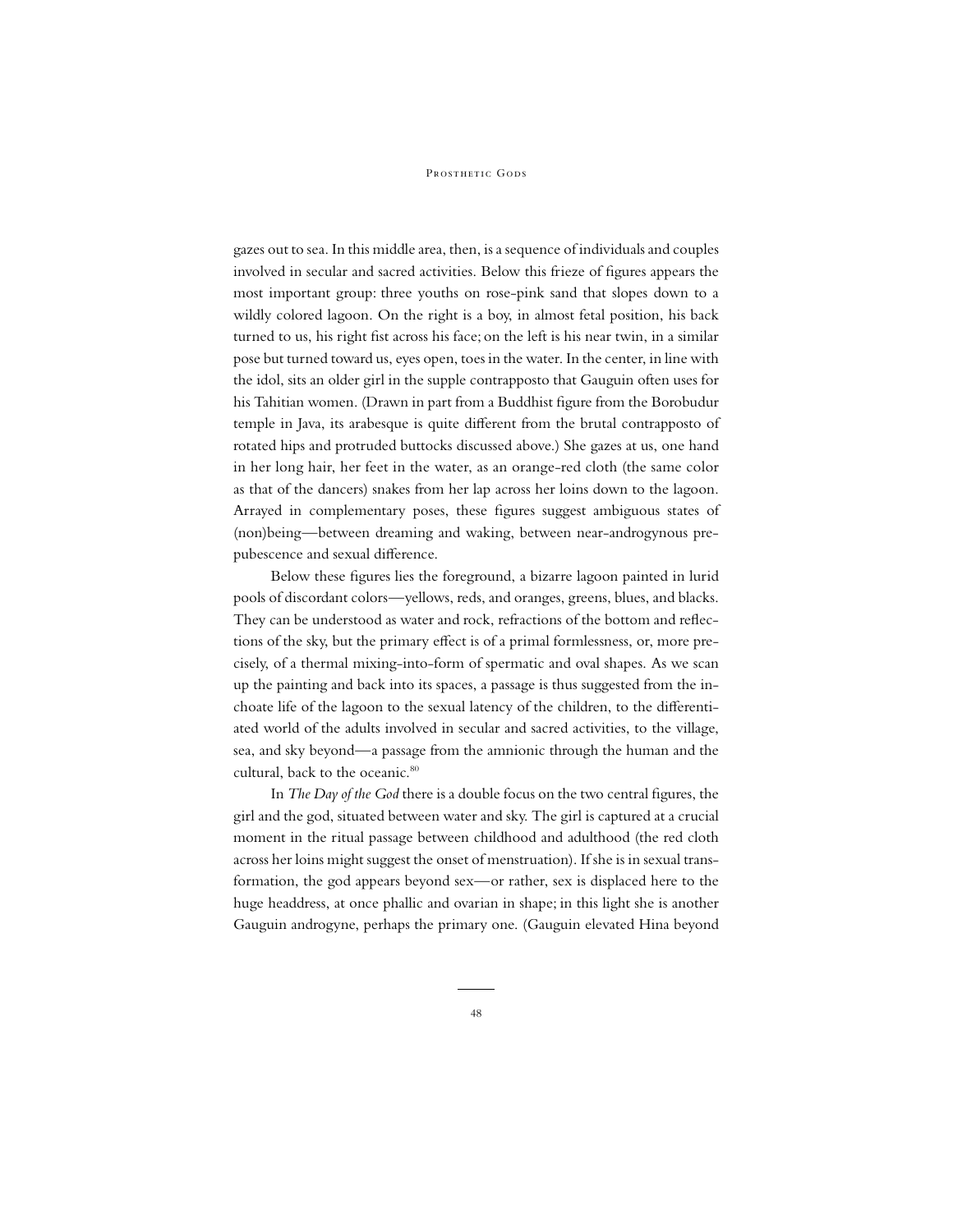her importance in Polynesian cosmogony, perhaps because of her frequent combination with the god Ta'aroa as a single androgynous deity.) $81$  With her outstretched arms and upturned hands, this figure of in/difference seems to orchestrate—at once to divide and to connect—the different grounds of the painting, the various traditions of its sources, the diverse activities of its figures. Perhaps *The Day of the God* represents a ritual "day of the god" that reenacts the creation of the world, of its original division into difference. But if so, it also suspends this moment (as a painting it cannot do otherwise), and this suspension of origin at the point of difference—of difference before it divides, as it were, traumatically—seems to be the great desire of Gauguin here. Indeed, throughout his primitivist work he evokes various states of in/difference both in terms of gender (paintings of women alone, of men alone, of both together, different and alike) and through interfaces of nature and culture and man and god. Again, as in his primitive scene, his art often puts difference under pressure in a way that suggests a great ambivalence regarding its founding and its unfounding alike. Like Freud, Gauguin sees life, not death, as the great force of discontinuity, and eros as an essential way, in life, to restore the continuity that life otherwise disturbs (this also anticipates Georges Bataille).82

*The Day of the God* represents a cycle of differences and indifferences, of correspondences and comminglings, in a world that is "oceanic." Freud considers this term in the first pages of *Civilization and Its Discontents.* In response to his prior book, *The Future of an Illusion* (1927), his friend, the French author Roman Rolland, had written Freud that "the true source of religious sentiment" lies in a "sensation of 'eternity' . . . limitless, unbounded—as it were, 'oceanic.'"83 Freud is skeptical of the notion:"I cannot discover this 'oceanic' feeling in myself." And his own myths of origin do center on the founding, not the unfounding, of difference: difference from the animal, as in the rising-upright of man in *Civilization and Its Discontents;* difference as articulated in language, religion, and other symbolic systems, as in the guilt-ridden expiation following the murder of the primal father in *Totem and Taboo;* and so on. In a sense, Gauguin hedges the positions of Rolland and Freud in his primitivist work; that is, he seeks the point between oceanic oneness and symbolic division, again as if to hold the two prin-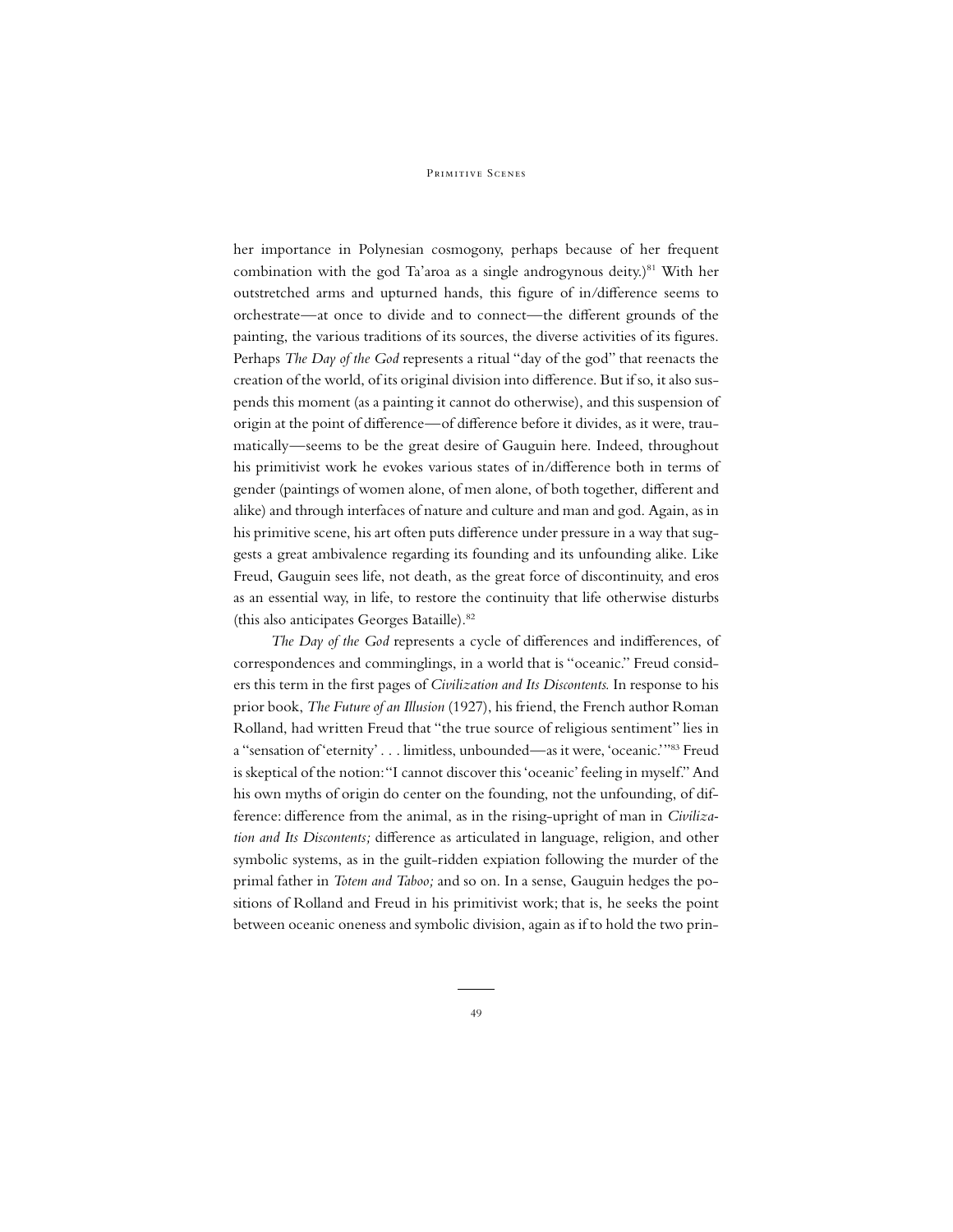ciples in suspension. Such suspension is imaged in the inchoate lagoon of *The Day of the God* and in similar passages throughout the Tahiti paintings. It is there, for example, in *The Man with the Ax* (fig. 1.11), where, as in his primitive scene, difference is figured as both destructive (a literal cleaving) and creative (a symbolic making and/or marking). In *Noa Noa* Gauguin writes of the "long serpentine metallic-yellow leaves" that appear "on the crimson ground" in this painting. They are literally, deeply, of the earth, yet at the same time he regards them as "a whole Oriental vocabulary, the alphabet (it seemed to me) of some unknown mysterious language" (*WS* 80). It is this tension—between the autochthonous and the fabricated, the formless and the differentiated, the presymbolic and the symbolic—that Gauguin treats, especially in *Mahana no atua,* as a fundament of all creation, personal, pictorial, universal:"It seemed to me they spelled that word of Oceanic origin, *atua,* 'god.'"84

Painted some three years after *The Day of the God, Where Do We Come From?* is over four times larger; its size alone suggests the grandeur of the last testament that Gauguin intended it to be. Once more he gives us a sequence of figures, solitary and grouped, almost all female, set in the midst of domestic animals and wild birds "on the bank of a river in the woods."85 Hina reappears with a similar gesture, but she is more feminine, less fierce, than in *The Day of the God* (her headdress is reduced, and her color is lighter). "She seems to point to the next world," Gauguin writes in his famous letter concerning the painting to Monfried (*WS* 160);and she does recede in favor of the human figures, especially the man reaching for fruit in the center. Here the day of the god, of ritual creation, has passed to the time of man, of the human pondering of creation: where from, what, where to? As commentators have long suggested, the painting is a riddle about life and death: from the sleeping infant on the right, free of care, to the old woman on the left, her head in her hands—from obliviousness to "resignation" or, perhaps, from helplessness to "futility" (this is how Gauguin describes her attitude). Yet, like the passage from lagoon to sea in *The Day of the God,* this movement from right to left implies a cyclical return (a left to right movement would have suggested a closed narrative of life to death). "Man, they say, trails his double after him," Gauguin writes in *Avant et après,* his "intimate journals"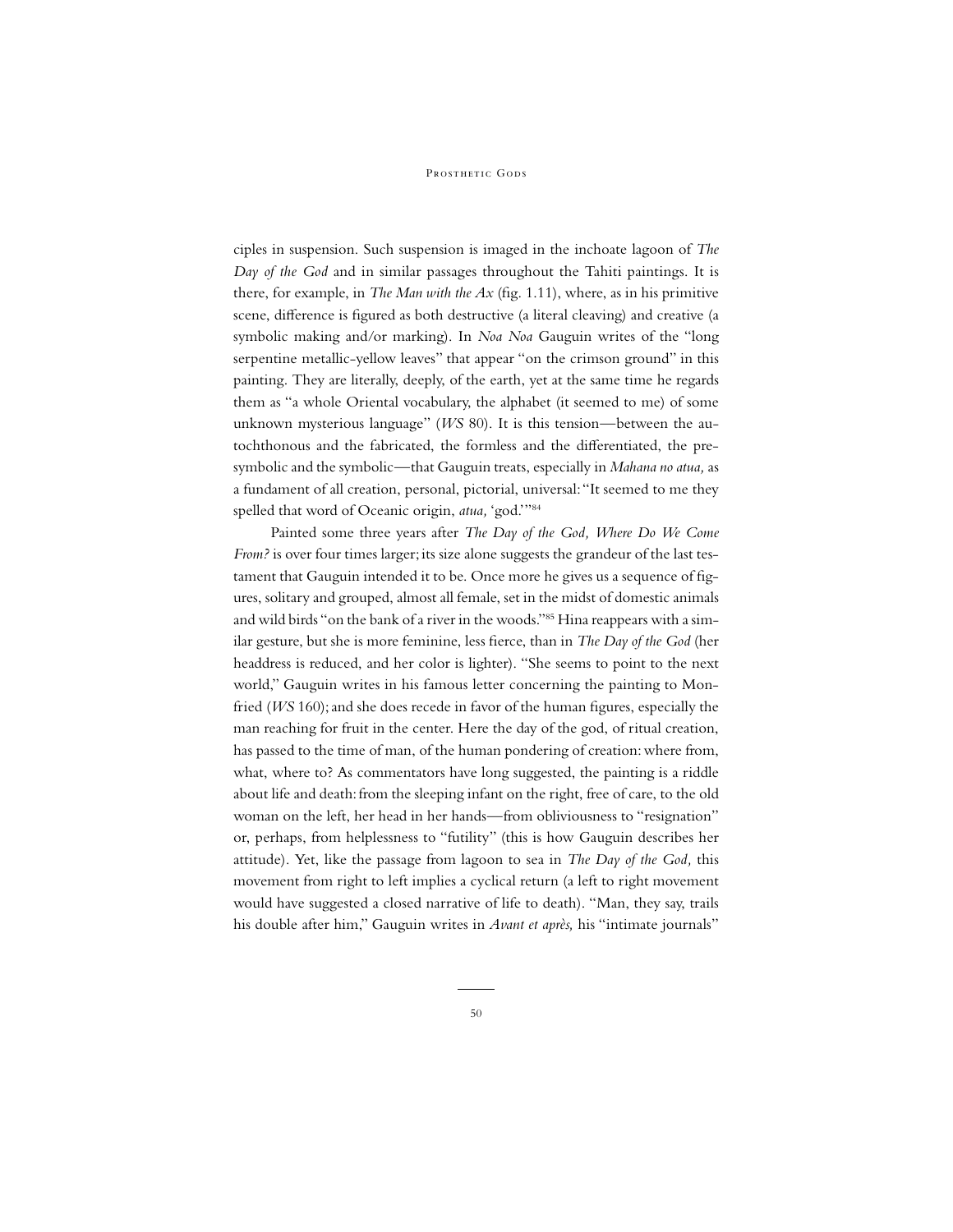written a few months before he died in May 1903. "One remembers one's childhood; does one remember the future?"86

Along with seven other paintings, *Where Do We Come From?* was exhibited in July 1898 at the Ambroise Vollard Gallery in Paris, where it was deemed obscure, fragmentary, a mélange of parts. This is true enough;yet these attributes are also in keeping with its dream logic, with some figures semi-allegorical, and others not, with some "out of all proportion, and intentionally so," and others not. The painting is "a philosophical work on a theme comparable to that of the gospel," Gauguin told Monfried, but it was not understood at the time, in large part because of its very insistence on enigma. Again, no code is offered, only citations of other art: the old woman is drawn from his own *Breton Eve* (1889), while the man picking fruit evokes both a tempted Eve and a crucified Christ (he is probably based on a study of *Christ at the Pillar* by Rembrandt). Gauguin performs this rewriting of "the gospel" in a primitivist idiom in other paintings as well;but here as elsewhere he leaves us between myths, neither in the old nor yet in the new. If *The Day of the God* suspends the creation of the world in its ritual reenactment, *Where Do We Come From?* combines Paradise and Fall, with more resignation than redemption (the old woman outweighs the sleeping infant in this respect).87 In his famous letter to the critic André Fontainas (which includes the line "I dream of violent harmonies"), Gauguin sees the painting as an "imaginary consolation for our sufferings" that stem from "the mystery of our origin and our future." He also states that its questions—of origin, identity, and fate are "not so much a title as a signature."88

This identification is key: it suggests that the painting is less a gospel than a riddle, perhaps along the lines of the Oedipal riddle, with Gauguin in the position of the Sphinx and the viewer in that of Oedipus.<sup>89</sup> The Sphinx asks Oedipus: What animal walks on all fours in the morning, on two feet at midday, and on three in the evening? Gauguin asks us: What animal sleeps in the morning, strives at midday, and huddles in the evening? Like Oedipus, like Gauguin, we know the answer in the abstract—"man"—but not the individual destiny, and that, Gauguin suggests, is our condition. Again:"The wise man will seek to enter